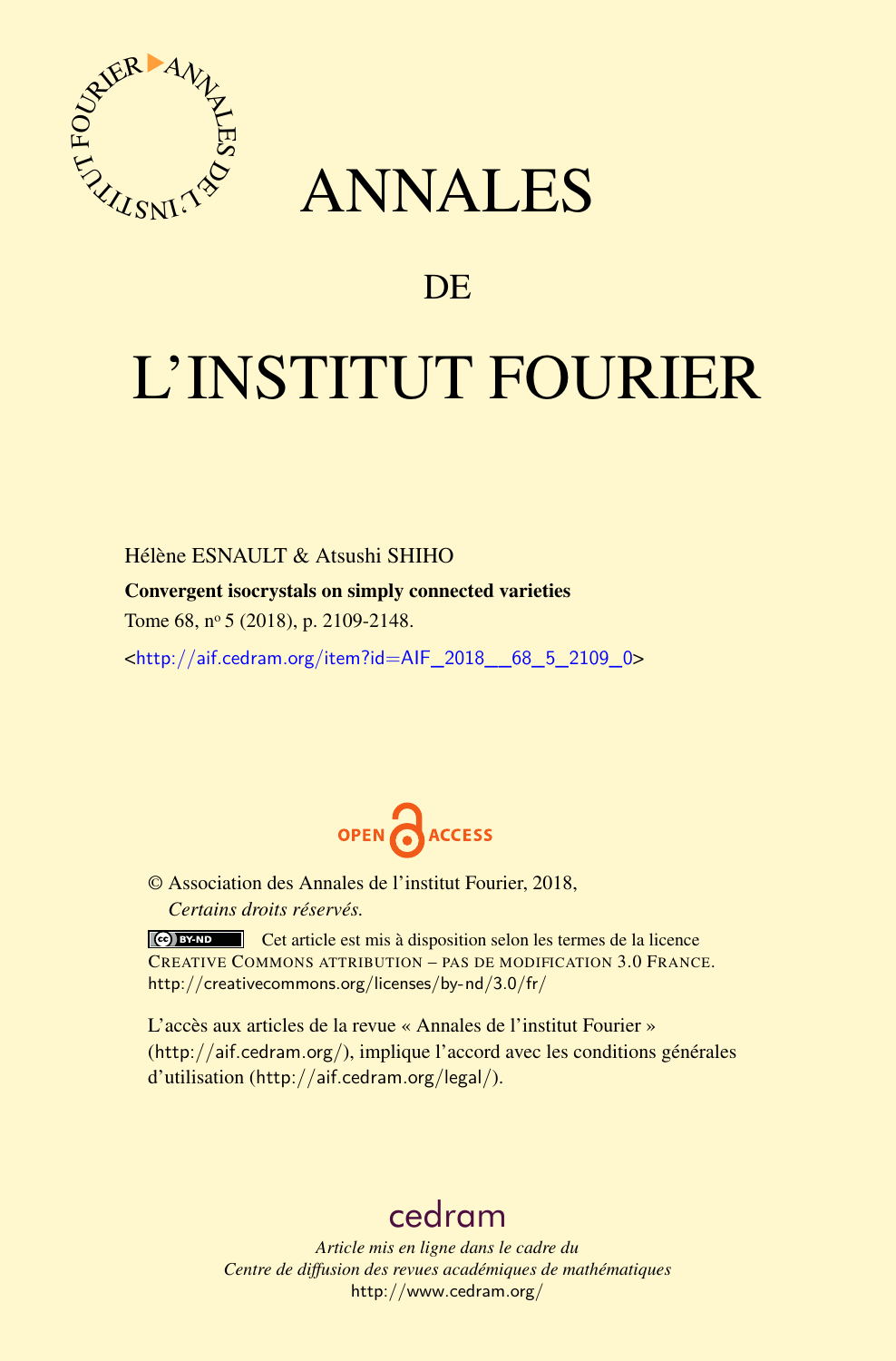#### CONVERGENT ISOCRYSTALS ON SIMPLY CONNECTED VARIETIES

**by Hélène ESNAULT & Atsushi SHIHO (\*)**

ABSTRACT.  $\qquad$  It is conjectured by de Jong that, if X is a connected smooth projective variety over an algebraically closed field k of characteristic  $p > 0$  with trivial étale fundamental group, any isocrystal on *X* is constant. We prove this conjecture under certain additional assumptions.

Résumé. — de Jong a conjecturé que sur une variété lisse projective connexe sur un corps algébriquement clos de caractéristique *p >* 0, de groupe fondamental étale trivial, tout isocristal est constant. Nous prouvons cette conjecture sous certaines hypothèses supplémentaires.

#### **Introduction**

The fundamental group is an important invariant in topology, algebraic geometry and arithmetic geometry. For a complex connected smooth projective variety X, the topological fundamental group  $\pi_1(X)$  (based at some point), which classifies all the coverings of *X*, is defined in a topological, non-algebraic way. But there are (at least) two approaches to define the fundamental group of *X* in an algebraic way. One is the étale fundamental group  $\pi_1^{\text{\'et}}(X)$  [\[16,](#page-39-0) V] (based at some geometric point), which classifies all the finite étale coverings of *X*. It is isomorphic to the profinite completion of  $\pi_1(X)$ . Another one is the category of  $\mathcal{O}_X$ -coherent  $\mathcal{D}_X$ -modules, which is equivalent to the category of finite dimensional complex linear representations of  $\pi_1(X)$  via the Riemann–Hilbert correspondence. As for the relation

Keywords: isocrystals, simply connected varieties.

<sup>2010</sup> Mathematics Subject Classification: 14F10, 14D20.

<sup>(\*)</sup> The first named author is partly supported by the Einstein program and the ERC Advanced Grant 226257. The second named author is partly supported by JSPS Grantin-Aid for Scientific Research (C)25400008, (B)23340001 and (A)15H02048.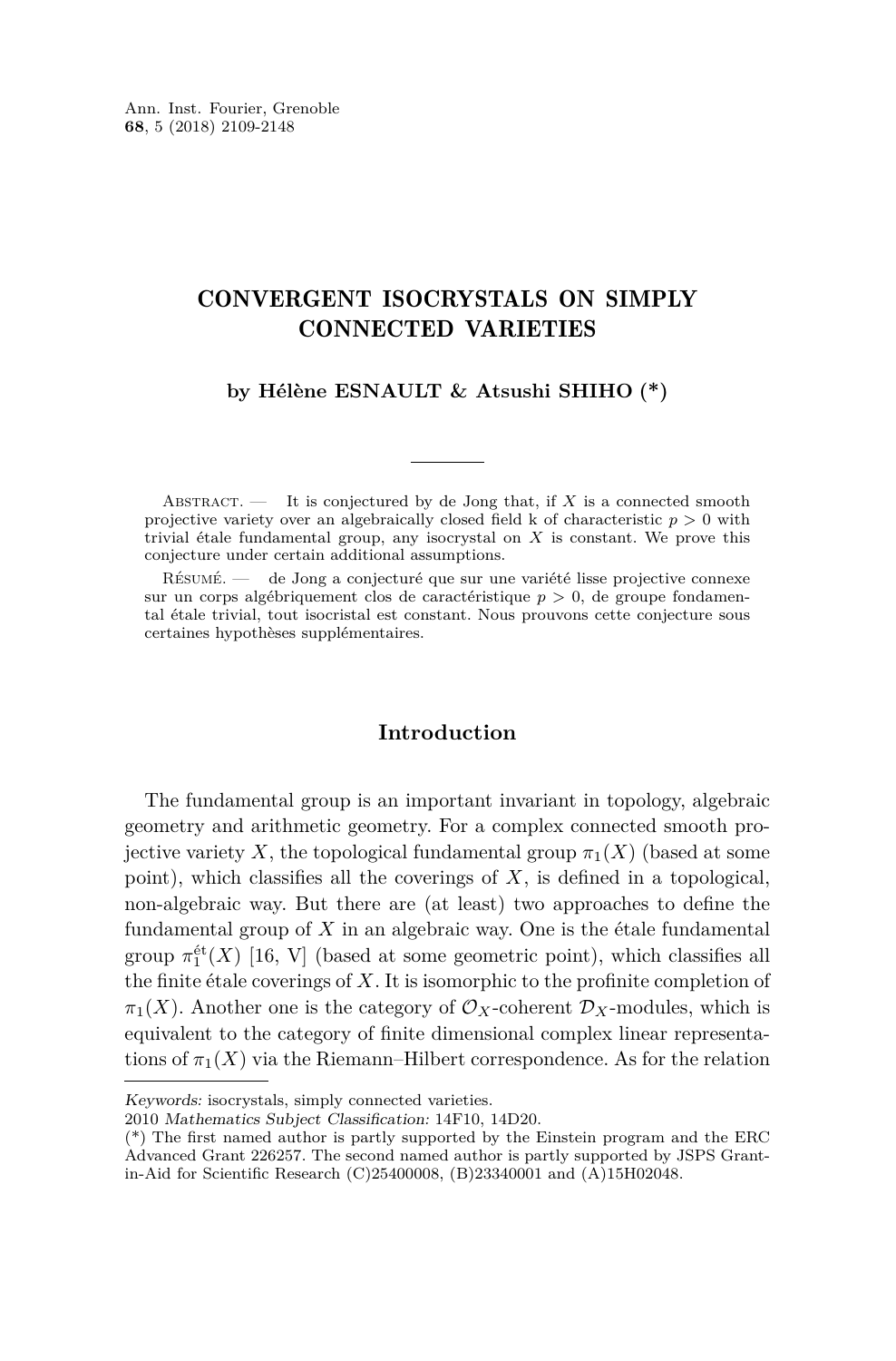between these two algebraic approaches, Malčev [\[27\]](#page-39-1) and Grothendieck [\[15\]](#page-39-2) proved that, if  $\pi_1^{\text{\'et}}(X) = \{1\}$ , then there are no non-constant  $\mathcal{O}_X$ -coherent D*X*-modules.

This leads to the question of an analog for a connected smooth projective variety *X* over an algebraically closed field *k* of characteristic  $p > 0$ , namely, the question to compare the étale fundamental group  $\pi_1^{\text{\'et}}(X)$  of *X* and the category of  $\mathcal{O}_X$ -coherent  $\mathcal{D}$ -modules on X. Due to the absence of the topological fundamental group of *X*, the relation between them is more mysterious.

One issue to precisely formulate the question above is that there are many versions of D-modules which are defined on *X*. One can consider the full ring of differential operators, or the ring of PD-differential operators. One can consider with or without thickenings to the Witt ring *W* of *k*, and one can impose various nilpotence or convergence conditions.(1)

When we consider the full ring of differential operators  $\mathcal{D}_X$  on X in usual sense (without any thickenings to  $W$ ), the category of  $\mathcal{O}_X$ -coherent  $\mathcal{D}_X$ -modules is equivalent to the category Inf(*X/k*) of crystals of finite presentation on the infinitesimal site  $(X/k)_{\text{inf}}$  of X over k. In this case, Gieseker [\[11\]](#page-38-0) conjectured in 1975 that, on a connected smooth projective variety *X* over an algebraically closed field *k* of characteristic  $p > 0$  with  $\pi_1^{\text{\'et}}(X) = \{1\}$ , there are no non-constant  $\mathcal{O}_X$ -coherent  $\mathcal{D}_X$ -modules. This conjecture was answered affirmatively in [\[9,](#page-38-1) Thm. 1.1].

When we consider the full ring of differential operators on *X* with thickenings to  $W$ , we obtain the category  $\text{Inf}(X/W)$  of crystals of finite presentation on the infinitesimal site  $(X/W)_{\text{inf}}$  of *X* over *W* (see Section [1](#page-5-0)) for the definition). This is a *W*-linear category which lifts  $\text{Inf}(X/k)$ . Because this category contains *p*-power torsion objects which cannot be constant even when  $\pi_1^{\text{\'et}}(X) = \{1\}$ , it is natural to consider the Q-linearization  $Inf(X/W)_\mathbb{Q}$ , which we call the category of infinitesimal isocrystals. This category is known to be too small to capture all the geometric objects, but it is still an interesting category because it contains the geometric objects coming from finite étale coverings of *X*.

The category of (certain) modules on the ring of PD-differential operators on *X* with thickenings to *W* and quasi-nilpotence condition is studied most

 $(1)$  Also, we can consider D-modules on X with Frobenius structure. In this case, a *p*-adic analogue of the Riemann–Hilbert correspondence, which gives an equivalence between the category of *p*-adic representations of  $\pi_1^{\text{\'et}}(X)$  and the category of unit-root convergent *F*-isocrystals on *X*, is known by Crew [\[8\]](#page-38-2). Although it is also interesting to consider the case with Frobenius structure, we concentrate to the case without Frobenius structure in this article.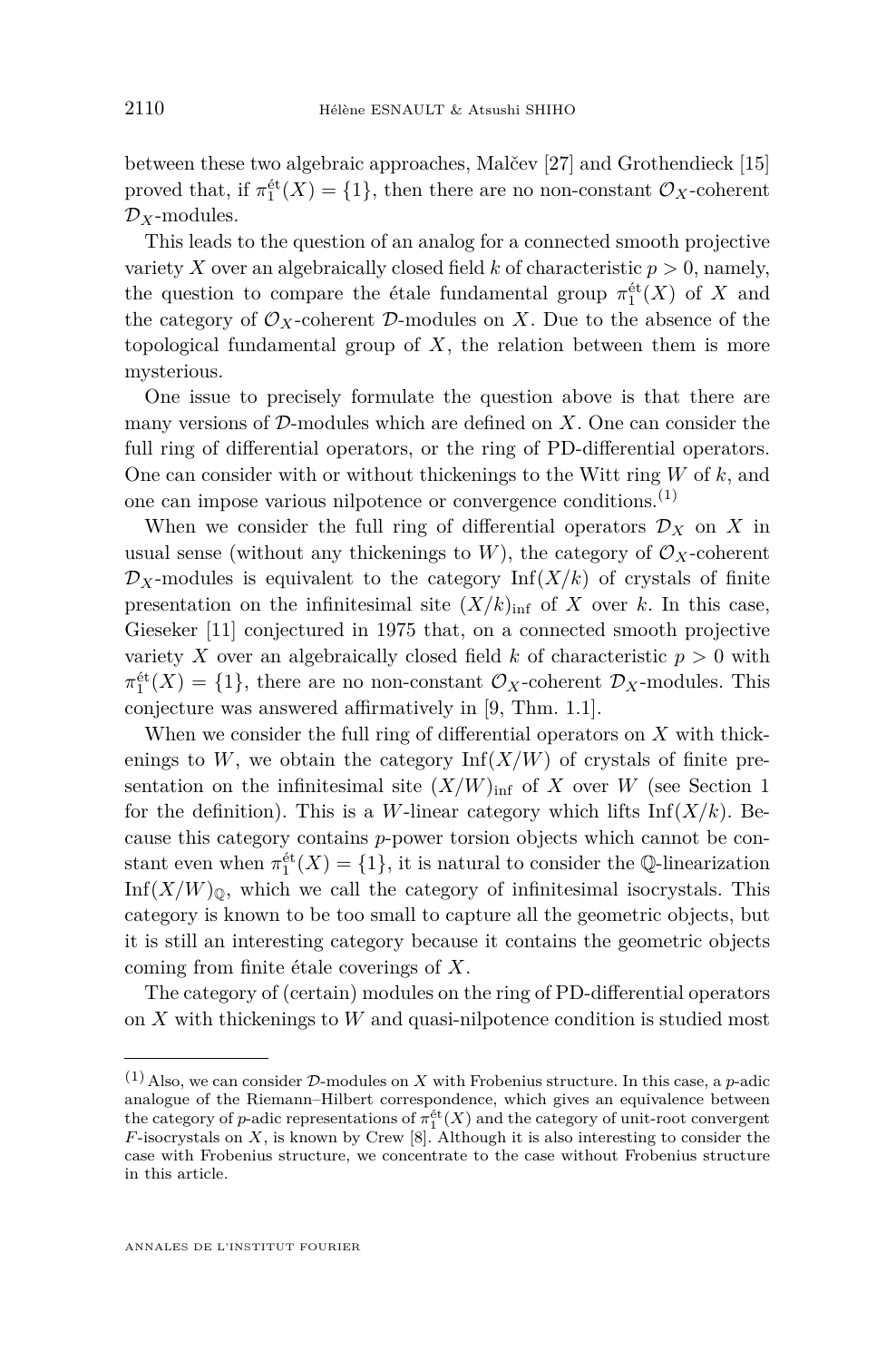extensively, which is defined as the category  $Crys(X/W)$  of crystals of finite presentation on the crystalline site  $(X/W)_{\text{crys}}$  of *X* over *W* (see Section [1](#page-5-0)) for the definition). As before, it is natural to consider the Q-linearization  $Crys(X/W)_{\mathbb{Q}}$ , which we call the category of isocrystals.

After [\[9\]](#page-38-1), de Jong conjectured in 2010 that, on a connected smooth projective variety *X* over an algebraically closed field *k* of characteristic  $p > 0$ with  $\pi_1^{\text{\'et}}(X) = \{1\}$ , there are no non-constant isocrystals on *X*.

In this article, we consider the conjecture of de Jong for a closely related and slightly smaller category  $Conv(X/K)$  (where *K* is the fraction field of *W*), the category of convergent isocrystals on *X* over *K*, which is introduced by Ogus [\[31,](#page-39-3) Def. 2.7]. This corresponds to the category of (certain) modules on the ring of differential operators on *X* with thickenings to  $W$ , tensorization with  $\mathbb Q$  and the convergence condition, which is slightly stronger than the quasi-nilpotence condition. Although the category Conv $(X/K)$  is slightly smaller than  $Crys(X/W)_\mathbb{Q}$ , it is large enough to contain the objects coming from geometry (e.g., the Gauß–Manin convergent isocrystals defined by Ogus [\[31,](#page-39-3) Thm. 3.7]) and enjoys nice topological properties such as proper descent. Over an algebraically closed field, it shares many properties with the category of lisse  $\bar{\mathbb{Q}}_\ell\text{-sheaves}.$ 

The conjecture of de Jong (for convergent isocrystals) is not trivial even when *X* is liftable to a smooth projective scheme  $X_W$  over  $Spec W$ , because the étale fundamental group of the geometric generic fiber of *X<sup>W</sup>* need not be trivial. On the other hand, for a proper smooth morphism  $f: Y \longrightarrow X$  which is liftable to a proper smooth morphism  $f_W: Y_W \longrightarrow Y$  $X_W$ , we can prove the constancy of the Gauß–Manin convergent isocrystal  $R$ <sup>*i*</sup> $f_{\text{conv}}$   $\mathcal{O}_{Y/K}$  [\[31,](#page-39-3) Thm. 3.7] rather easily, in the following way. If we denote by  $f_L: Y_L \longrightarrow X_L$  the base change of  $f_W$  to a field *L* containing *W*, it suffices to prove the constancy of  $R$ <sup>*i*</sup> $f_{K,\text{dR*}}$  $\mathcal{O}_{Y_K}$  as a module with an integrable connection, by [\[31,](#page-39-3) Thm. 3.10]. Then we may assume that  $K \subseteq \mathbb{C}$  and it suffices to prove the constancy of  $R^i f_{\mathbb{C}, *}^{an} \mathbb{C}_{Y_{\mathbb{C}}^{an}}$ , where  $f_{\mathbb{C}}^{\text{an}}$  :  $Y_{\mathbb{C}}^{\text{an}} \longrightarrow X_{\mathbb{C}}^{\text{an}}$  is the analytification of  $f_{\mathbb{C}}$ . This is reduced to the constancy of  $R^i f_{\mathbb{C}, *}\mathbb{Q}_\ell$  for a prime  $\ell \neq p$  by Artin's comparison theo-rem [\[1,](#page-38-3) XVI,4], and reduces to the constancy of  $R^i f_{W,*} \mathbb{Q}_\ell$ , which is true by Grothendieck's base change theorem on the étale fundamental group  ${1}$ } =  $\pi_1^{\text{\'et}}(X) \stackrel{\cong}{\to} \pi_1^{\text{\'et}}(X_W)$  [\[13,](#page-39-4) Thm. 18.1.2]. Thus we find this conjecture interesting enough.

Our main result is a partial solution to the conjecture of de Jong for convergent isocrystals, which is stated as follows.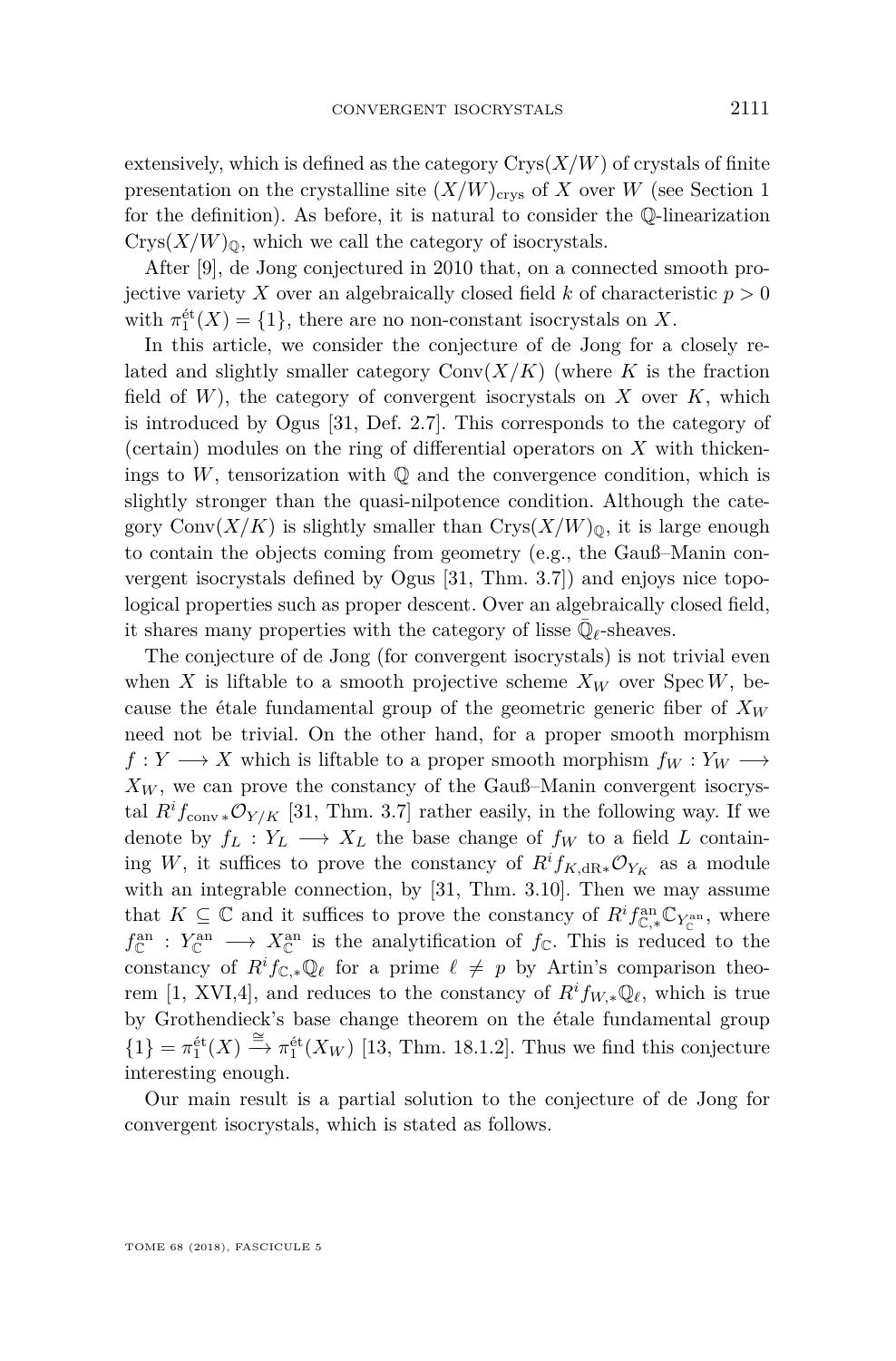<span id="page-4-0"></span>THEOREM  $A.$  — Let *X* be a connected smooth projective variety over *k* with trivial étale fundamental group. Then

- (1) any convergent isocrystal which is filtered so that the associated graded is a sum of rank 1 convergent isocrystals, is constant;
- (2) if the maximal slope of the sheaf of 1-forms on *X* is non-positive, then any convergent isocrystal is constant.

We refer to Theorem [2.8](#page-19-0)[\(1\)](#page-19-1) and Corollary [2.9](#page-20-0) for this formulation. Theorem [2.8](#page-19-0) is more precisely formulated: in [\(2\)](#page-19-2), positive slopes of the sheaf of 1-forms on *X* are allowed, according to the maximal rank of the irreducible constituents of the given convergent isocrystal.

We now explain the main ideas of the proof. Convergent isocrystals are known to be Frobenius divisible, although *p*-torsion free crystals in one isocrystal class (called lattices of an isocrystal) are not. Using this, one proves in Proposition [3.1](#page-24-0) that the Chern classes of the value *E<sup>X</sup>* on *X* of a crystal *E* over *W* vanish when *E* is a lattice of a convergent isocrystal.

If one assumes in addition that  $E_X$  is strongly  $\mu$ -semistable, one sees that the subquotients associated to some filtration of *E<sup>X</sup>* yield points in the moduli of *χ*-stable sheaves with vanishing Chern classes. Then, assuming now that *X* has trivial fundamental group, it is proved in Propositions [3.3,](#page-25-0) [3.4,](#page-26-0) [3.5](#page-27-0) by a noetherianity argument, that not only infinitely Frobenius divisible sheaves are constant (Gieseker's conjecture proved in [\[9\]](#page-38-1)), but also strongly  $\mu$ -semistable ones with vanishing Chern classes which admit a large enough Frobenius divisibility.

This, together with the crystalline deformation theory in Propositions [3.7,](#page-28-0) [3.8,](#page-30-0) Corollary [3.9](#page-30-1) which allows to prove the constancy modulo  $p<sup>n</sup>$  from that on *X*, leads to the following theorem (see Theorem [2.6\)](#page-19-3).

<span id="page-4-1"></span>THEOREM  $B. - Let X$  be a connected smooth projective variety over  $k$ with trivial étale fundamental group and let  $\mathcal E$  be a convergent isocrystal. If, for any  $n \in \mathbb{N}$ , the  $F<sup>n</sup>$ -division  $\mathcal{E}^{(n)}$  of  $\mathcal E$  admits a lattice such that its value on *X* as a coherent  $\mathcal{O}_X$ -module is strongly  $\mu$ -semistable, then  $\mathcal E$  is trivial.

Also, one proves a Langton type theorem in Proposition [4.1,](#page-33-0) claiming the existence of a lattice whose restriction to a crystal on *X* over *k* is  $\mu$ -semistable. One proves Theorem [A,](#page-4-0) together with its refinements not discussed in the introduction, using Theorem [B](#page-4-1) and the slope condition on the sheaf of 1-forms which forces the requested stability conditions (see Proposition [4.2\)](#page-35-0).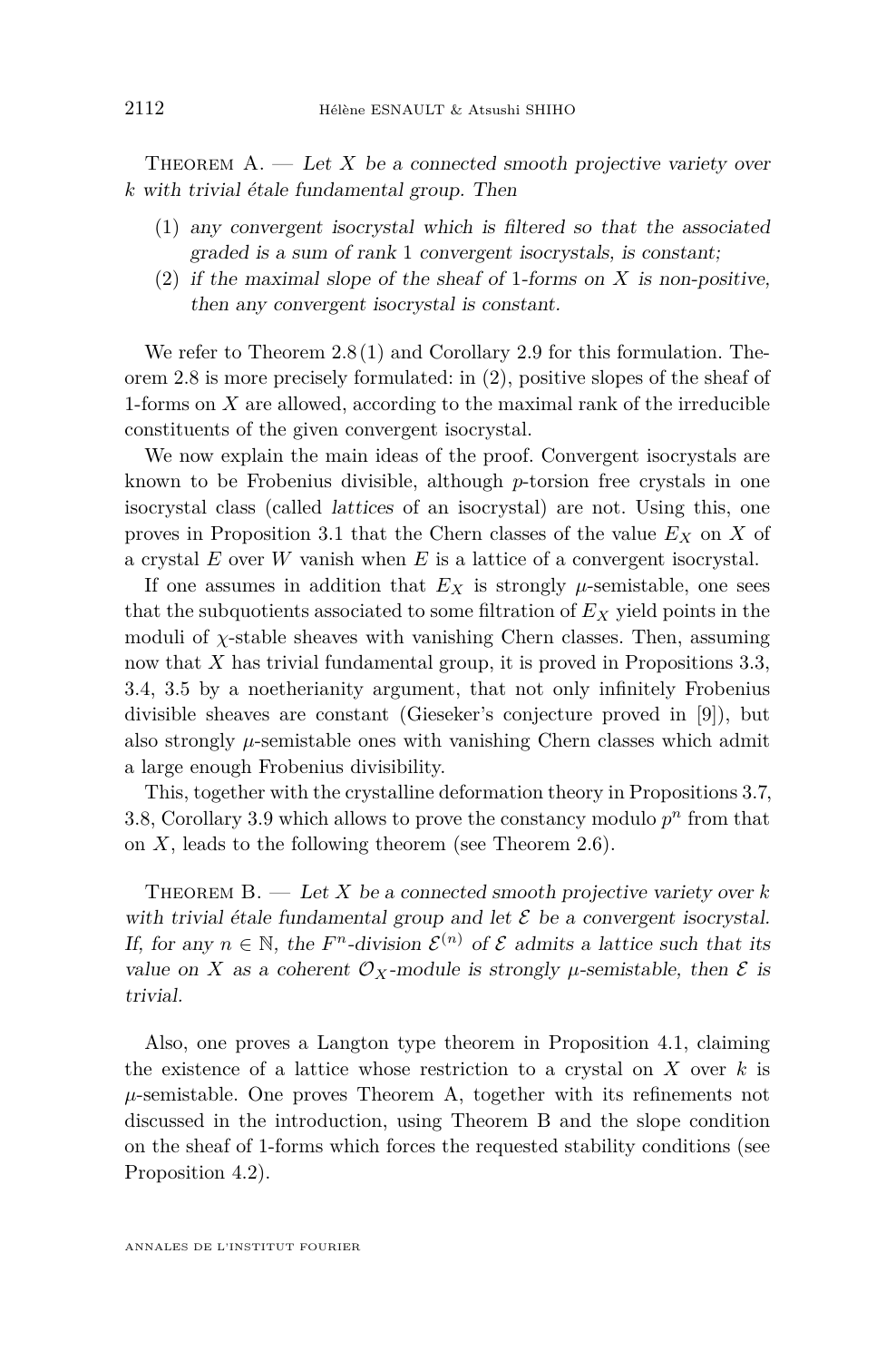As another consequence of Theorem [B,](#page-4-1) we have the following corollary, which confirms the conjecture of de Jong for infinitesimal isocrystals (see Corollary [2.7\)](#page-19-4).

Corollary C. — Let *X* be a connected smooth projective variety over *k* with trivial étale fundamental group. Then any infinitesimal isocrystal on *X* is constant.

**Acknowledgement.** The first named author thanks Johan de Jong for inviting her in the fall of 2010 to lecture on [\[9\]](#page-38-1) at Columbia University, after which he formulated the conjecture discussed here. She thanks Arthur Ogus for subsequent fruitful discussions which solved the abelian case (see Proposition [2.10](#page-20-1) for a precise statement), Yves André for discussions on the moduli points of isocrystals in Simpson's moduli of flat connections on a characteristic 0 lift of *X*, Adrian Langer for enlightening discussions on [\[22,](#page-39-5) Thm. 5.1]. She thanks Takeshi Saito for offering hospitality in summer 2014 at the Graduate School of Mathematical Sciences, the University of Tokyo, where this work was started (see [\[36\]](#page-40-0)). The second named author thanks Kirti Joshi for his suggestion to consider the condition  $\mu_{\max}(\Omega^1_X) \leqslant 0$ . Both authors thank one of the anonymous referees for gracious, constructive and helpful comments.

#### **1. Preliminaries**

<span id="page-5-0"></span>In this section, we review some facts on (iso)crystals, infinitesimal (iso)crystals, convergent isocrystals, and Cartier transform of Ogus–Vologodsky.

Throughout the article, we fix an algebraically closed field *k* of characteristic  $p > 0$ . Let *W* be the Witt ring of *k* and *K* be the fraction field of *W*. For  $n \in \mathbb{N}$ , put  $W_n := W/p^nW$ . Let  $\sigma : k \longrightarrow k$  be the Frobenius map  $a \mapsto a^p$  on *k*. Let  $\sigma_W : W \longrightarrow W$  be the automorphism which lifts  $\sigma$  and let  $\sigma_K : K \longrightarrow K$  be the automorphism induced by  $\sigma_W$ .

First we summarize a few facts on (iso)crystals from [\[7,](#page-38-4) §5/6/7], [\[2,](#page-38-5) III/IV]. For a scheme X of finite type over k, let  $(X/W)_{\text{crys}}$  (resp.  $(X/W_n)_{\text{crys}}$ ) be the crystalline site on  $X/W$  (resp.  $X/W_n$ ). An object is a pair  $(U \hookrightarrow T, \delta)$ , where  $U \hookrightarrow T$  is a closed immersion over  $W_n$  for some *n* (resp. over  $W_n$ ) from an open subscheme *U* of *X* to a scheme *T* and *δ* is a PD-structure on  $\text{Ker}(\mathcal{O}_T \to \mathcal{O}_U)$ , compatible with the canonical PDstructure on  $pW_n$ . Morphisms are the obvious ones. For the definition of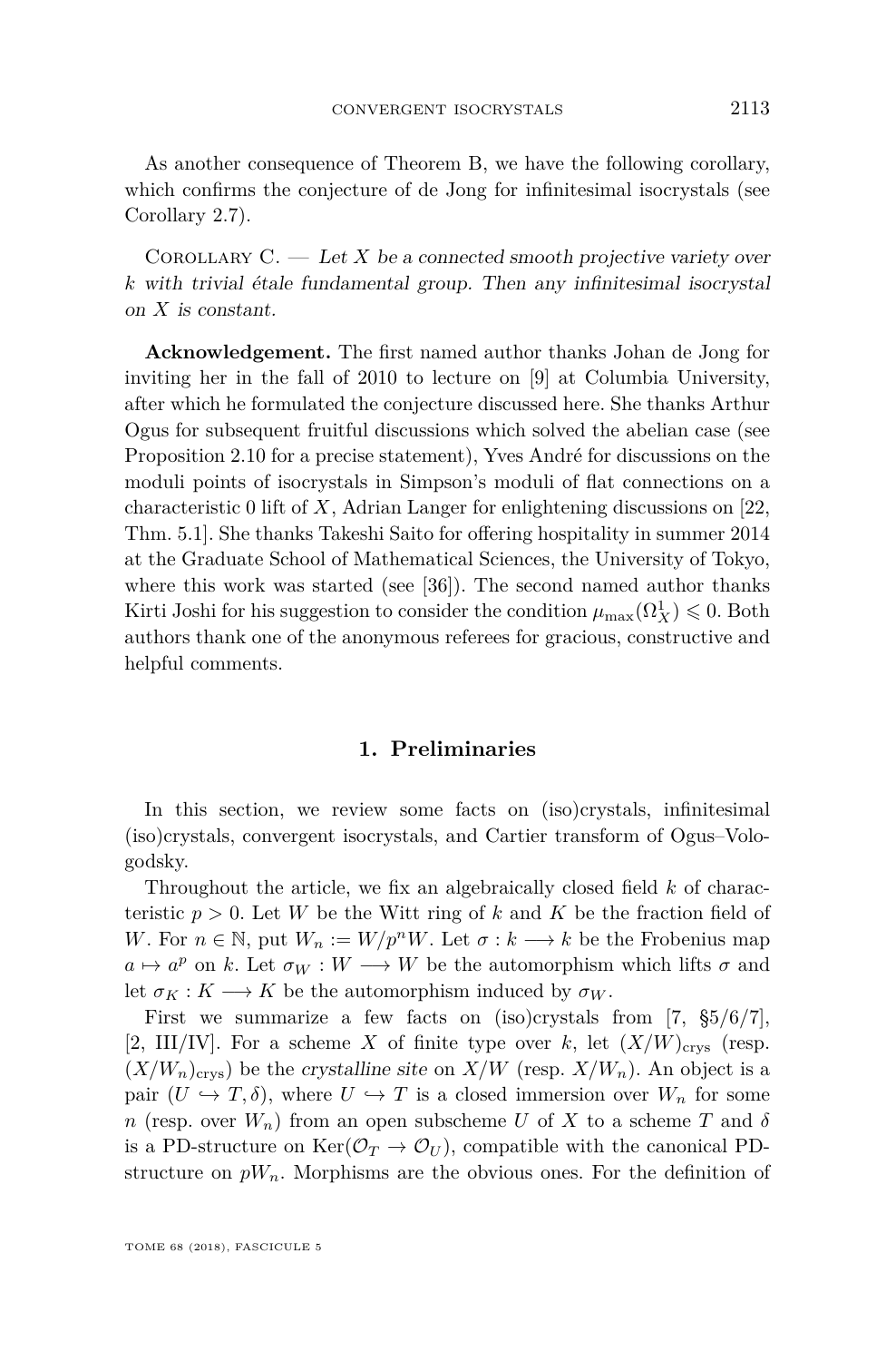coverings, see [\[7,](#page-38-4) p. 5.2]. The structure sheaf  $\mathcal{O}_{X/W}$  on  $(X/W)_{\text{crys}}$  (resp.  $\mathcal{O}_{X/W_n}$  on  $(X/W_n)_{\text{crys}}$ ) is defined by the rule  $(U \hookrightarrow T, \delta) \mapsto \Gamma(T, \mathcal{O}_T)$ .

A sheaf *E* of  $\mathcal{O}_{X/W}$ -modules (resp.  $\mathcal{O}_{X/W_n}$ -modules) on  $(X/W)_{\text{crys}}$  (resp. on  $(X/W_n)_{\text{crys}}$  is equivalent to the datum of a sheaf of  $\mathcal{O}_T$ -modules  $E_T$ in the Zariski topology of *T* for each object  $T := (U \hookrightarrow T, \delta)$ , and of an  $\mathcal{O}_{T'}$ -linear morphism  $\varphi^* E_T \to E_{T'}$  for each morphism  $\varphi: (U' \hookrightarrow T', \delta') \to$  $(U \hookrightarrow T, \delta)$ , which is an isomorphism when  $\varphi : T' \to T$  is an open immersion and  $U'$  is equal to  $U \times_T T'$ . The sheaf  $E_T$  is called the value of  $E$  at *T*. Via the module structure of  $\mathcal{O}_T$  over itself,  $\mathcal{O}_{X/W}$  (resp.  $\mathcal{O}_{X/W_n}$ ) is a sheaf of  $\mathcal{O}_{X/W}$ -modules (resp.  $\mathcal{O}_{X/W_n}$ -modules).

A sheaf *E* of  $\mathcal{O}_{X/W}$ -modules (resp. of  $\mathcal{O}_{X/W_n}$ -modules) on  $(X/W)_{\text{crys}}$ (resp. on  $(X/W_n)_{\text{crys}}$ ) is a crystal if the morphisms  $\varphi^* E_T \to E_{T'}$  are all isomorphisms. A crystal is of finite presentation if its value  $E_T$  is an  $\mathcal{O}_T$ module of finite presentation for any  $(U \hookrightarrow T, \delta)$ . The *category of crystals* of finite presentation on  $(X/W)_{\text{crys}}$  (resp. on  $(X/W_n)_{\text{crys}}$ ) is denoted by Crys $(X/W)$  (resp. Crys $(X/W_n)$ ), as a full subcategory of the category of sheaves of  $\mathcal{O}_{X/W}$ -modules (resp. of  $\mathcal{O}_{X/W_n}$ -modules). The structure sheaf  $\mathcal{O}_{X/W}$  (resp.  $\mathcal{O}_{X/W_n}$ ) is a crystal. It is known [\[2,](#page-38-5) IV Prop. 1.7.6] that  $Crys(X/W)$ ,  $Crys(X/W_n)$  are abelian categories. Furthermore, the categories  $Crys(X/W)$ ,  $Crys(X/W_n)$  satisfy the descent property for Zariski coverings of *X*, that is, crystals "glue" in the Zariski topology.

If we denote the topos associated to  $(X/W)_{\text{crys}}$  by  $(X/W)_{\text{crys}}^{\sim}$ , it is functorial with respect to  $X/W$ , namely, if we have a commutative diagram

<span id="page-6-1"></span>(1.1) 
$$
X' \xrightarrow{f} X
$$

$$
\downarrow \qquad \qquad \downarrow
$$

$$
\text{Spf}(W) \xrightarrow{f'} \text{Spf}(W)
$$

with  $X'$  of finite type over  $k$ , we have the canonical morphism of topoi  $(X'/W)_{\text{crys}}^{\sim} \longrightarrow (X/W)_{\text{crys}}^{\sim}$  [\[7,](#page-38-4) §5]. It induces the morphism of ringed topoi  $((X'/W)_{\text{crys}}^{\sim}, \mathcal{O}_{X'/W}) \longrightarrow ((X/W)_{\text{crys}}^{\sim}, \mathcal{O}_{X/W})$  and the pullback functor  $f^*: \text{Crys}(X/W) \longrightarrow \text{Crys}(X'/W)$ . Similar functoriality holds also for the ringed topos  $((X/W_n)_{\text{crys}}^{\infty}, \mathcal{O}_{X/W_n})$  associated to  $(X/W_n)_{\text{crys}}$  and the category  $Crys(X/W_n)$ .

The natural inclusion of sites  $(X/W_n)_{\text{crys}} \hookrightarrow (X/W)_{\text{crys}}$  induces the restriction functor

<span id="page-6-0"></span>(1.2) 
$$
Crys(X/W) \longrightarrow Crys(X/W_n); E \mapsto E_n.
$$

ANNALES DE L'INSTITUT FOURIER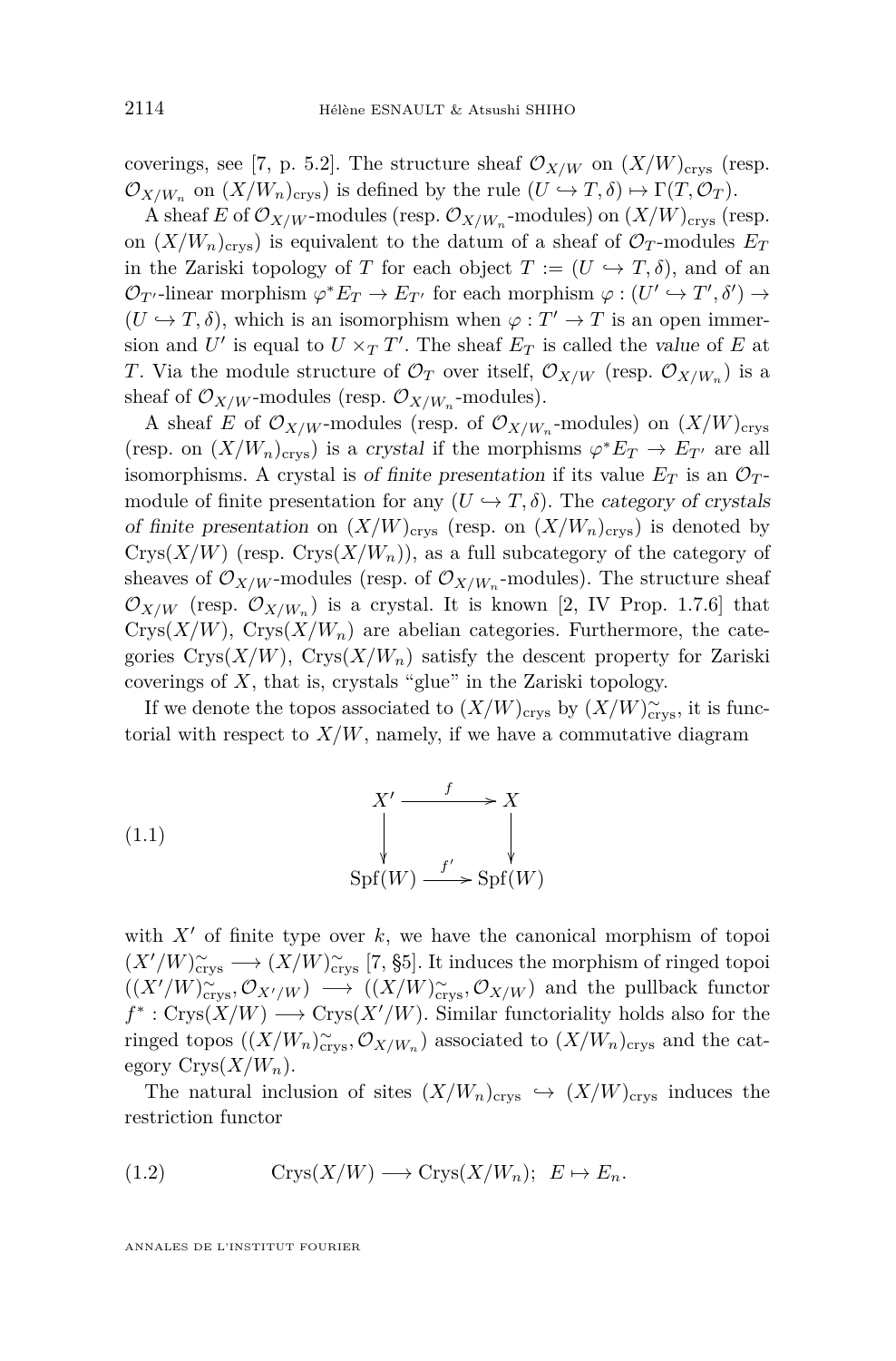Since  $(X/W)_{\text{crys}}$  is the 2-inductive limit of the sites  $(X/W_n)_{\text{crys}}$  [\[7,](#page-38-4) p. 7–22], we have the equivalence

<span id="page-7-0"></span>(1.3) 
$$
\operatorname{Crys}(X/W) \stackrel{\simeq}{\longrightarrow} \varprojlim_n \operatorname{Crys}(X/W_n); \ \ E \mapsto (E_n)_n.
$$

The functors [\(1.2\)](#page-6-0), [\(1.3\)](#page-7-0) are also functorial with respect to *X/W*.

For any object  $(U \hookrightarrow T, \delta)$  in  $(X/W)_{\text{crys}}$  (resp.  $(X/W_n)_{\text{crys}}$ ), the functor of evaluation at *T*

<span id="page-7-1"></span>(1.4) 
$$
\text{Crys}(X/W) \longrightarrow \text{Coh}(\mathcal{O}_T)
$$
 (resp.  $\text{Crys}(X/W_n) \longrightarrow \text{Coh}(\mathcal{O}_T)$ );  
 $E \mapsto E_T$ 

is defined, where  $Coh(\mathcal{O}_T)$  denotes the category of sheaves of  $\mathcal{O}_T$ -modules of finite type. It is known to be right exact. This follows from [\[2,](#page-38-5) IV Rem. 1.7.8] and [\[2,](#page-38-5) III Prop. 1.1.5].

If  $U \hookrightarrow Y$  is a closed immersion from an open subscheme *U* of *X* into a smooth scheme *Y* over  $W_n$  and  $T := (U \hookrightarrow T, \delta)$  is its PD-envelope [\[7,](#page-38-4) p. 3.20], the functor [\(1.4\)](#page-7-1) is exact [\[2,](#page-38-5) IV Prop. 1.7.5]. Moreover, we have an equivalence of categories lifting [\(1.4\)](#page-7-1), which we explain now. The derivation  $d: \mathcal{O}_Y \to \Omega^1_Y$  is extended canonically to a PD-derivation  $d: \mathcal{O}_T \to \Omega^1_T :=$  $\mathcal{O}_T \otimes_{\mathcal{O}_Y} \Omega^1_Y$ , and we have the notion of  $\mathcal{O}_T$ -modules of finite presentation with integrable connection on *T* with respect to this PD-derivation [\[7,](#page-38-4) §4]. With the obvious morphisms, we denote the category of such objects by  $\mathrm{MIC}(T)$ , and denote the full subcategory consisting of quasi-nilpotent ones by  $MIC(T)^{qn}$ . (For the definition of the quasi-nilpotence, see [\[7,](#page-38-4) Def. 4.10].) For  $T = (U \hookrightarrow T, \delta)$  as above and  $E \in Crys(U/W_n)$ ,  $E_T$  is naturally endowed with a quasi-nilpotent integrable connection  $\nabla_{E_T} : E_T \to E_T \otimes$  $\Omega_T^1$ , and we have a natural equivalence of abelian categories

<span id="page-7-2"></span>(1.5) 
$$
\mathrm{Crys}(U/W_n) \xrightarrow{\simeq} \mathrm{MIC}(T)^{\mathrm{qn}}; \ \ E \mapsto (E_T, \nabla_{E_T}).
$$

We use the functors  $(1.4)$ ,  $(1.5)$  in the following cases. First, for a smooth variety  $X$  over  $k$ , we have the right exact functors

<span id="page-7-4"></span><span id="page-7-3"></span>(1.6) 
$$
Crys(X/W) \longrightarrow \text{Coh}(\mathcal{O}_X),
$$

$$
(1.7) \t\text{Crys}(X/W_n) \longrightarrow \text{Coh}(\mathcal{O}_X)
$$

of evaluation at  $X := (X \stackrel{\text{id}}{\hookrightarrow} X, 0)$ . When  $n = 1$ , the functor [\(1.7\)](#page-7-3) is exact. The functor  $(1.6)$  (resp.  $(1.7)$ ) is functorial with respect to  $X/W$  (resp. *X/Wn*).

Next, let *X* be a smooth variety over *k* and assume that we have a lifting of *X* to a *p*-adic smooth formal scheme  $X_W$  over *W*. As  $X/k$  is smooth,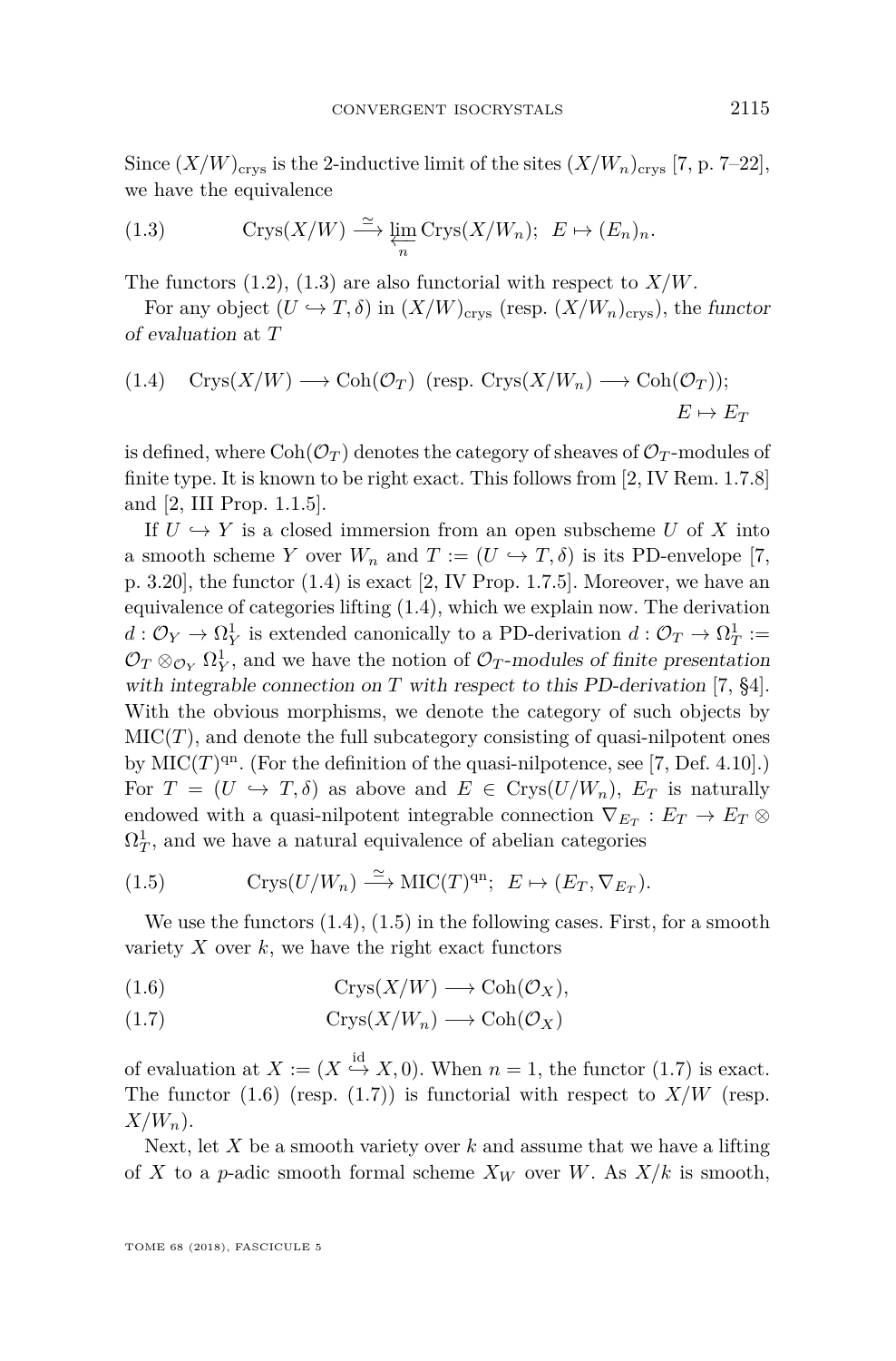there always exists such a lifting on affine open subschemes of *X*. If we put  $X_n := X_W \otimes_W W_n$ , the evaluation at

<span id="page-8-2"></span>
$$
X_n := (X \hookrightarrow X_n
$$
, canonical PD-structure on  $p\mathcal{O}_{X_n}$ )

induces the equivalence

(1.8) 
$$
Crys(X/W_n) \xrightarrow{\simeq} \mathrm{MIC}(X_n)^{\mathrm{qn}}.
$$

So we have an equivalence of categories

<span id="page-8-0"></span>(1.9) 
$$
\operatorname{Crys}(X/W) \stackrel{\simeq}{\longrightarrow} \varprojlim_n \operatorname{MIC}(X_n)^{\operatorname{qn}} =: \operatorname{MIC}(X_W)^{\operatorname{qn}};
$$

$$
E \mapsto \varprojlim_n (E_{X_n}, \nabla_{E_{X_n}}) =: (E_{X_W}, \nabla_{E_{X_W}}).
$$

In addition, there exists a full embedding

<span id="page-8-1"></span>(1.10) 
$$
\mathrm{MIC}(X_W)^{\mathrm{qn}} \hookrightarrow (\mathcal{O}_{X_W}\text{-coherent left }\widehat{\mathcal{D}}_{X_W/W}^{(0)}\text{-modules}),
$$

where  $\widehat{\mathcal{D}}_{X_W/W}^{(0)} := \varprojlim \mathcal{D}_{X_n}^{(0)}$  $\frac{X_n}{W_n}$  and  $\mathcal{D}_{X_n}^{(0)}$  $X_n/W_n$  is the ring of PD-differential operators, by [\[7,](#page-38-4) Thm. 4.8]. When there exists a local basis  $x_1, \ldots, x_d$  of  $X_W$  over  $W$ ,  $\hat{\mathcal{D}}_{X_W/W}^{(0)}$  is topologically generated by

$$
\left(\frac{\partial}{\partial x}\right)^n := \left(\frac{\partial}{\partial x_1}\right)^{n_1} \left(\frac{\partial}{\partial x_2}\right)^{n_2} \cdots \left(\frac{\partial}{\partial x_d}\right)^{n_d} \quad (n := (n_1, \dots, n_d) \in \mathbb{N}^d)
$$

over  $\mathcal{O}_{X_W}$  [\[7,](#page-38-4) §4].

The functors  $(1.9)$ ,  $(1.10)$  are functorial with respect to  $X_W/W$ , namely, if there exists a diagram

<span id="page-8-3"></span>(1.11) 
$$
X'_{W} \xrightarrow{f_{W}} X_{W}
$$

$$
\downarrow \qquad \qquad \downarrow
$$

$$
Spf(W) \xrightarrow{f'} Spf(W)
$$

lifting  $(1.1)$ , the functor  $(1.9)$  is compatible with the pullback  $f^*$  on the left hand side and the pullback  $f_W^*$  on the right hand side. Also, the func-tor [\(1.10\)](#page-8-1) is compatible with the pullback  $f_W^*$ .

We say that an object  $(E_{X_W}, \nabla_{E_{X_W}})$  (resp.  $(E_{X_n}, \nabla_{E_{X_n}})$ ) in MIC( $X_W$ )<sup>qn</sup> (resp. in MIC( $X_n$ )<sup>qn</sup>) is *p*-torsion if so is  $E_{X_W}$  (resp. $E_{X_n}$ ). Since the restriction functors

$$
(p\text{-torsion objects in MIC}(X_W)^{qn}) \longrightarrow MIC(X)^{qn},
$$
  
 $(p\text{-torsion objects in MIC}(X_n)^{qn}) \longrightarrow MIC(X)^{qn}.$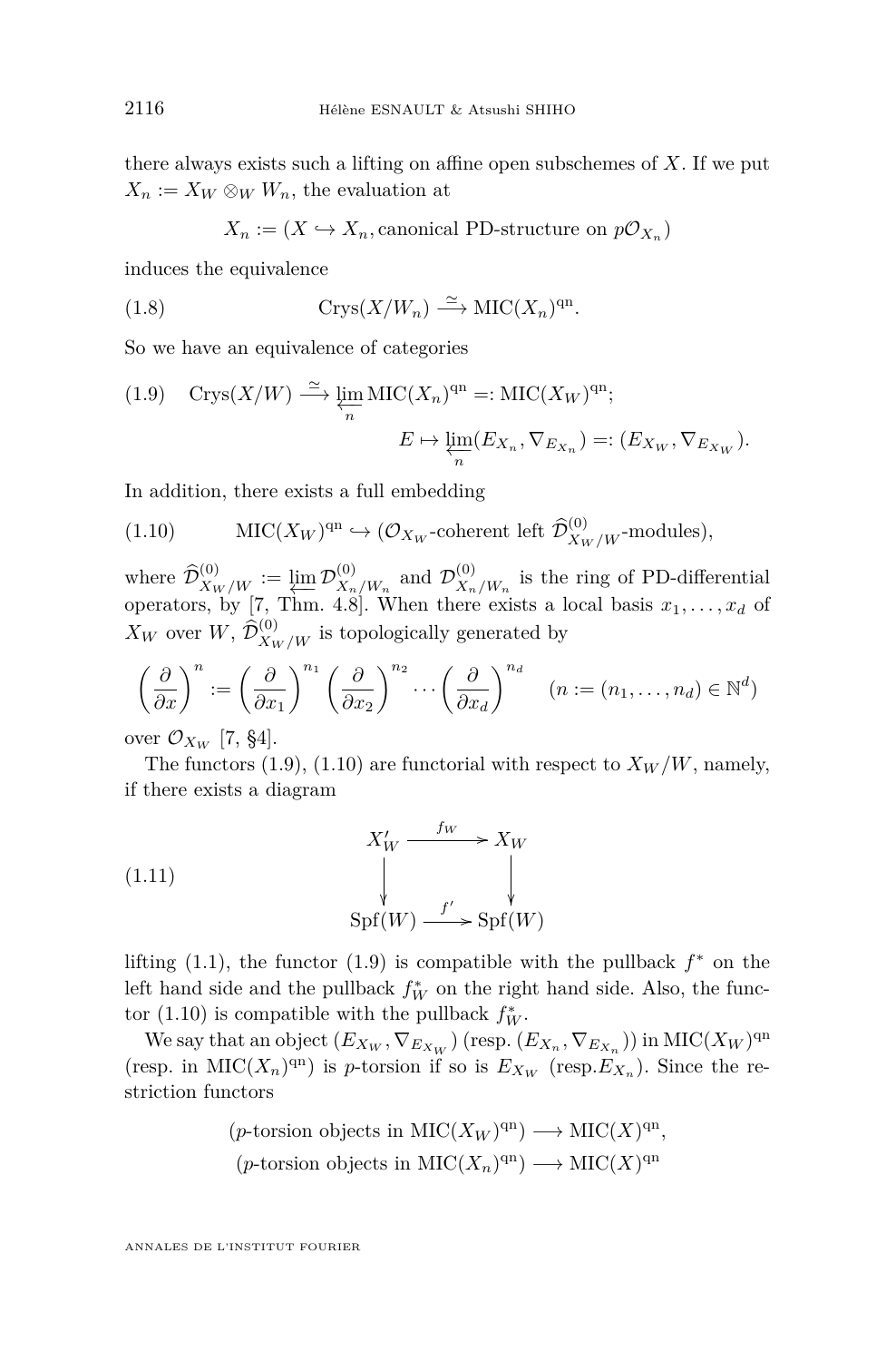are equivalences, we see by  $(1.8)$ ,  $(1.9)$  and Zariski descent that the restriction functors

$$
(p\text{-torsion objects in Crys}(X/W)) \longrightarrow \text{Crys}(X/k),
$$
  

$$
(p\text{-torsion objects in Crys}(X/W_n)) \longrightarrow \text{Crys}(X/k)
$$

are equivalences.

When *X* is projective over *k* and we are given a fixed closed *k*-immersion  $\iota: X \hookrightarrow \mathbb{P}_{k}^{N}$ , we denote the PD-envelope of  $X \xrightarrow{\iota} \mathbb{P}_{k}^{N} \hookrightarrow \mathbb{P}_{W_{n}}^{N}$  by  $D_{n} :=$  $(X \hookrightarrow D_n, \delta_n)$ . Then the equivalence of categories [\(1.5\)](#page-7-2) becomes globally defined on  $X$  [\[7,](#page-38-4) Thm. 6.6]

<span id="page-9-1"></span>(1.12) 
$$
\mathrm{Crys}(X/W_n) \xrightarrow{\simeq} \mathrm{MIC}(D_n)^{\mathrm{qn}}; \ \ E \mapsto (E_{D_n}, \nabla_{E_{D_n}}).
$$

A crystal  $E \in Crys(X/W)$  (resp.  $Crys(X/W_n)$ ) is called *locally free if,* for any object  $(U \hookrightarrow T, \delta)$  in  $(X/W)_{\text{crys}}$  (resp. Crys $(X/W_n)$ ),  $E_T$  is locally free of finite rank.

A crystal  $E \in Crys(X/W)$  is said to be *p*-torsion free if the multiplication by *p* on *E* is injective.

A crystal  $E \in \text{Crys}(X/W_n)$  is called flat over  $W_n$  if, for any  $1 \leq i \leq n-1$ , the morphism  $E/p^{n-i}E \longrightarrow E$  induced by the multiplication by  $p^i$  is an isomorphism onto its image  $p^i E \subset E$ .

When we have a lifting of *X* to a *p*-adic smooth formal scheme  $X_W$  over  $W, E \in \text{Crys}(X/W)$  is locally free (resp. *p*-torsion free) if and only if  $E_{X_W}$ is locally free (resp. *p*-torsion free), and  $E \in Crys(X/W_n)$  is flat over  $W_n$ if and only if  $E_{X_n}$  is flat over  $W_n$ , where  $X_n := X_W \otimes_W W_n$ . Therefore,  $E \in \text{Crys}(X/W)$  is locally free if and only if its value  $E_X \in \text{Coh}(X)$  is locally free, if and only if its restriction to  $Crys(X/k)$  is locally free. Also,  $E \in \text{Crys}(X/W)$  is *p*-torsion free if and only if  $E_n$  is flat over  $W_n$  for each *n* ∈ N, where  $(E_n)_n$  ∈  $\underset{\longleftarrow}{\text{lim}}$  Crys(*X/W<sub>n</sub>*) is the object corresponding to *E* via [\(1.3\)](#page-7-0).

For a smooth variety *X* over *k*, let  $Crys(X/W)_\mathbb{O}$  be the Q-linearization of the category  $Crys(X/W)$ , which is called the category of isocrystals on X. This means that the objects of  $Crys(X/W)$ <sub>0</sub> are those of  $Crys(X/W)$ and that the morphisms of  $Crys(X/W)$ <sub>0</sub> are those of  $Crys(X/W)$  tensored with Q. So one has a natural functor  $Crys(X/W) \stackrel{\mathbb{Q} \otimes}{\longrightarrow} Crys(X/W)_{\mathbb{Q}}$  which is the identity on objects. The image of  $\mathcal E$  by this functor is denoted by  $\mathbb{Q} \otimes \mathcal{E}$ . When *X* is liftable to a *p*-adic smooth formal scheme  $X_W$  over *W*, the functors [\(1.9\)](#page-8-0) and [\(1.10\)](#page-8-1) induce the full embedding

<span id="page-9-0"></span> $(1.13) \text{Crys}(X/W)_{\mathbb{Q}} \hookrightarrow ((\mathbb{Q} \otimes \mathcal{O}_{X_W})\text{-coherent left } (\mathbb{Q} \otimes \widehat{\mathcal{D}}_{X_W/W}^{(0)})\text{-modules}),$ which is functorial with respect to  $X_W/W$ .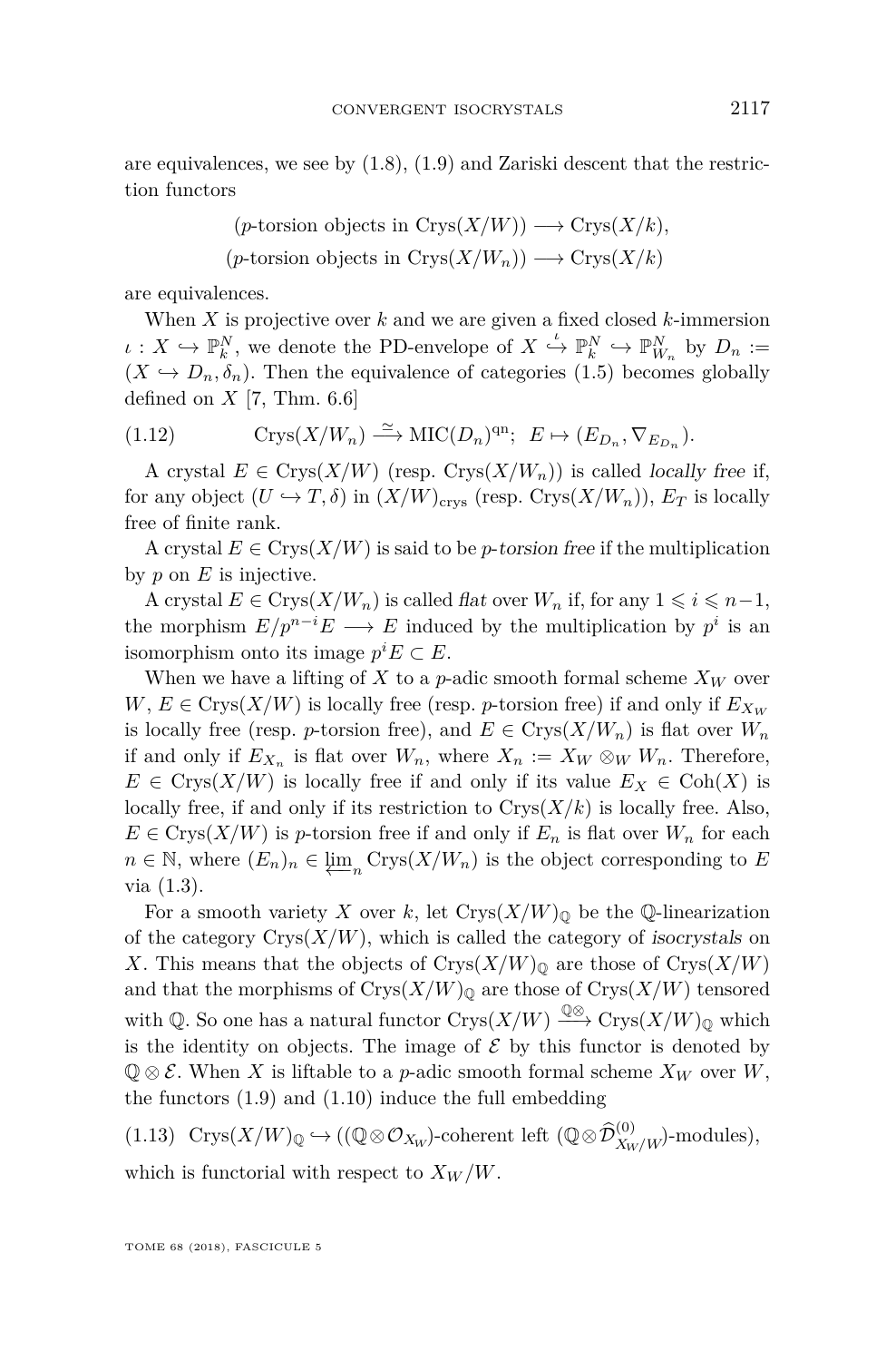Next, we recall the basic facts on infinitesimal (iso)crystals. Basic refer-ences are [\[14\]](#page-39-6), [\[30\]](#page-39-7), [\[7,](#page-38-4) §2]. For a scheme *X* of finite type over *k*, let  $(X/W)_{\text{inf}}$ (resp.  $(X/W_n)_{\text{inf}}$ ) be the infinitesimal site on  $X/W$  (resp.  $X/W_n$ ). An object is a nilpotent closed immersion  $U \hookrightarrow T$  over  $W_n$  for some *n* (resp. over *Wn*) from an open subscheme *U* of *X* to a scheme *T*. Morphisms are the obvious ones and the covering is defined in the same way as in the case of crystalline site. Thus one has a natural functor  $(X/W)_{\text{crys}} \to (X/W)_{\text{inf}}$ .

We can define the structure sheaf  $\mathcal{O}_{X/W}$  (resp.  $\mathcal{O}_{X/W_n}$ ) and the notion of crystals of finite presentation on  $(X/W)_{\text{inf}}$  (resp.  $(X/W_n)_{\text{inf}}$ ), which we call infinitesimal crystals on  $X/W$  (resp.  $X/W_n$ ), in the same way as in the case of crystalline site. We denote the category of infinitesimal crystals on *X/W*  $(\text{resp. } X/W_n)$  by  $\text{Inf}(X/W)$  (resp.  $\text{Inf}(X/W_n)$ ). The categories  $\text{Inf}(X/W)$ , Inf $(X/W_n)$  also satisfy the descent property for Zariski coverings of X.

The topos  $(X/W)_{\text{inf}}^{\sim}$  associated to  $(X/W)_{\text{inf}}$  is also functorial with respect to  $X/W$ . To prove it, we need to prove the analogue of [\[7,](#page-38-4) Lem. 5.11, 5.12, 5.13] for infinitesimal site. The proof of [\[7,](#page-38-4) Lem. 5.11, 5.13] works as it is (and we don't need the argument on PD-structure). The proof of [\[7,](#page-38-4) Lem. 5.12] works if we define *T* there to be the *N*-th infinitesimal neighborhood of *U* in  $T_1 \times_Y T_2$  for  $N \gg 0$ . As a consequence, if we are given a diagram [\(1.1\)](#page-6-1), we have the morphism of topoi  $(X'/W)_{\text{inf}}^{\sim} \longrightarrow (X/W)_{\text{inf}}^{\sim}$ , the morphism of ringed topoi  $((X'/W)^{\sim}_{\text{inf}}, \mathcal{O}_{X'/W}) \longrightarrow ((X/W)^{\sim}_{\text{inf}}, \mathcal{O}_{X/W})$ and the pullback functor  $f^*$ : Inf( $X/W$ )  $\longrightarrow$  Inf( $X'/W$ ). Similar functoriality holds also for the ringed topos  $((X/W_n)_{\text{inf}}^{\sim}, \mathcal{O}_{X/W_n})$  associated to  $(X/W_n)_{\text{inf}}$  and the category Inf $(X/W_n)$ .

As in the case of crystalline site, the natural inclusion of sites  $(X/W_n)_{\text{inf}} \hookrightarrow$  $(X/W)_{\text{inf}}$  induces the restriction functor

<span id="page-10-0"></span>(1.14) Inf(*X/W*) −→ Inf(*X/Wn*); *E* 7→ *En,*

which induces the equivalence

<span id="page-10-1"></span>(1.15) 
$$
\operatorname{Inf}(X/W) \xrightarrow{\simeq} \varprojlim_n \operatorname{Inf}(X/W_n); \ E \mapsto (E_n)_n.
$$

The functors  $(1.14)$ ,  $(1.15)$  are also functorial with respect to  $X/W$ . Also, for any object  $U \hookrightarrow T$  in  $(X/W)_{\text{inf}}$  (resp.  $(X/W_n)_{\text{inf}}$ ), the functor of evaluation at *T*

(1.16) 
$$
\text{Inf}(X/W) \longrightarrow \text{Coh}(\mathcal{O}_T)
$$
 (resp.  $\text{Inf}(X/W_n) \longrightarrow \text{Coh}(\mathcal{O}_T)$ );  $E \mapsto E_T$ 

is defined.

When *X* is a smooth variety over *k* and there exists a lifting of *X* to a *p*-adic smooth formal scheme  $X_W$  over  $W$ , we have an equivalence of

ANNALES DE L'INSTITUT FOURIER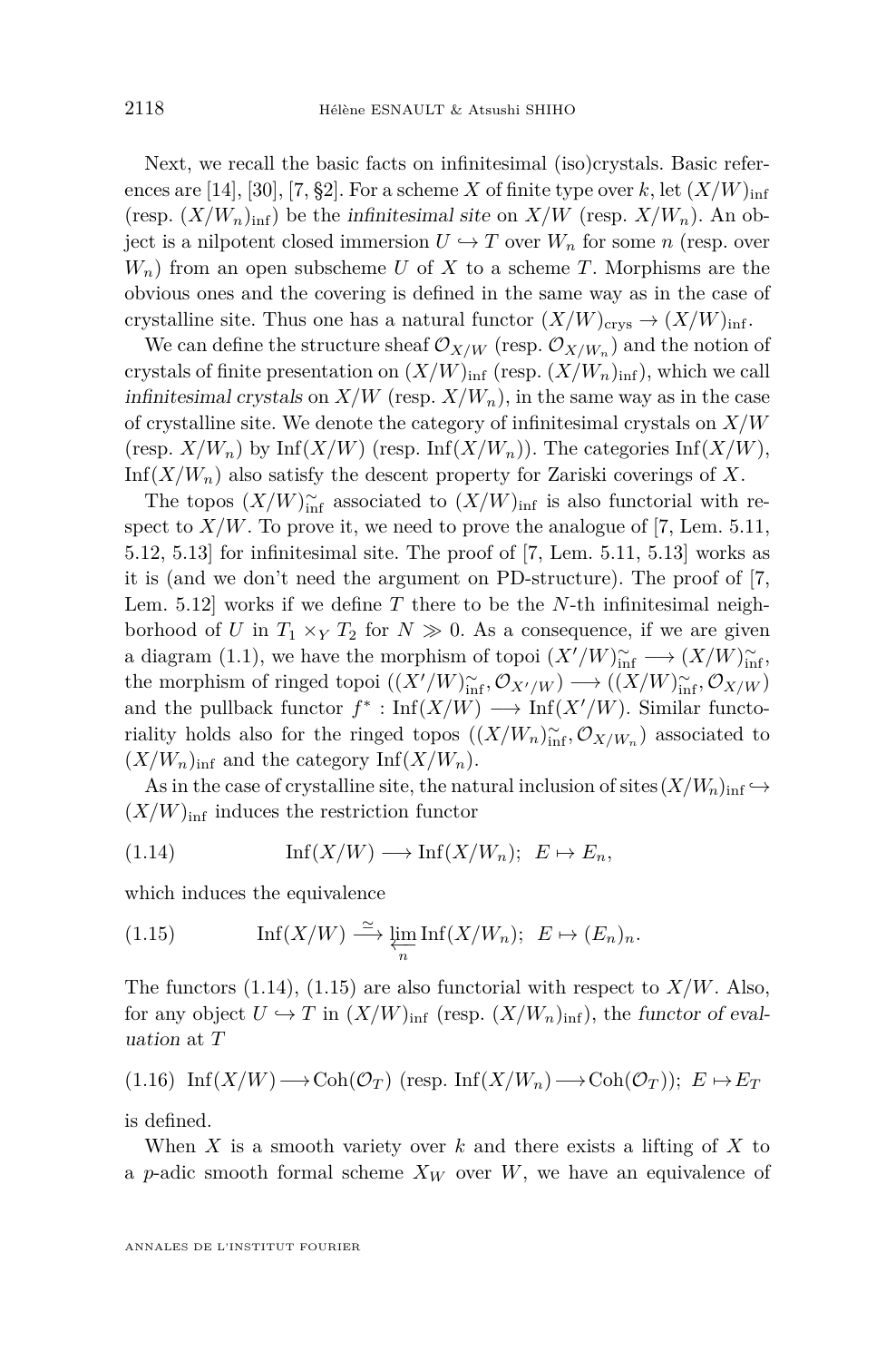categories

<span id="page-11-0"></span>(1.17) 
$$
\text{Inf}(X/W_n) \xrightarrow{\simeq} (\mathcal{O}_{X_n}\text{-coherent left }\mathcal{D}_{X_n/W_n}\text{-modules}),
$$

where  $X_n := X_W \otimes_W W_n$  and  $\mathcal{D}_{X_n/W_n}$  is the full ring of differential operators of  $X_n$  over  $W_n$ . Thus we have an equivalence of categories

<span id="page-11-3"></span>(1.18) 
$$
\text{Inf}(X/W) \xrightarrow{\simeq} (\mathcal{O}_{X_W}\text{-coherent left }\widehat{\mathcal{D}}_{X_W/W}\text{-modules}),
$$

where  $\mathcal{D}_{X_W/W} := \underleftarrow{\lim}_{n} \mathcal{D}_{X_n/W_n}$ , and the action of  $\mathcal{D}_{X_W/W}$  on objects on the right hand side is assumed to be continuous. When there exists a local basis  $x_1, \ldots, x_d$  of  $X_W$  over  $W$ ,  $\widehat{\mathcal{D}}_{X_W/W}$  is topologically generated by

$$
\frac{1}{n!} \left(\frac{\partial}{\partial x}\right)^n := \frac{1}{n_1!} \left(\frac{\partial}{\partial x_1}\right)^{n_1} \frac{1}{n_2!} \left(\frac{\partial}{\partial x_2}\right)^{n_2} \cdots \frac{1}{n_d!} \left(\frac{\partial}{\partial x_d}\right)^{n_d}
$$

 $(n := (n_1, \ldots, n_d) \in \mathbb{N}^d)$  over  $\mathcal{O}_{X_W}$  [\[7,](#page-38-4) §2].

We give a proof of the equivalence [\(1.17\)](#page-11-0), which seems to be missing in the literature. For  $n, m, r \in \mathbb{N}$ , let  $X_n(r)_m$  (resp.  $X_n(r)'_m$ ) be the *m*-th infinitesimal neighborhood of  $X$  (resp.  $X_n$ ) in

$$
X_n(r) := \underbrace{X_n \times_{W_n} \cdots \times_{W_n} X_n}_{r+1}.
$$

Also, for  $i = 1, 2$ , let  $p_{i,m}: X_n(1)_m \longrightarrow X_n$  (resp.  $p'_{i,m}: X_n(1)'_m \longrightarrow X_n$ ) be the morphism induced by the *i*-th projection  $X_n(1) \longrightarrow X_n$ , and for  $1 \leq i < j \leq 3$ , let  $p_{i,j,m}: X_n(2)_m \longrightarrow X_n(1)_m$  (resp.  $p'_{i,j,m}: X_n(2)'_m \longrightarrow$  $X_n(1)'_m$  be the morphism induced by the projection  $X_n(2) \longrightarrow X_n(1)$  into the *i*-th and *j*-th factors. We denote by  $\text{Str}(X/W_n)$  (resp.  $\text{Str}(X_n/W_n)$ ) be the category of pairs  $(E, {\{\epsilon_m\}}_m)$ , where *E* is a coherent  $\mathcal{O}_{X_n}$ -module and  $\{\epsilon_m : p_{2,m}^*E \longrightarrow p_{1,m}^*E\}_m$  (resp.  $\{\epsilon_m : p_{2,m}^*E \longrightarrow p_{1,m}^*E\}_m)$  is a compatible family of linear isomorphisms such that  $\epsilon_0 = id_E$  and  $p_{1,2,m}^* \epsilon$  $p_{2,3,m}^* \epsilon = p_{1,3,m}^* \epsilon \text{ (resp. } p'_{1,2,m}^* \epsilon \circ p'^*_{2,3,m} \epsilon = p'_{1,3,m}^* \epsilon \text{).}$  Such a datum is usually called a stratification on *E*.

Then, one has the functor

<span id="page-11-2"></span>
$$
(1.19) \quad \text{Inf}(X/W_n) \longrightarrow \text{Str}(X/W_n);
$$

$$
E \mapsto (E_{X_n}, \{p_{2,m}^* E_{X_n} \xrightarrow{\simeq} E_{X_n(1)_m} \xleftarrow{\simeq} p_{1,m}^* E_{X_n}\}_m).
$$

We can also define the functor

<span id="page-11-1"></span>(1.20) Str(*X/Wn*) −→ Inf(*X/Wn*)

of converse direction as follows. If we are given  $(E, {\{\epsilon_m\}}_m) \in Str(X/W_n)$ and an object  $U \hookrightarrow T$  in  $(X/W_n)_{\text{inf}}$ , we define the coherent  $\mathcal{O}_T$ -module *E*<sup>*T*</sup> in the following way. Since there exists a morphism  $\varphi : T \longrightarrow X_n$  over

TOME 68 (2018), FASCICULE 5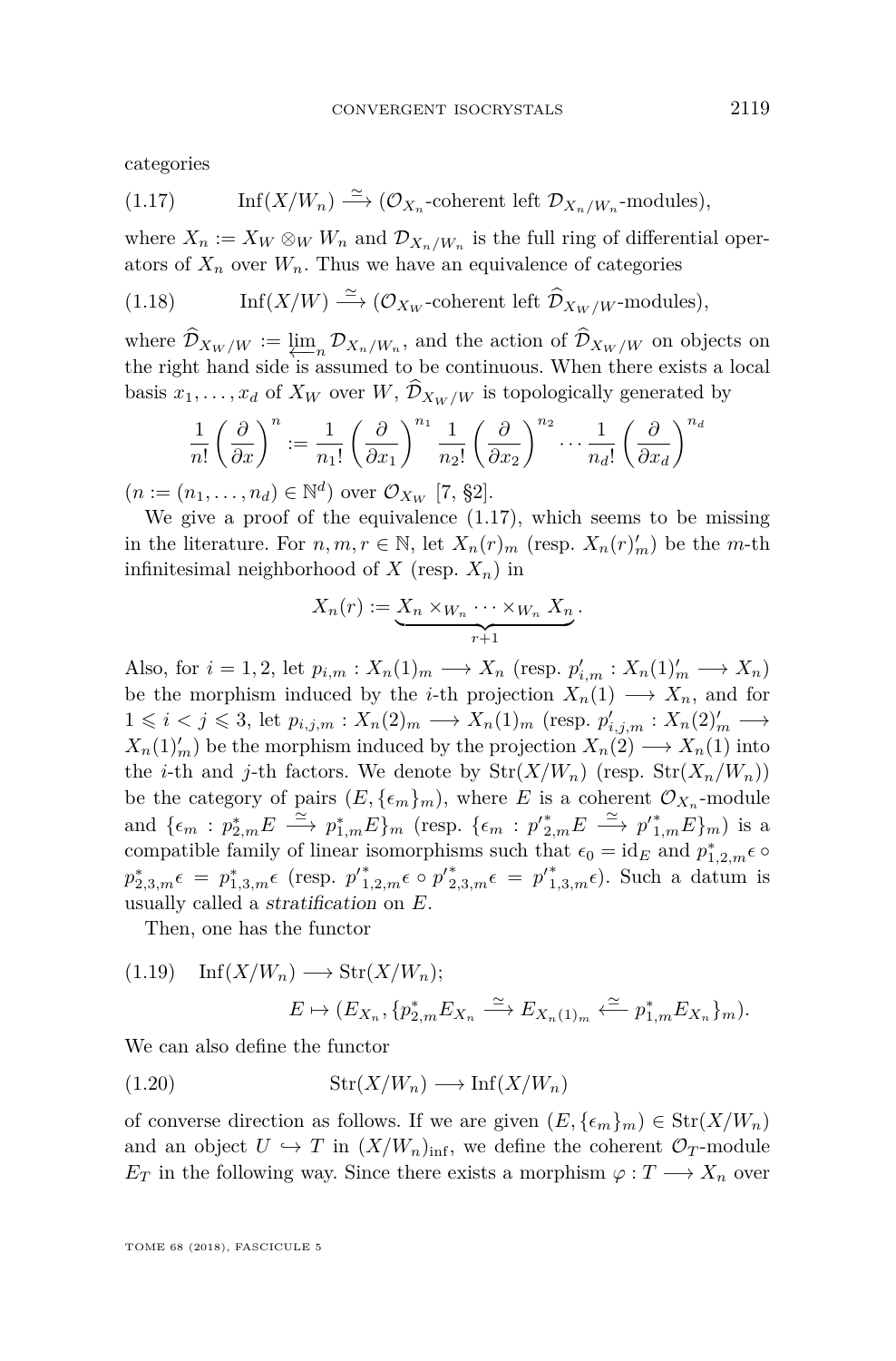*W<sub>n</sub>* lifting the closed immersion  $X \hookrightarrow X_n$  locally on *T*,  $E_T$  is defined by  $E_T := \varphi^* E$  locally. If we have two morphisms  $\varphi, \varphi' : T \longrightarrow X_n$  as above,  $\varphi \times \varphi'$  induces a morphism  $\psi : T \longrightarrow X_n(1)_m$  for some  $m$ , and  $\psi^* \epsilon_m$ defines a gluing data for the sheaf  $E_T$  defined locally as above. Thus  $E_T$ is defined globally on *T* by descent. Then the family  $\{E_T\}_{U \hookrightarrow T}$  gives an object of  $\text{Inf}(X/W_n)$ . Thus the functor [\(1.20\)](#page-11-1) is defined. One can check that it defines a quasi-inverse of  $(1.19)$ , and so  $(1.19)$  is an equivalence.

Next, because the canonical closed immersions  $X_n(r)_m \hookrightarrow X_n(r)'_m$  induce the isomorphism  $\{X_n(r)_m\}_m \stackrel{\simeq}{\longrightarrow} \{X_n(r)'_m\}$  as ind-schemes, we have the canonical equivalence of categories

<span id="page-12-0"></span>(1.21) Str(*Xn/Wn*) '−→ Str(*X/Wn*)*.*

Finally, we have an equivalence

<span id="page-12-1"></span>(1.22) 
$$
\operatorname{Str}(X_n/W_n) \stackrel{\simeq}{\longrightarrow} (\mathcal{O}_{X_n}\text{-coherent left }\mathcal{D}_{X_n/W_n}\text{-modules})
$$

by  $[7, Prop. 2.11, Rem. 2.13]$  $[7, Prop. 2.11, Rem. 2.13]$ . By combining  $(1.19)$ , the quasi-inverse of  $(1.21)$  and  $(1.22)$ , we obtain the equivalence  $(1.17)$ .

By construction, the functors  $(1.19)$ ,  $(1.21)$  and  $(1.22)$  are functorial with respect to  $X_W/W$ , namely, if we are given a diagram as  $(1.11)$ , we have the pullback by  $f_W$  modulo  $p^n$  on  $\text{Str}(X/W_n)$ ,  $\text{Str}(X_n/W_n)$ , and the category of  $\mathcal{O}_{X_n}$ -coherent left  $\mathcal{D}_{X_n/W_n}$ -modules, and the functors are compatible with respect to  $f^*$  on  $\text{Inf}(X/W_n)$  and the above pullback functors. Thus the functors [\(1.17\)](#page-11-0), [\(1.18\)](#page-11-3) are also functorial with respect to  $X_W/W$ .

For any infinitesimal crystal  $E$  on  $X/W$  or  $X/W_n$ , the value  $E_T$  of  $E$  at any  $U \hookrightarrow T$  is locally free. To prove this, it suffices to consider the case of infinitesimal crystals on *X* over *k*, and in this case, the claim follows from the equivalence  $(1.17)$ , Katz' theorem  $[11, Thm. 1.3]$  $[11, Thm. 1.3]$  and  $[35, Lem. 6]$  $[35, Lem. 6]$ .

For a smooth variety *X* over *k*, let  $\text{Inf}(X/W)_{\mathbb{Q}}$  be the  $\mathbb{Q}\text{-linearization}$ of the category  $\text{Inf}(X/W)$ , which is called the category of infinitesimal isocrystals on *X*. As in the case of crystalline site, one has a natural functor Inf(*X/W*)  $\stackrel{\mathbb{Q}\otimes}{\longrightarrow}$  Inf(*X/W*)<sub>Q</sub>. When *X* is liftable to a *p*-adic smooth formal scheme  $X_W$  over W, the functor  $(1.18)$  induces the full embedding

<span id="page-12-2"></span>(1.23) Inf
$$
(X/W)_{\mathbb{Q}} \hookrightarrow ((\mathbb{Q} \otimes \mathcal{O}_{X_W})
$$
-coherent left  $(\mathbb{Q} \otimes \widehat{\mathcal{D}}_{X_W/W})$ -modules),

which is functorial with respect to  $X_W/W$ . For objects in the right hand side, the action of  $\mathbb{Q} \otimes \widehat{\mathcal{D}}_{X_W/W}$  is assumed to be continuous.

Next we recall the basic facts on convergent isocrystals [\[31\]](#page-39-3), [\[32\]](#page-39-9). On a scheme *X* of finite type over *k*, the category  $\text{Enl}(X/W)$  of enlargements is defined in [\[31,](#page-39-3) Def. 2.1]. Objects are pairs  $(T, z_T)$  where *T* is a *p*-adic formal flat scheme of finite type over  $Spf(W)$  together with a morphism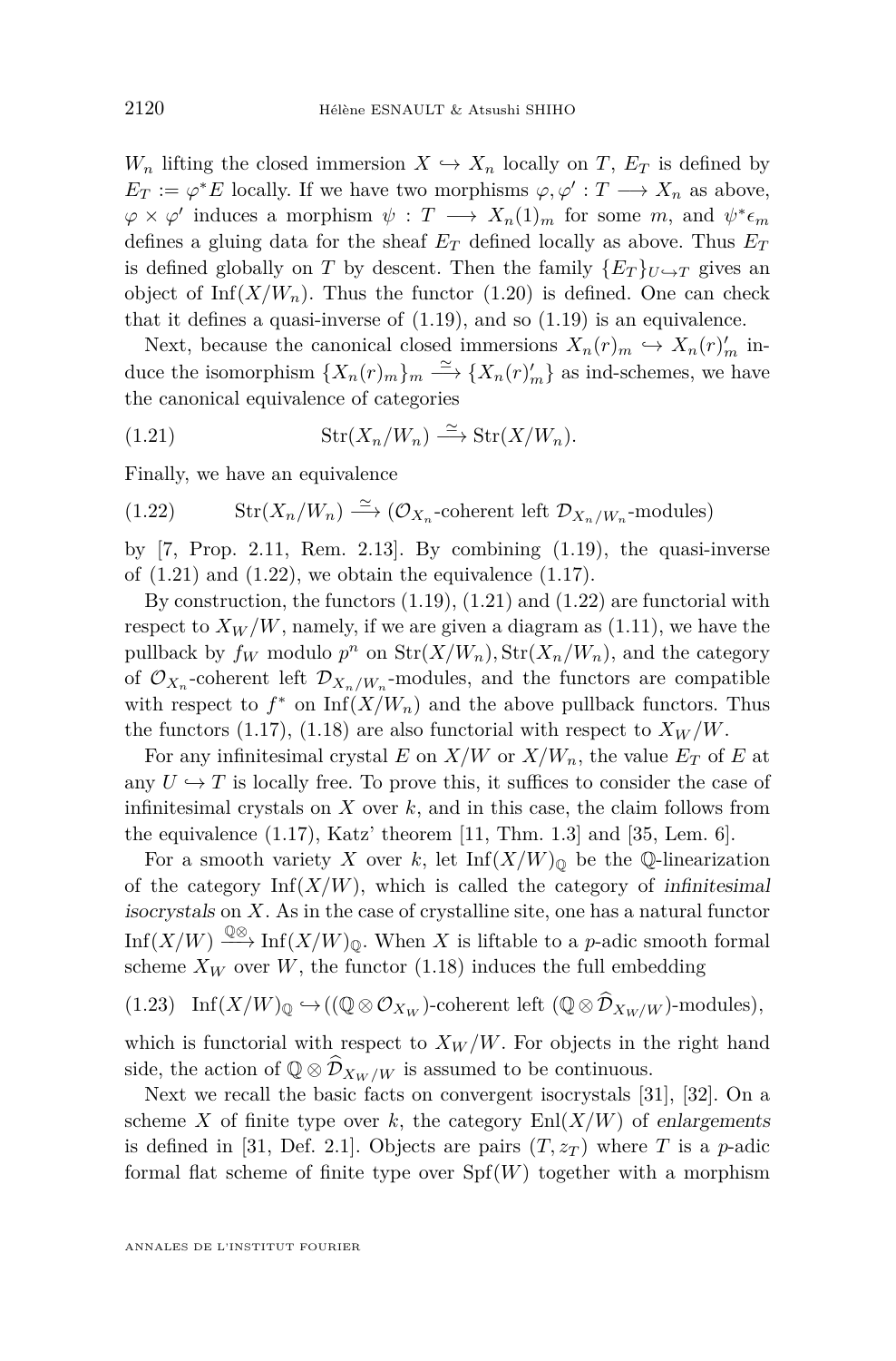$(T \otimes_W k)_{\text{red}} \xrightarrow{z_T} X$ . Morphisms in the category are the obvious ones. A convergent isocrystal [\[31,](#page-39-3) Def. 2.7] on  $X/K$  is a crystal on  $\text{Enl}(X/W)$  with value on  $(T, z_T)$  in the Q-linearization  $\text{Coh}(\mathcal{O}_T)_{\mathbb{Q}}$  of the category  $\text{Coh}(\mathcal{O}_T)$ . This defines a category  $Conv(X/K)$  with the obvious morphisms, which is abelian [\[31,](#page-39-3) Cor. 2.10]. We denote the structure convergent isocrystal on  $X/K$  by  $\mathcal{O}_{X/K}$ . The category  $Conv(X/K)$  is functorial with respect to *X/W*, and it has descent property for Zariski coverings.

When *X* is liftable to a *p*-adic smooth formal scheme  $X_W$  over *W*, we have the equivalence

<span id="page-13-0"></span>(1.24) Conv
$$
(X/K) \xrightarrow{\simeq} ((\mathbb{Q} \otimes \mathcal{O}_{X_W})
$$
-coherent left  $\mathcal{D}_{X_W, \mathbb{Q}}^{\dagger}$ -modules),

 $\text{where } \mathcal{D}_{X_W, \mathbb{Q}}^{\dagger} = \underline{\lim}_m \mathbb{Q} \otimes \widehat{\mathcal{D}}_{X_W/W}^{(m)}, \widehat{\mathcal{D}}_{X_W/W}^{(m)} := \underline{\lim}_n \mathcal{D}_{X_n/K}^{(m)}$  $X_n/W_n$  (*X*<sup>n</sup> := *XW* ⊗  $W_n$ ) and  $\mathcal{D}_{X_n}^{(m)}$  $X_n/W_n$  is the ring of PD-differential operators of level *m* [\[4,](#page-38-6) Prop. 4.1.4. It is functorial with respect to  $X_W/W$ .

For a smooth variety  $X$  over  $k$ , Ogus defines in [\[32,](#page-39-9) Thm. 0.7.2] a fully faithful functor

<span id="page-13-2"></span>(1.25) Φ : Conv(*X/K*) −→ Crys(*X/W*)<sup>Q</sup>

using a nice system of objects in  $\text{Enl}(X/W)$  and the local nature of isocrys-tals [\[32,](#page-39-9) Lem. 0.7.5], such that, for any  $\mathcal{E} \in \text{Conv}(X/K)$ , the convergent cohomology  $H^i_{\text{conv}}(X/K,\mathcal{E})$  (defined in [\[32,](#page-39-9) §4]) and the crystalline cohomology  $H^i_{\text{crys}}(X/W, \Phi(\mathcal{E}))$  coincide [\[32,](#page-39-9) Thm. 0.7.7]. The functor  $\Phi$  is functorial with respect to  $X/W$ . Also, when X is liftable to a *p*-adic smooth formal scheme  $X_W$  over  $W$ ,  $\Phi$  is compatible with the canonical functor

<span id="page-13-1"></span>(1.26) 
$$
((\mathbb{Q} \otimes \mathcal{O}_{X_W})
$$
-coherent left  $\mathcal{D}_{X_W, \mathbb{Q}}^{\dagger}$ -modules)  
 $\longrightarrow ((\mathbb{Q} \otimes \mathcal{O}_{X_W})$ -coherent left  $(\mathbb{Q} \otimes \widehat{\mathcal{D}}_{X_W/W}^{(0)})$ -modules),

via  $(1.13)$  and  $(1.24)$ . The functor  $(1.26)$  is obviously functorial with respect to  $X_W/W$ . In the following, we omit to write the functor  $\Phi$  and regard a convergent isocrystal  $\mathcal E$  on *X* as an isocrystal on  $(X/W)_{\text{crys}}$  via the functor Φ. For the whole theory of convergent isocrystals, we also refer to [\[3\]](#page-38-7), [\[26\]](#page-39-10).

For a smooth variety *X* over *k*, we have the natural functor  $(X/W)_{\text{crys}} \rightarrow$  $(X/W)_{\text{inf}}$ , which induces the functors

$$
\Phi': \text{Inf}(X/W) \longrightarrow \text{Crys}(X/W), \quad \Phi'_{\mathbb{Q}}: \text{Inf}(X/W)_{\mathbb{Q}} \longrightarrow \text{Crys}(X/W)_{\mathbb{Q}}.
$$

They are functorial with respect to  $X/W$ . When X is liftable to a *p*-adic smooth formal scheme  $X_W$  over  $W$ ,  $\Phi'$  and  $\Phi'_{\mathbb{O}}$  are compatible with the

TOME 68 (2018), FASCICULE 5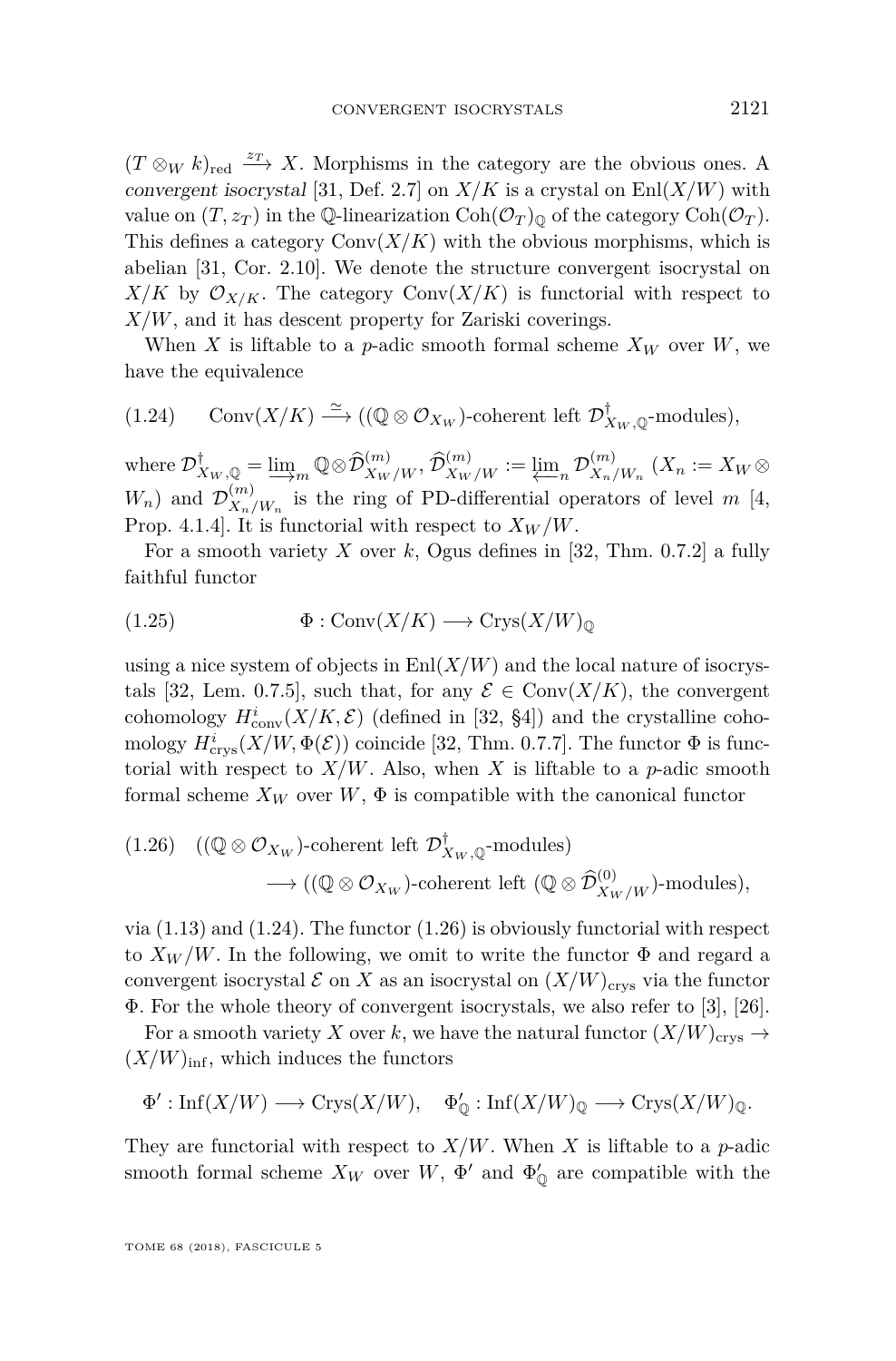canonical functors

<span id="page-14-0"></span>(1.27) 
$$
(\mathcal{O}_{X_W}
$$
-coherent left  $\widehat{\mathcal{D}}_{X_W/W}$ -modules)  
 $\longrightarrow (\mathcal{O}_{X_W}$ -coherent left  $\widehat{\mathcal{D}}_{X_W/W}^{(0)}$ -modules),

<span id="page-14-1"></span>(1.28) 
$$
((\mathbb{Q} \otimes \mathcal{O}_{X_W})
$$
-coherent left  $(\mathbb{Q} \otimes \widehat{\mathcal{D}}_{X_W/W})$ -modules)  
 $\longrightarrow ((\mathbb{Q} \otimes \mathcal{O}_{X_W})$ -coherent left  $(\mathbb{Q} \otimes \widehat{\mathcal{D}}_{X_W/W}^{(0)})$ -modules)

via  $(1.9)$ ,  $(1.10)$ ,  $(1.13)$ ,  $(1.18)$   $(1.23)$ , because the constructions involved are done in a parallel way for (iso)crystals and infinitesimal (iso)crystals. The functors  $(1.27)$  and  $(1.28)$  are functorial with respect to  $X_W/W$ .

We prove that  $\Phi'$  is fully faithful. To see this, we may work locally by Zariski descent for morphisms in  $Inf(X/W)$  and  $Crys(X/W)$ . So we may assume that *X* lifts to a *p*-adic smooth formal scheme  $X_W$  over *W*. Thus we are reduced to proving the full faithfulness of [\(1.27\)](#page-14-0). Noting the local freeness of the values of any object in  $\text{Inf}(X/W)$ , we are reduced to proving the equality

$$
M^{\widehat{\mathcal{D}}_{X_W/W}=0} \stackrel{\simeq}{\longrightarrow} M^{\widehat{\mathcal{D}}_{X_W/W}^{(0)}} = 0
$$

of horizontal elements for any  $\mathcal{O}_{X_W}$ -locally free  $\widehat{\mathcal{D}}_{X_W/W}$ -module M. This is clear because any such *M* is flat over *W* and the image of  $\mathbb{Q} \otimes_{\mathbb{Z}} \widehat{\mathcal{D}}_{X_W/W}^{(0)}$  is dense in  $\mathbb{Q} \otimes_{\mathbb{Z}} \widehat{\mathcal{D}}_{X_W/W}$  because, in terms of local coodinates  $x := (x_1, \ldots, x_d)$ , the former contains the sections  $\frac{1}{n!} \left(\frac{\partial}{\partial x}\right)^n$   $(n \in \mathbb{N}^d)$  which topologically generates the latter. As a consequence, we see that the functor  $\Phi'_{\mathbb{O}}$  is also fully faithful.

Also, we prove that the functor  $\Phi'_{\mathcal{O}}$  factors through  $\Phi$  and thus induces the functor

$$
Inf(X/W)_{\mathbb{Q}} \longrightarrow Conv(X/K)
$$

which we denote also by  $\Phi'_{\mathbb{O}}$ . To prove it, we may work locally by Zariski descent for  $Conv(X/K)$  and full faithfulness of  $\Phi$ . So we may assume that *X* lifts to a *p*-adic smooth formal scheme  $X_W$  over  $W$ , and in this case, the claim follows from the fact that the functor  $(1.28)$  factors through  $(1.26)$ . In the following, we omit to write also the functor  $\Phi'_{\mathbb{O}}$  and regard an infinitesimal isocrystal on  $X$  as a convergent isocrystal on  $X/K$  (hence an isocrystal on *X*) via the functor  $\Phi'_{\mathbb{Q}}$ .

We recall the functoriality of the categories discussed above with respect to the absolute Frobenius morphism  $F: X \longrightarrow X$ . By applying the func-toriality with respect to the diagram [\(1.1\)](#page-6-1) in the case  $f = F$  and  $f' = \sigma_W$ ,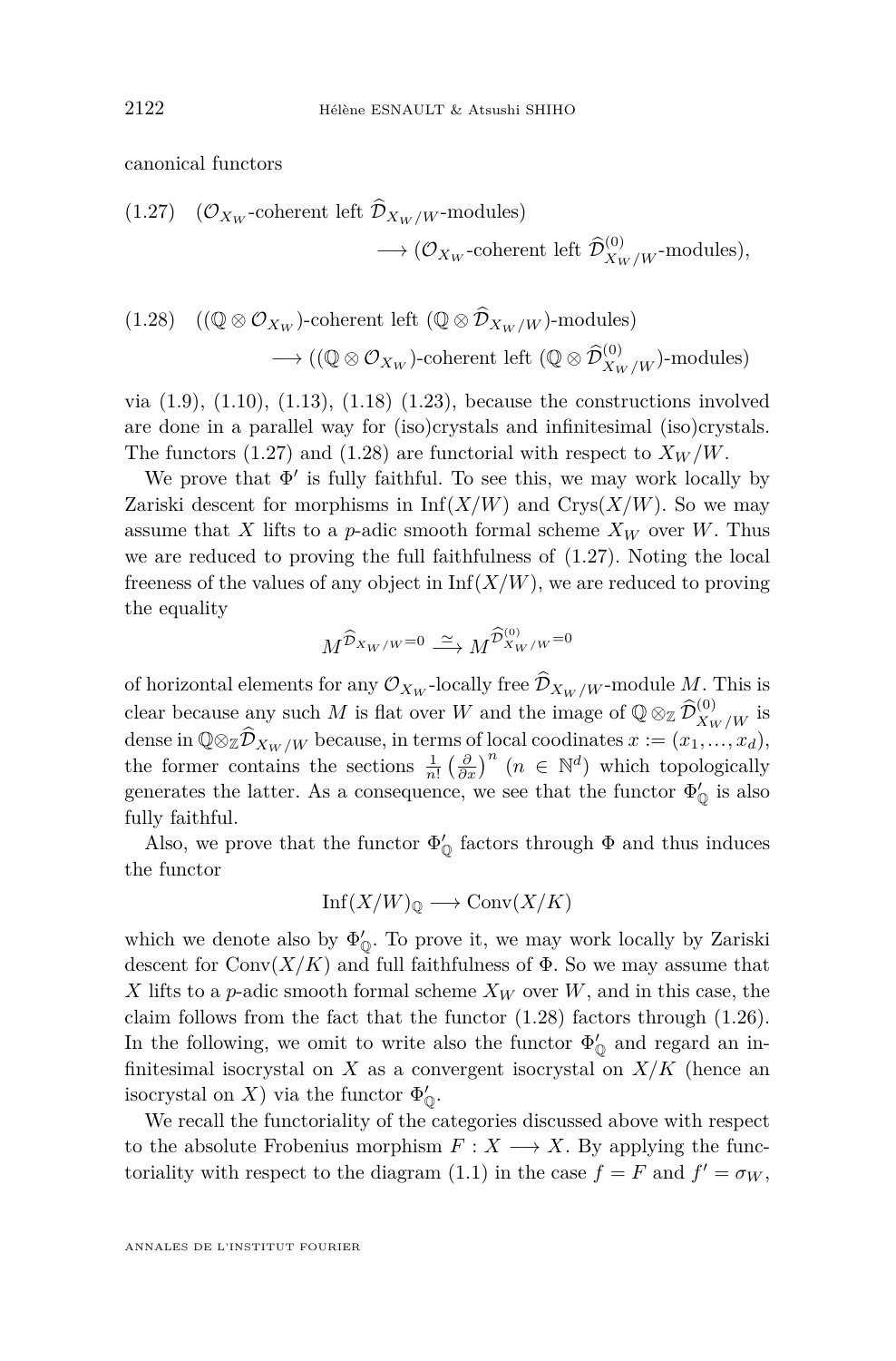we obtain the pullback functors

- $Crys(X/W) \longrightarrow Crys(X/W)$ ,  $Crys(X/W_n) \longrightarrow Crys(X/W_n)$ ,
- MIC(*X*)<sup>qn</sup> → MIC(*X*)<sup>qn</sup>, MIC(*X*) → MIC(*X*),
- 
- 
- 
- 
- 
- $\text{Coh}(X) \longrightarrow \text{Coh}(X)$ ,  $\text{Crys}(X/W)$ <sub>0</sub>  $\longrightarrow \text{Crys}(X/W)$ <sub>0</sub>.
- $\text{Inf}(X/W) \longrightarrow \text{Inf}(X/W),$   $\text{Inf}(X/W_n) \longrightarrow \text{Inf}(X/W_n),$
- $\text{Inf}(X/W)_{\mathbb{O}} \longrightarrow \text{Inf}(X/W)_{\mathbb{O}}$ ,  $\text{Conv}(X/K) \longrightarrow \text{Conv}(X/K)$ ,

which we all denote by  $F^*$ . By the functoriality discussed above, the func-tors [\(1.2\)](#page-6-0), [\(1.3\)](#page-7-0), [\(1.6\)](#page-7-4), [\(1.7\)](#page-7-3), [\(1.8\)](#page-8-2) for  $n = 1$ , [\(1.14\)](#page-10-0), [\(1.15\)](#page-10-1),  $\Phi$ ,  $\Phi'$  and  $\Phi'_{\mathbb{Q}}$ are compatible with the various Frobenius pullbacks *F* ∗ . In particular, the pullback  $F^*$  by Frobenius on Crys $(X/W)$ <sub>Q</sub> respects the full subcategories  $Conv(X/K)$ , Inf $(X/W)_{\mathbb{Q}}$ .

When *X* is liftable to a *p*-adic smooth formal scheme  $X_W$  over *W* and *F* is liftable to a morphism  $F_W : X_W \longrightarrow X_W$  over  $\sigma_W$ ,  $F_W$  and  $\sigma_W$  induce the pullback functors

• MIC( $X_n$ )<sup>qn</sup> → MIC( $X_n$ )<sup>qn</sup>, • MIC( $X_W$ )<sup>qn</sup> → MIC( $X_W$ )<sup>qn</sup>,

• 
$$
\text{Str}(X/W_n) \longrightarrow \text{Str}(X/W_n)
$$
,   
•  $\text{Str}(X_n/W_n) \longrightarrow \text{Str}(X_n/W_n)$ ,

• ( $\mathcal{O}_{X_W}$ -coherent left  $\widehat{\mathcal{D}}_{X_W/W}^{(0)}$ -modules)  $\longrightarrow$  ( $\mathcal{O}_{X_W}$ -coherent left  $\widehat{\mathcal{D}}_{X_W/W}^{(0)}$ -modules)

- ( $(\mathbb{Q} \otimes \mathcal{O}_{X_W})$ -coherent left  $(\mathbb{Q} \otimes \widehat{\mathcal{D}}_{X_W/W}^{(0)})$ -modules)  $\longrightarrow ((\mathbb{Q} \otimes \mathcal{O}_{X_W})$ -coherent left  $(\mathbb{Q} \otimes \widehat{\mathcal{D}}_{X_W/W}^{(0)})$ -modules)
- ( $\mathcal{O}_{X_n}$ -coherent left  $\mathcal{D}_{X_n/W_n}$ -modules)  $\longrightarrow (\mathcal{O}_{X_n}$ -coherent left  $\mathcal{D}_{X_n/W_n}$ -modules)
- $(\mathcal{O}_{X_W}$ -coherent left  $\widehat{\mathcal{D}}_{X_W/W}$ -modules)  $\longrightarrow$  ( $\mathcal{O}_{X_W}$ -coherent left  $\widehat{\mathcal{D}}_{X_W/W}$ -modules)
- ( $(\mathbb{Q} \otimes \mathcal{O}_{X_W})$ -coherent left  $(\mathbb{Q} \otimes \widehat{\mathcal{D}}_{X_W/W})$ -modules)  $\longrightarrow ((\mathbb{Q} \otimes \mathcal{O}_{X_W})$ -coherent left  $(\mathbb{Q} \otimes \widehat{\mathcal{D}}_{X_W/W})$ -modules)
- $\bullet$  ((Q  $\otimes$   $\mathcal{O}_{X_W}$ )-coherent left  $\mathcal{D}_{X_W, \mathbb{Q}}^\dagger\text{-modules})$ →  $((\mathbb{Q} \otimes \mathcal{O}_{X_W})$ -coherent left  $\mathcal{D}_{X_W, \mathbb{Q}}^{\dagger}$ -modules)

which we all denote by  $F_W^*$ . The functors  $(1.8)$ ,  $(1.9)$ ,  $(1.10)$ ,  $(1.13)$ ,  $(1.17)$ , [\(1.18\)](#page-11-3), [\(1.19\)](#page-11-2), [\(1.21\)](#page-12-0), [\(1.22\)](#page-12-1), [\(1.23\)](#page-12-2), [\(1.24\)](#page-13-0), [\(1.26\)](#page-13-1), [\(1.27\)](#page-14-0), [\(1.28\)](#page-14-1) are compatible with the various pullbacks by  $F^*$  or  $F^*_{W}$ .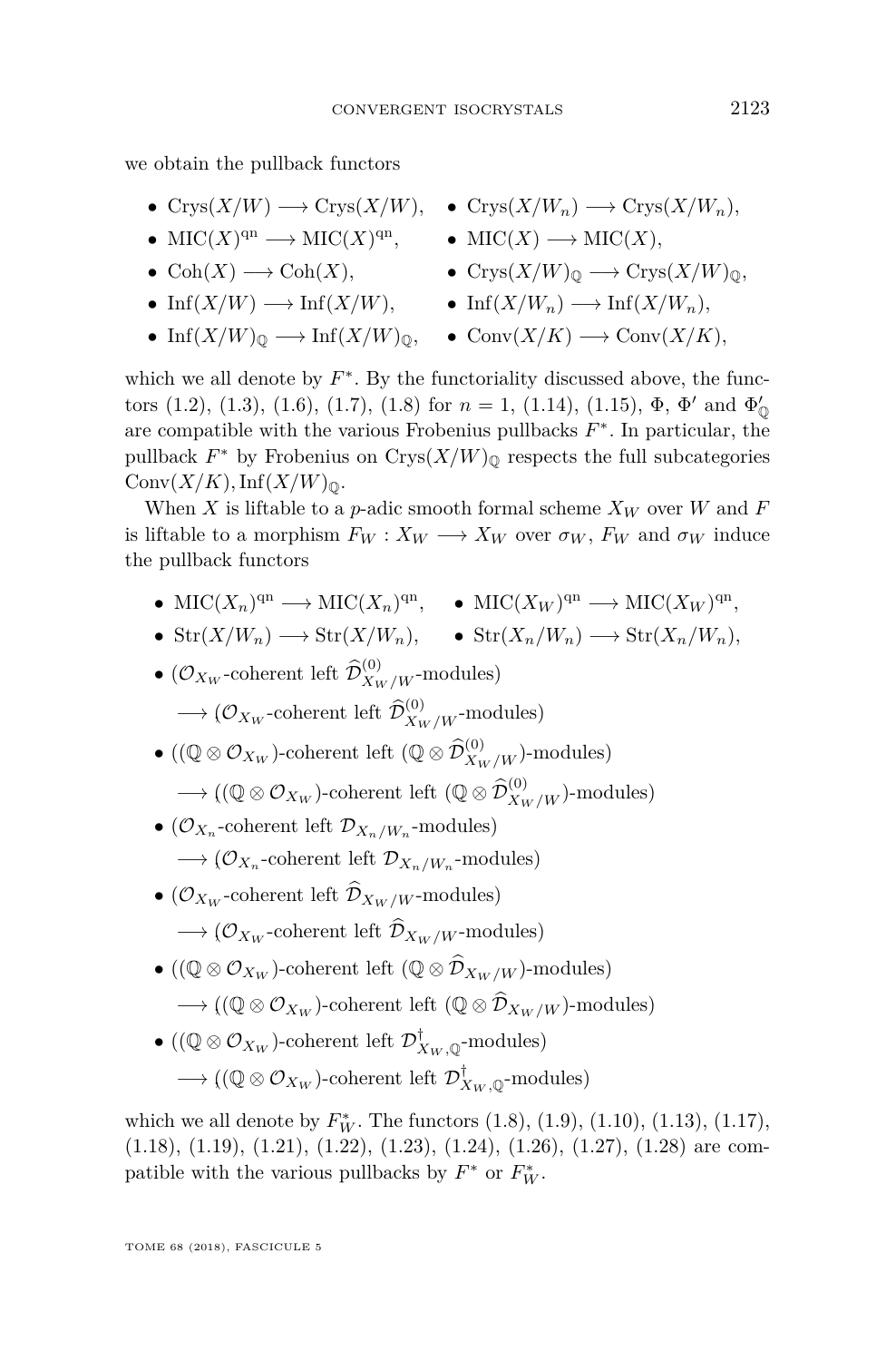We give a short review on Cartier descent and the inverse Cartier transform after Ogus–Vologodsky [\[33\]](#page-39-11).

For  $(E, \nabla) \in \text{MIC}(X)$ , one defines the *p*-curvature  $\beta : S^{\bullet}T_X \longrightarrow$  $\mathcal{E}nd_{\mathcal{O}_X}(E)$ , which is an  $F^*$ -linear algebra homomorphism. We say that (*E,* ∇) has zero *p*-curvature (resp. has nilpotent *p*-curvature of length *p*−1) if  $\beta(S^nT_X) = 0$  for  $n \ge 1$  (resp.  $n \ge p$ ). We denote the full subcategory of  $MIC(X)$  of modules with integrable connection with zero *p*-curvature (resp. nilpotent *p*-curvature of length  $p-1$ ) by MIC<sub>0</sub>(*X*) (resp. MIC<sub>*p*−1</sub>(*X*)). The forgetful functor  $MIC_s(X) \to \text{Coh}(X)$ ,  $s = 0, p - 1$ , yields the abelian structure on  $\mathrm{MIC}_s(X)$  with respect to which the functor is exact.

A Higgs module is a pair  $(H, \theta)$  consisting of a coherent  $\mathcal{O}_X$ -module *H* and an  $\mathcal{O}_X$ -linear morphism  $\theta : H \longrightarrow H \otimes \Omega^1_X$  satisfying the integrability condition  $\theta \wedge \theta = 0$ . The map  $\theta$ , called the Higgs field, induces an  $\mathcal{O}_X$ -algebra homomorphism  $S^{\bullet}T_X \longrightarrow \mathcal{E}nd_{\mathcal{O}_X}(H)$ , denoted by the same symbol  $\theta$ . We say that  $(H, \theta)$  has nilpotent Higgs field of length  $\leq p - 1$ if  $\theta(S^nT_X) = 0$  for  $n \geq p$ . With the obvious morphisms, we denote the category of Higgs modules with Higgs field zero (resp. nilpotent Higgs field of length  $\leq p - 1$ ) by HIG<sub>0</sub>(*X*) (resp. HIG<sub>*p*−1</sub>(*X*)). The forgetful functor  $\text{HIG}_s(X) \to \text{Coh}(X)$ ,  $s = 0, p-1$ , yields the abelian structure on  $HIG_{p-1}(X)$  with respect to which the functor is exact, and is an equivalence of categories for  $s = 0$ .

For a coherent  $\mathcal{O}_X$ -module  $E, F^*E$  is uniquely endowed with an integrable connection  $\nabla_{\text{can}}$  with zero *p*-curvature which is characterized by the condition that  $F^{-1}(E) \subset F^*E$  is the subsheaf of abelian groups of flat sections. The functor

<span id="page-16-0"></span>(1.29) 
$$
\text{Coh}(\mathcal{O}_X) \longrightarrow \text{MIC}_0(X), \ E \mapsto (F^*E, \nabla_{\text{can}})
$$

is an equivalence of categories. This fact is called Cartier descent ([\[33,](#page-39-11) §2]). It is easy to see by direct calculation that the functor  $F^*$ : MIC(*X*)  $\longrightarrow$  $\text{MIC}(X)$  factors through  $(1.29)$  and hence it has the form

<span id="page-16-1"></span>(1.30) 
$$
F^* : \text{MIC}(X) \xrightarrow{(E,\nabla) \mapsto E} \text{Coh}(X) \xrightarrow{(1.29)} \text{MIC}_0(X) \subset \text{MIC}(X);
$$
  
\n $(E,\nabla) \mapsto (F^*E,\nabla_{\text{can}}).$ 

Ogus–Vologodsky generalized the equivalence [\(1.29\)](#page-16-0) when *X* admits a smooth lifting  $\bar{X}$  over  $W_2$ . (In [\[33\]](#page-39-11), they assume the existence of a smooth lifting  $\widetilde{X}$  of the Frobenius twist  $X' := X \otimes_{\sigma} k$  over  $W_2$ , but this is equivalent to the condition above because  $k$  is perfect.) Assuming the existence of  $X$ , they generalized the equivalence [\(1.29\)](#page-16-0) to the equivalence

$$
(1.31) \tC-1: \tHIG_{p-1}(X) \longrightarrow \mathrm{MIC}_{p-1}(X),
$$

ANNALES DE L'INSTITUT FOURIER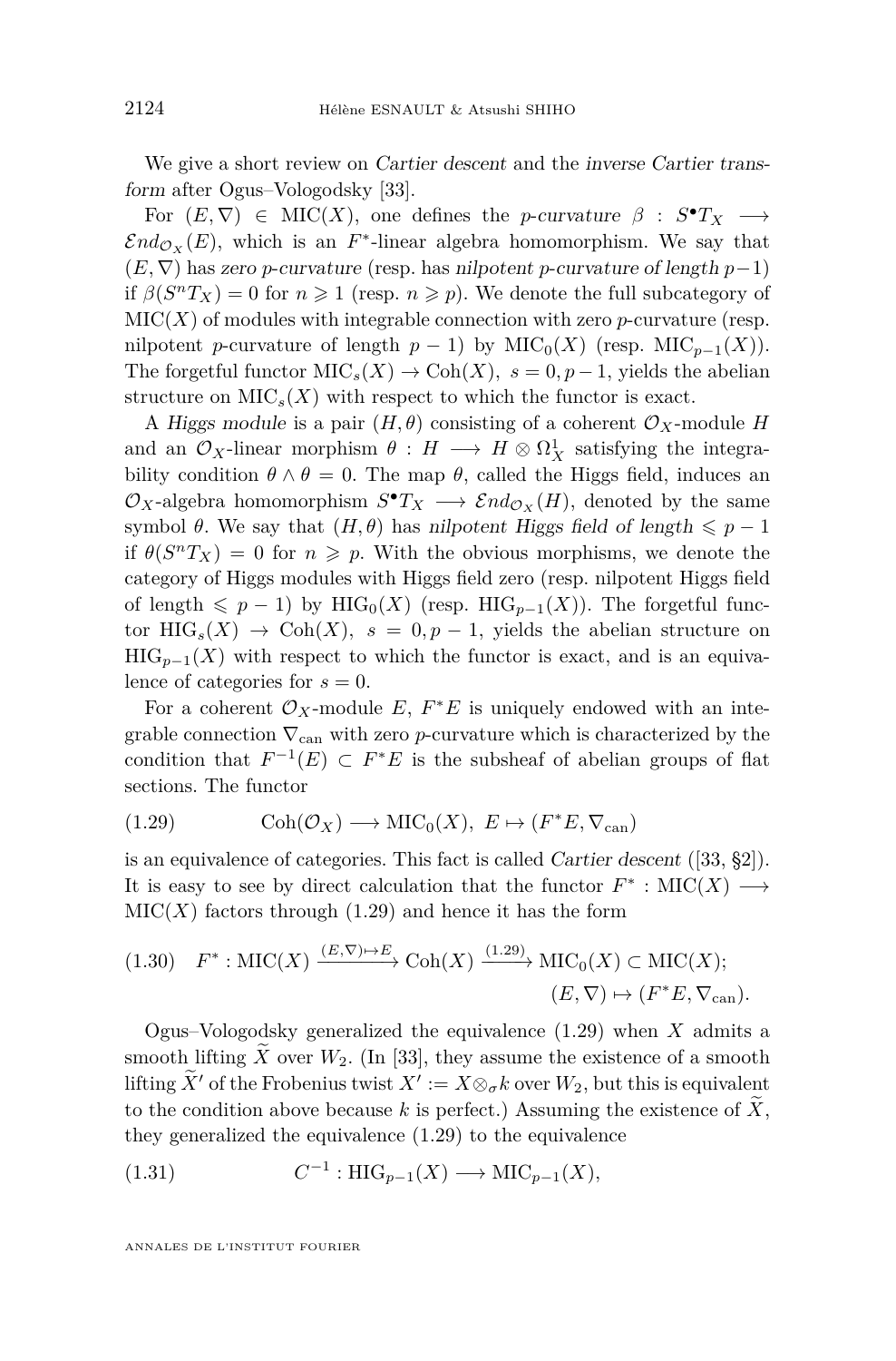which is called the inverse Cartier transform. (Precisely speaking, the functor  $C^{-1}$  here is the functor  $C^{-1}_{\mathcal{X}/\mathcal{S}} \circ \pi^*_{X/S}$  used in [\[33,](#page-39-11) (4.16.1)] for  $\mathcal{X}/\mathcal{S} =$  $(X, X')$ /Spec  $W_2$  and  $S = \text{Spec } k$ .) Note that any object  $(E, \nabla)$  in  $\mathrm{MIC}(X)^{\mathrm{qn}}$  with *E* torsion free of rank  $\leqslant p$  is contained in  $\mathrm{MIC}_{p-1}(X)$ .

Finally, we recall some terminologies on (semi)stability. When *X* is projective, we fix a *k*-embedding  $\iota : X \hookrightarrow \mathbb{P}_{k}^{N}$  of *X* into a projective space and denote the pullback of  $\mathcal{O}_{\mathbb{P}_p^N}(1)$  to *X* by  $\mathcal{O}_X(1)$ . For a coherent, torsion free  $\mathcal{O}_X$ -module *E*, the slope  $\mu(E) = \deg(E)/\text{rank}(E)$  and the reduced Hilbert polynomial  $p_E(n) = \chi(X, E \otimes_{\mathcal{O}_X} \mathcal{O}_X(n))/\text{rank}(E)$  are defined with respect to  $\mathcal{O}_X(1)$ , as well as  $\mu$ - (Mumford–Takemoto) or  $\chi$ - (Gieseker–Maruyama) (semi)stability. As usual,  $E \in \text{Coh}(X)$  is said to be  $\mu$ -(semi)stable if it is torsion free and  $\mu(E') < \mu(E)$  ( $\mu(E') \leq \mu(E)$ ) for any strict subobject 0  $\neq$  *E'* ⊂ *E*, and it is said to be strongly *µ*-semistable if  $(F^n)^*(E)$  is  $\mu$ -semistable for all natural numbers *n*. Similarly for *χ*-(semi)stability.

We say that an object *E* in  $Crys(X/k) = \text{MIC}(X)^{qn}$  is *µ*-semistable as a crystal if *E* is torsion free as an  $\mathcal{O}_X$ -module and  $\mu(E') \leq \mu(E)$  for any nonzero subobject *E'* of *E* in  $Crys(X/k) = \text{MIC}(X)^{\text{qn}}$ . Similarly, we say that an object  $(E, \nabla)$  in MIC<sub>*p*−1</sub>(*X*) (resp. in HIG<sub>*p*−1</sub>(*X*)) is *µ*-(semi)stable if  $E \in \text{Coh}(X)$  is torsion free and  $\mu(E') < \mu(E)$  ( $\mu(E') \leq \mu(E)$ ) for any strict subobject  $0 \neq (E', \nabla')$  of  $(E, \nabla)$  in MIC<sub>*p*−1</sub>(*X*) (resp. in HIG<sub>*p*−1</sub>(*X*)).

#### **2. Statement of the main results**

We say that  $\mathcal{E} \in \text{Crys}(X/W)_{\mathbb{Q}}$  (resp.  $\text{Conv}(X/K)$ ,  $\text{Inf}(X/W)_{\mathbb{Q}}$ ,  $\text{Inf}(X/k)$ ) is constant when it is isomorphic to a finite sum of the structure isocrystal  $\mathbb{Q} \otimes \mathcal{O}_{X/W}$  (resp. the structure convergent isocrystal  $\mathcal{O}_{X/K}$ , the structure isocrystal  $\mathbb{Q} \otimes \mathcal{O}_{X/W}$ , the strucure crystal  $\mathcal{O}_{X/k}$ ). As a *p*-adic version of Gieseker's conjecture, according to which if a smooth projective variety *X* over an algebraically closed field *k* has a trivial étale fundamental group, then infinitesimal crystals on  $X/k$ , that is  $\mathcal{O}_X$ -coherent  $\mathcal{D}_X$ -modules, are constant (see [\[9\]](#page-38-1) for a positive answer), Johan de Jong posed the following conjecture in October 2010:

<span id="page-17-0"></span>CONJECTURE 2.1 (de Jong).  $\qquad$  Let *X* be a connected smooth projective variety over an algebraically closed field  $k$  of characteristic  $p > 0$  and assume that the étale fundamental group of *X* is trivial. Then any isocrystal  $\mathcal{E} \in \mathrm{Crys}(X/W)_{\mathbb{Q}}$  is constant.

By the fully faithful functor  $\Phi : Conv(X/K) \to Crys(X/W)_{\mathbb{Q}}$  defined in [\(1.25\)](#page-13-2), Conjecture [2.1](#page-17-0) contains the sub-conjecture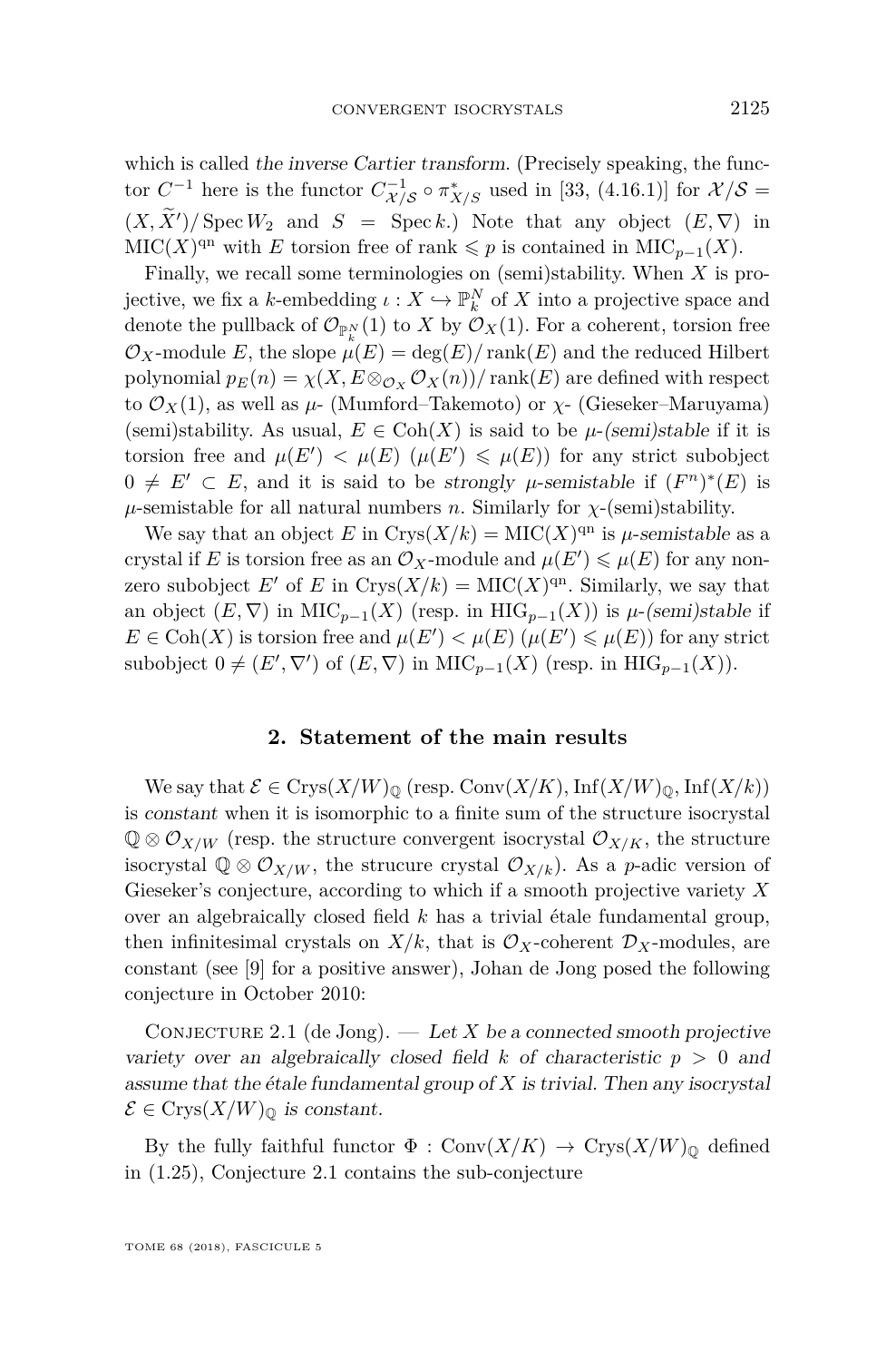<span id="page-18-0"></span>CONJECTURE  $2.2.$  — Let *X* be a connected smooth projective variety over an algebraically closed field  $k$  of characteristic  $p > 0$  and assume that the étale fundamental group of *X* is trivial. Then any convergent isocrystal  $\mathcal{E} \in \text{Conv}(X/K)$  is constant.

The aim of this article is to discuss Conjecture [2.2.](#page-18-0) We restrict our attention to Conjecture [2.2](#page-18-0) rather than Conjecture [2.1](#page-17-0) mainly because we shall strongly use the following proposition, which is a special case of [\[31,](#page-39-3) Cor. 4.10]:

<span id="page-18-1"></span>PROPOSITION 2.3. — Let *X* be a smooth variety over *k*. Then the pullback functor  $F^*$ : Conv $(X/K)$   $\to$  Conv $(X/K)$  is an equivalence of categories.

Hence, for any convergent isocrystal  $\mathcal E$  on  $X/K$  and for any  $n \in \mathbb N$ , there is the unique convergent isocrystal  $\mathcal{E}^{(n)}$  on  $X/K$  with  $F^{*n}\mathcal{E}^{(n)} = \mathcal{E}$  up to isomorphism. We call this  $\mathcal{E}^{(n)}$  the *F*<sup>*n*</sup>-division of  $\mathcal{E}$ .

Remark 2.4. — The category  $Conv(X/K)$  is characterized as the intersection

$$
\bigcap_n \operatorname{Im}(F^\ast)^n
$$

of the essential images of  $(F^*)^n$  ( $n \in \mathbb{N}$ ) in Crys $(X/W)_{\mathbb{Q}}$ . The inclusion Conv $(X/K) \subseteq \bigcap_n \text{Im}(F^*)^n$  follows from Proposition [2.3.](#page-18-1) To prove the inclusion in the other direction, we take  $\mathcal{E} \in \bigcap_n \text{Im}(F^*)^n$ . To prove that  $\mathcal{E}$ belongs to  $Conv(X/K)$ , we may work locally, and so we may assume that X is liftable to a *p*-adic smooth formal scheme  $X_W$  over W endowed with a lift  $F_W: X_W \longrightarrow X_W$  of Frobenius morphism *F* on *X*. Then  $F_W$  induces an equivalence of categories

$$
(F_W^*)^n : ((\mathbb{Q} \otimes \mathcal{O}_{X_W})\text{-coherent left } (\mathbb{Q} \otimes \widehat{\mathcal{D}}_{X_W/W}^{(0)})\text{-modules})
$$
  

$$
\xrightarrow{\simeq} ((\mathbb{Q} \otimes \mathcal{O}_{X_W})\text{-coherent left } (\mathbb{Q} \otimes \widehat{\mathcal{D}}_{X_W/W}^{(n)})\text{-modules})
$$

such that the composition of it with the canonical functor

$$
((\mathbb{Q}\otimes\mathcal{O}_{X_W})\text{-coherent left }(\mathbb{Q}\otimes\widehat{\mathcal{D}}_{X_W/W}^{(n)})\text{-modules})\longrightarrow ((\mathbb{Q}\otimes\mathcal{O}_{X_W})\text{-coherent left }(\mathbb{Q}\otimes\widehat{\mathcal{D}}_{X_W/W}^{(0)})\text{-modules})
$$

is equal to the pullback functor  $(F_W^*)^n$  on the category of  $(\mathbb{Q} \otimes \mathcal{O}_{X_W})$ coherent left  $(\mathbb{Q} \otimes \widehat{\mathcal{D}}_{X_W/W}^{(0)})$ -modules, by [\[5,](#page-38-8) Thm. 4.1.3, Rem. 4.1.4(v)]. From this and the compatibility of the functor [\(1.13\)](#page-9-0) with  $F^*$  and  $F^*_{W}$ , we see that the  $(\mathbb{Q} \otimes \mathcal{O}_{X_W})$ -coherent left  $(\mathbb{Q} \otimes \widehat{\mathcal{D}}_{X_W/W}^{(0)})$ -module corresponding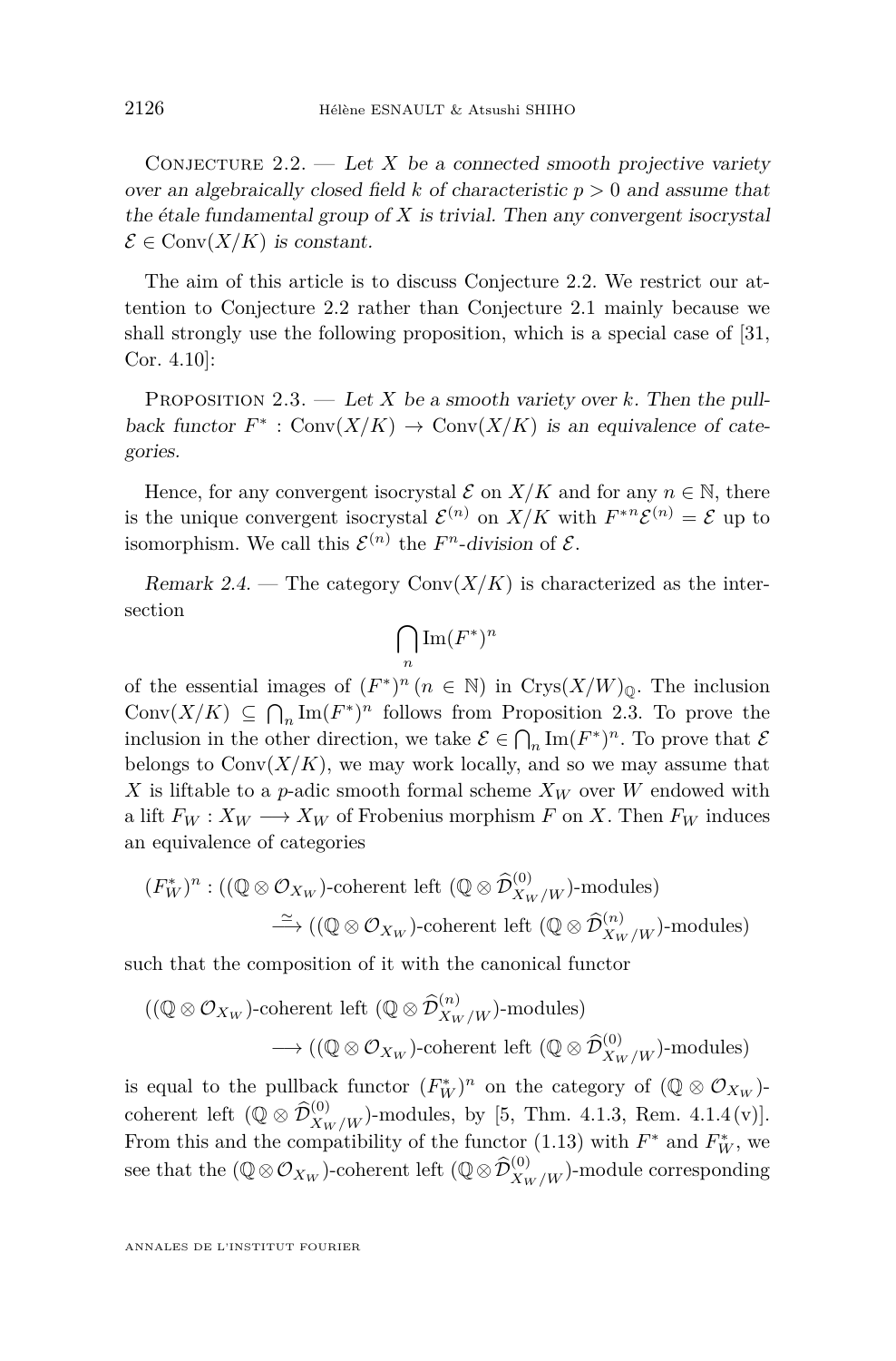to E admits an action of  $\mathbb{Q} \otimes \widehat{\mathcal{D}}_{X_W/W}^{(n)}$  for any *n*. Such actions for  $n \in \mathbb{N}$  are consistent because  $\mathbb{Q} \otimes \widehat{\mathcal{D}}_{X_W/W}^{(0)}$  is dense in  $\mathbb{Q} \otimes \widehat{\mathcal{D}}_{X_W/W}^{(n)}$ . Thus the actions induce the action of  $\mathcal{D}^{\dagger}_{X_W}$  :=  $\lim_{\epsilon \to 0} \mathbb{Q} \otimes \widehat{\mathcal{D}}_{X_W/W}^{(n)}$ . Hence  $\mathcal{E}$  belongs to Conv $(X/K)$  by the equivalence  $(1.24)$ .

<span id="page-19-5"></span>Remark  $2.5.$  – Proposition [2.3](#page-18-1) does not necessarily extend to  $Crys(X/W)_\mathbb{Q}$  via [\(1.25\)](#page-13-2) even when X is projective and smooth, as is shown in Proposition [2.13](#page-23-0) below.

Given  $\mathcal E$  in Conv $(X/K)$  or Crys $(X/W)_{\mathbb Q}$ , a crystal  $E \in Crys(X/W)$  is called a *lattice of*  $\mathcal E$  if it is *p*-torsion free and  $\mathcal E = \mathbb Q \otimes E$  in Crys $(X/W)_{\mathbb Q}$ . Out of any choice  $E \in \text{Crys}(X/W)$  with  $\mathcal{E} = \mathbb{Q} \otimes E$  in  $\text{Crys}(X/W)_{\mathbb{Q}}$ , one constructs a lattice as follows. The surjective morphisms  $E/Ker(p^{n+1}) \to$  $E/Ker(p^n)$  in Crys $(X/W)$  become isomorphisms for *n* large. Indeed, as *X* is of finite type, it is enough to show it on an affine *X*, for which one applies [\(1.9\)](#page-8-0). Then  $E/Ker(p^n)$  for *n* large is a lattice of  $\mathcal{E}$ . Clearly, there are then many lattices of the same  $\mathcal{E}$ .

We now formulate the first main result, proved in Section [3](#page-23-1) (compare with [\[36,](#page-40-0) Thm. 1.7, Cor. 1.10]).

<span id="page-19-3"></span>THEOREM  $2.6.$  — Let *X* be a connected smooth projective variety over *k* with trivial étale fundamental group. If  $\mathcal{E} \in \text{Conv}(X/K)$  is such that for any  $n \in \mathbb{N}$ , the  $F^n$ -division  $\mathcal{E}^{(n)}$  of  $\mathcal{E}$  admits a lattice  $E^{(n)}$  with  $E_X^{(n)} \in$ Coh(*X*) strongly  $\mu$ -semistable, then  $\mathcal E$  is constant.

We have the following corollary confirming the conjecture of de Jong for infinitesimal isocrystals, which will be also proved in Section [3.](#page-23-1)

<span id="page-19-4"></span>COROLLARY 2.7. — Let X be a connected smooth projective variety over *k* with trivial étale fundamental group. Then any infinitesimal isocrystal on *X* is constant.

A non-zero  $\mathcal{E} \in \text{Conv}(X/K)$  is called *irreducible* if it is in its category (recall it is abelian), i.e. if it does not admit any non-zero strict subobject. In general, every object admits a Jordan–Hölder filtration. Its irreducible subquotients are called irreducible constituents. Using Theorem [2.6,](#page-19-3) we shall prove the following theorem in Section [4.](#page-33-1)

<span id="page-19-0"></span>THEOREM  $2.8.$  — Let X be a connected smooth projective variety over *k* with trivial étale fundamental group. If  $\mathcal{E} \in \text{Conv}(X/K)$  satisfies either of the following conditions:

- <span id="page-19-1"></span>(1) any irreducible constituent of  $\mathcal E$  is of rank 1;
- <span id="page-19-2"></span>(2)  $\mu_{\max}(\Omega^1_X) < 2$  and any irreducible constituent of  $\mathcal E$  is of rank  $\leq 2$ ;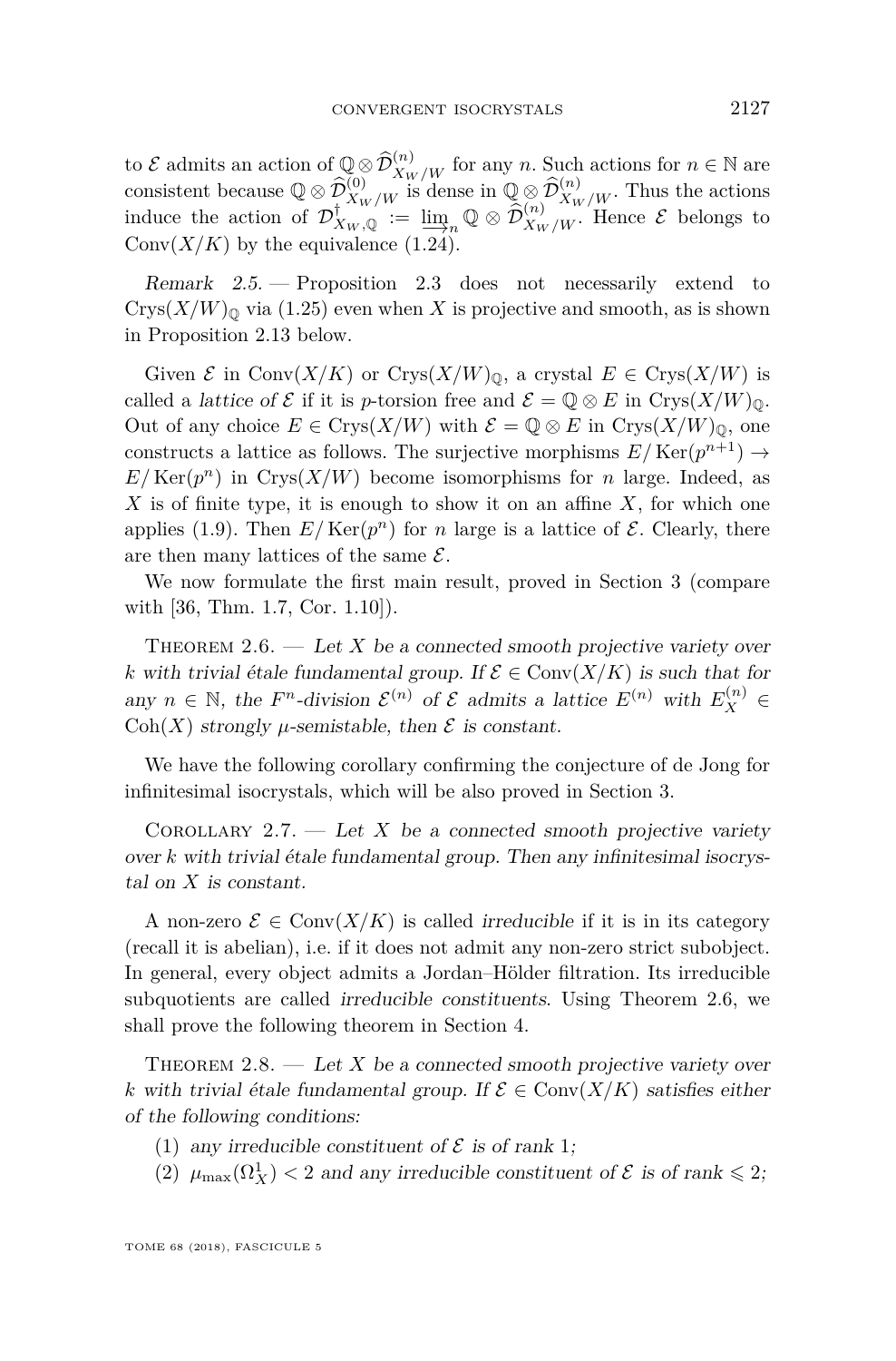- (3)  $\mu_{\max}(\Omega_X^1) < 1$  and any irreducible constituent of  $\mathcal E$  is of rank  $\leq 3$ ;
- (4)  $r \geq 4$ ,  $\mu_{\max}(\Omega_X^1) < \frac{1}{N(r)}$  and any irreducible constituent of  $\mathcal E$  is of  $rank \leq r$ , where  $N(r) := \max_{a,b \geq 1, a+b \leq r} \text{lcm}(a, b)$ .

then  $\mathcal E$  is constant.

<span id="page-20-0"></span>COROLLARY 2.9. — Let *X* be a connected smooth projective variety over *k* with trivial étale fundamental group. Then

- <span id="page-20-2"></span>(1) any  $\mathcal{E} \in \text{Conv}(X/K)$  of rank 1 is constant;
- (2) if  $\mu_{\max}(\Omega^1_X) \leq 0$ , then any  $\mathcal{E} \in \text{Conv}(X/K)$  is constant.

By [\[24,](#page-39-12) Thm.0.1], simply connected non-uniruled Calabi–Yau varieties of dimension *d* in characteristic  $\geq (d-1)(d-2)$  fulfill condition [\(2\)](#page-19-2). However, even if many examples of Calabi–Yau varieties which are not liftable to characteristic 0 are known, it is not clear whether some of them are not uniruled. If *X* is simply connected and uniruled, it is likely that one can show that  $\mathcal{E} \in \text{Conv}(X/K)$  is constant directly by geometric method.

When  $p \geq 3$ , there is a purely cohomological proof of Corollary [2.9\(](#page-20-0)[1\)](#page-20-2). The following proposition is due to the first named author and Ogus.

<span id="page-20-1"></span>PROPOSITION  $2.10.$  — Let X be a connected smooth projective variety over *k* with trivial étale fundamental group. Then

- <span id="page-20-4"></span>(1) for  $p \ge 3$ , any locally free  $E \in Crys(X/W)$  of rank 1 is constant;
- <span id="page-20-3"></span>(2) extensions in Crys $(X/W)_{\mathbb{Q}}$  of  $\mathbb{Q} \otimes \mathcal{O}_{X/W}$  by itself are constant.

*Proof.* — Since the étale fundamental group is trivial,  $H^1(X, \mathcal{O}_X^{\times})$  has no torsion of order prime to *p*. Hence so does the reduced Picard scheme  $Pic_{red}^{0}(X)$ , which implies that  $Pic_{red}^{0}(X) = 0$ . Hence  $H_{crys}^{1}(X/W, \mathcal{O}_{X/W}) =$ 0 because it is the Dieudonné crystal associated to  $Pic<sub>red</sub><sup>0</sup>(X)$  ([\[18,](#page-39-13) II Rem. 3.11.2]). This proves [\(2\)](#page-20-3).

To prove [\(1\)](#page-20-4), it suffices to prove the similar assertion for crystals on the nilpotent crystalline site  $(X/W)_{\text{Ncrys}}$ , by [\[2,](#page-38-5) IV Rem. 1.6.6].

One has the exact sequences on  $(X/W)_{\text{Ncrys}},$ 

<span id="page-20-5"></span> $1 \longrightarrow K \longrightarrow \mathcal{O}_{X/W}^{\times} \longrightarrow \mathcal{O}_{X}^{\times} \longrightarrow 1,$ 

<span id="page-20-6"></span>
$$
(2.2) \t 0 \t \to J \t \to \mathcal{O}_{X/W} \t \to \mathcal{O}_X \t \to 0,
$$

defining *J* and *K*. The *p*-adic logarithm log :  $K \to J$  and exponential exp :  $J \to K$  functions are well defined and are isomorphisms on  $(X/W)_{\text{Ncrys}}$ . Hence, from the exact sequences  $(2.1), (2.2)$  $(2.1), (2.2)$  $(2.1), (2.2)$ , we obtain on  $(X/W)_{\text{Ncrys}}$  the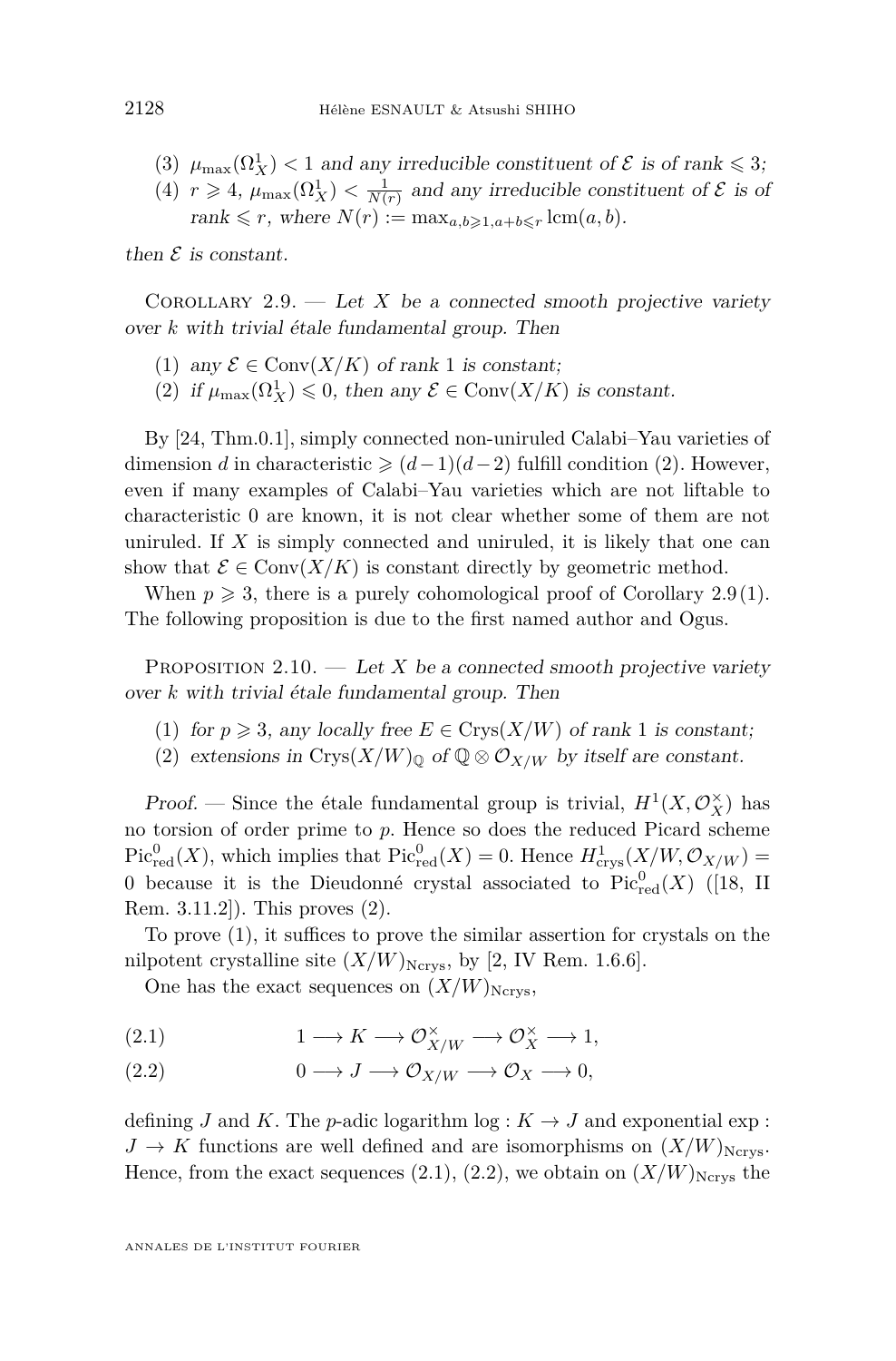exact sequences

<span id="page-21-1"></span>
$$
(2.3) \quad 0 \to H^1_{\text{Ncrys}}(X/W, J) \to H^1_{\text{Ncrys}}(X/W, \mathcal{O}_{X/W}^\times) \xrightarrow{\alpha} H^1(X, \mathcal{O}_X^\times) \\
\xrightarrow{\beta} H^2_{\text{Ncrys}}(X/W, J),
$$

and

<span id="page-21-0"></span>(2.4) 
$$
0 \to H^1_{\text{Ncrys}}(X/W, J) \overset{\gamma}{\to} H^1_{\text{Ncrys}}(X/W, \mathcal{O}_{X/W}).
$$

From [\(2.4\)](#page-21-0) and the vanishing  $H^1_{\text{Ncrys}}(X/W, \mathcal{O}_{X/W}) = H^1_{\text{crys}}(X/W,$  $\mathcal{O}_{X/W}$  = 0 (where the first equality follows from [\[2,](#page-38-5) V 2.4]), one deduces  $H^1_{\text{Ncrys}}(X/W, J) = 0$ . Hence  $\alpha$  is injective. Moreover, by [\(2.3\)](#page-21-1), we obtain the commutative diagram

$$
(2.5)
$$
\n
$$
H^1_{\text{Ncrys}}(X, \mathcal{O}_{X/W}^\times) \xrightarrow{\alpha} H^1(X, \mathcal{O}_X^\times) \xrightarrow{\gamma \text{olog } \circ \beta} H^2_{\text{Ncrys}}(X/W, \mathcal{O}_{X/W})
$$
\n
$$
\downarrow
$$
\n
$$
H^1(X, \mathcal{O}_X^\times) \otimes \mathbb{Z}_p \xrightarrow{\epsilon} H^2_{\text{Ncrys}}(X/W, \mathcal{O}_{X/W}),
$$

where  $\delta$  is induced by the inclusion  $\mathbb{Z} \longrightarrow \mathbb{Z}_p$  and  $\epsilon$  is the  $\mathbb{Z}_p$ -linearization of  $\gamma \circ \log \circ \beta$ . By construction, the upper horizontal line is a complex. On the other hand,  $\delta$  is injective because  $H^1(X, \mathcal{O}_X^{\times})$  has no torsion of order prime to p. Also, by the commutativity of the diagram [\[12,](#page-38-9) I (5.1.7)],  $\epsilon$  is identified with the map  $NS(X) \otimes \mathbb{Z}_p \longrightarrow H^2_{\text{crys}}(X/W, \mathcal{O}_{X/W})$  given in [\[18,](#page-39-13) II Prop. 6.8] and so it is injective. Then an easy diagram chase shows that  $H^1_{\text{Ncrys}}(X,\mathcal{O}_{X/W}^\times) = 0.$  This proves [\(1\)](#page-20-4).

Proposition [2.10](#page-20-1) together with the following proposition implies Corol-lary [2.9](#page-20-0)[\(1\)](#page-20-2) when  $p \geqslant 3$ .

<span id="page-21-3"></span>PROPOSITION 2.11. — Let X be a smooth variety over  $k$ . Then any isocrystal on *X* which is filtered such that the associated graded isocrystal is a sum of rank 1 isocrystals admits a locally free lattice.

Proof. — We start with the rank 1 case. The idea of the proof is simple. Locally it uses the equivalence [\(1.9\)](#page-8-0) and the fact that the reflexive hull of a rank 1 coherent sheaf on a regular scheme is locally free.

So assume first *X* lifts to an affine *p*-adic smooth formal scheme  $X_W =$  $Spf(A)$  (hence  $X = Spec(A/p)$ ). Let E be a lattice of a rank 1 isocrystal *E*. Via [\(1.9\)](#page-8-0), writing *M* = Γ(*X<sub>W</sub>*, *E*), *E* ∈ Crys(*X*/*W*) is given by an integrable quasi-nilpotent connection

<span id="page-21-2"></span>(2.6) 
$$
\nabla_M: M \to M \otimes_A \hat{\Omega}^1_A
$$

TOME 68 (2018), FASCICULE 5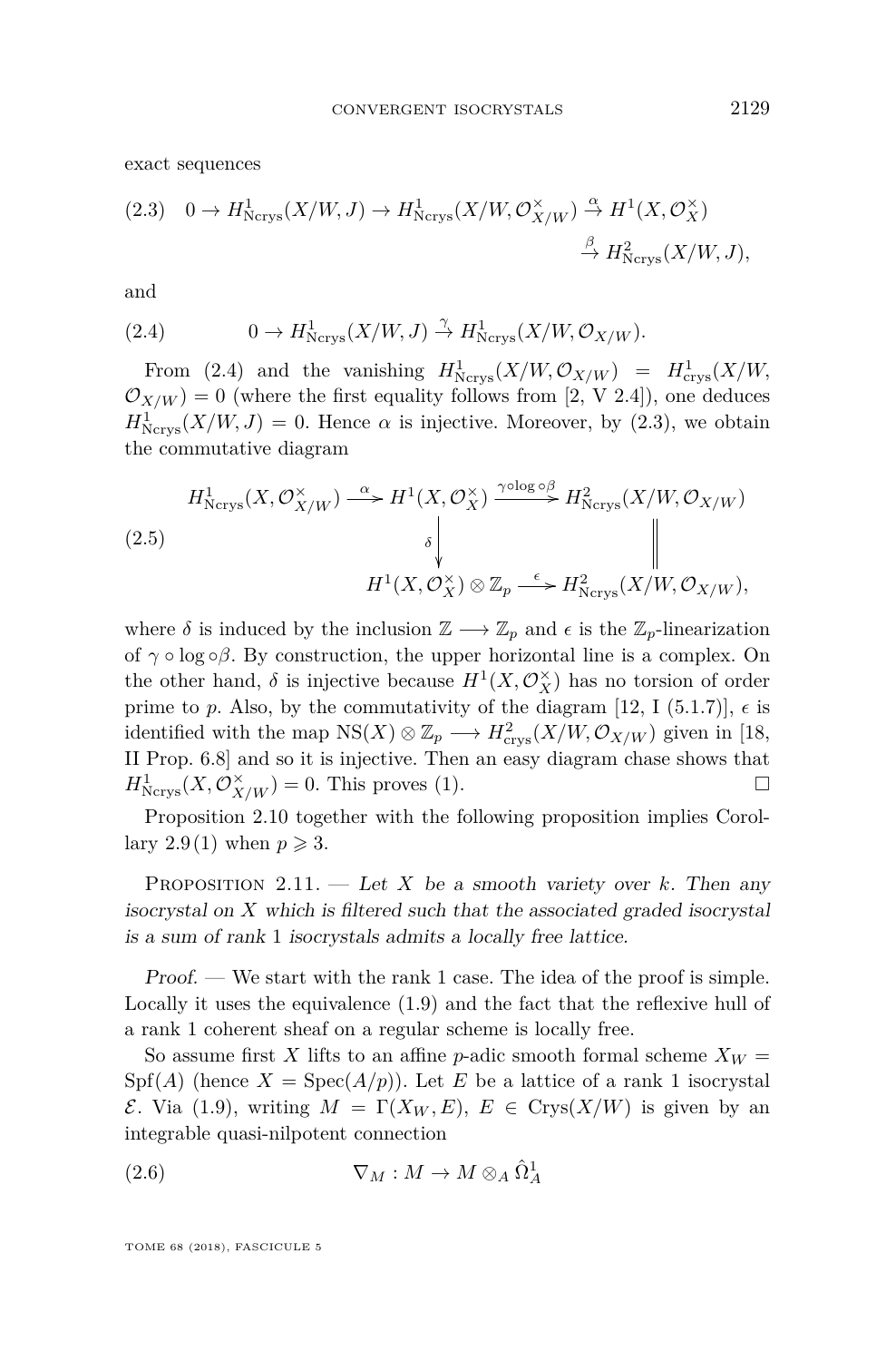where  $\hat{\Omega}^1_A := \lim_{A \to \infty} \Gamma(X_n, \Omega^1_{X_n})$ . Then *A*,  $\hat{\Omega}^1_A$ , *M* are sheafified to  $\mathcal{O}, \Omega^1, \mathcal{M}$ on Spec(*A*) by the standard procedure.

As *M* is *p*-torsion free and  $A[p^{-1}] \otimes_A M$  is a projective module over  $A[p^{-1}]$  of rank 1, there is a closed codimension  $\geq 2$  subscheme  $C \subset \text{Spec}(A)$ such that M restricted to  $Spec(A) \setminus C$  is locally free of rank 1. Define  $N = \Gamma(\text{Spec}(A) \setminus C, \mathcal{M})$ . Then, as *A* is regular, *N* is a projective *A*-module of rank 1 and, as  $\hat{\Omega}^1_A$  is a projective *A*-module, projection formula implies that [\(2.6\)](#page-21-2) induces an integrable connection

<span id="page-22-0"></span>(2.7) 
$$
\nabla_N : N \to N \otimes_A \hat{\Omega}^1_A
$$

which is quasi-nilpotent, as this condition is local on sections of  $M$ . The connection [\(2.7\)](#page-22-0) can be seen as a connection on  $X_W = Spf(A)$ , and so it defines a locally free lattice *E* in Crys $(X/W)$  of  $\mathcal{E}$ .

Then we can glue the locally defined lattices of  $\mathcal E$  by Lemma [2.12](#page-22-1) below, by replacing the lattices  $E$  by  $p^n E$  for suitable  $n$ 's. This finishes the proof of the rank 1 case.

Let  $0 \to \mathcal{E}' \xrightarrow{a} \mathcal{E} \xrightarrow{b} \mathcal{E}'' \to 0$  be an exact sequence in Crys $(X/W)_{\mathbb{Q}}$ , with  $\mathcal{E} \neq 0, \mathcal{E}'' \neq 0$ , both  $\mathcal{E}', \mathcal{E}''$  satisfying the assumptions of the proposition. Let *E* be a lattice of  $\mathcal{E}$ . Then  $0 \to a^{-1}(\text{Ker}(b)) \xrightarrow{a} E \xrightarrow{b} b(E) \to 0$  is an exact sequence  $\epsilon$  in Crys( $X/W$ ), while  $a^{-1}(\text{Ker}(b))$  is a lattice of  $\mathcal{E}'$ , and  $b(E)$  is a lattice of  $\mathcal{E}''$ . By induction on the rank of  $\mathcal{E}$ , there are locally free lattices  $E'$  of  $\mathcal{E}'$  and  $E''$  of  $\mathcal{E}''$ , which we can rescale by multiplication with *p*-powers such that they are injective maps  $E'' \stackrel{i}{\rightarrow} b(E)$  and  $a^{-1}(\text{Ker}(b)) \stackrel{j}{\rightarrow} E'$ . If we pull back  $\epsilon$  by *i* and push the resulting extension by *j*, we obtain the extension  $0 \to E' \to E''' \to E'' \to 0$  of  $E''$  by  $E'$  in Crys $(X/W)$  such that  $\mathbb{Q} \otimes E''' = \mathcal{E}$ . Moreover,  $E'''$  is locally free. This finishes the proof.

<span id="page-22-1"></span>LEMMA 2.12.  $\qquad$  Let *X* be a connected smooth variety over *k* and let  $E, E'$  be rank 1 locally free crystals on  $(X/W)_{\text{crys}}$  endowed with an iso- $\mathcal{Q}$  in Crys $(X/W)_{\mathbb{Q}}$ . Then, for some  $n \in \mathbb{Z}$ ,  $\varphi$ induces an isomorphism  $p^n E \stackrel{\cong}{\longrightarrow} E'$  in Crys $(X/W)$ .

Proof. — By assumption,  $\varphi$  induces the isomorphism  $\mathbb{Q} \otimes (E^{\vee} \otimes E') \stackrel{\cong}{\longrightarrow}$  $\mathbb{Q} \otimes \mathcal{O}_{X/W}$  in  $\text{Crys}(X/W)_{\mathbb{Q}}$ . Thus  $H^0_{\text{crys}}(X/W, E^{\vee} \otimes E') = \text{Hom}_{\text{Crys}(X/W)}(E,$  $E'$ ) =  $p^nW$  for some  $n \in \mathbb{Z}$ . Hence  $\varphi$  induces an invertible morphism  $p^n E \longrightarrow E'$ , thus an isomorphism.

We shall reprove in Theorem [4.3](#page-37-0) by a different method a weaker version of Proposition [2.11,](#page-21-3) together with statements in the higher rank case.

Finally in this section, we provide an example for which  $F^*$  is not surjective on  $Crys(X/W)_\mathbb{O}$ , which we promised in Remark [2.5.](#page-19-5)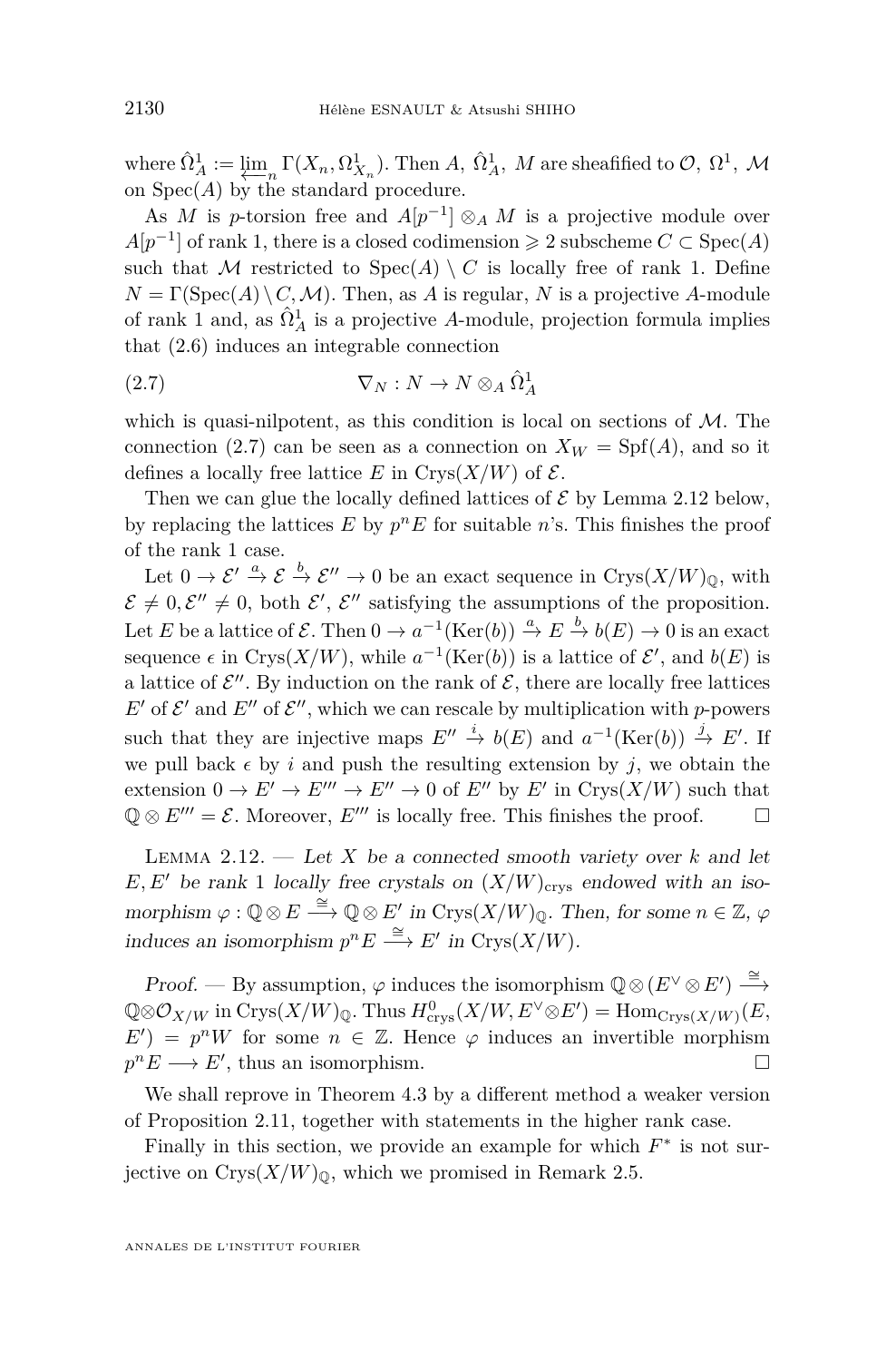<span id="page-23-0"></span>PROPOSITION 2.13. — Assume  $p \geq 3$  and let X be a supersingular elliptic curve. Then the pullback functor

$$
F^* : \text{Crys}(X/W)_{\mathbb{Q}} \longrightarrow \text{Crys}(X/W)_{\mathbb{Q}}
$$

is not essentially surjective.

Proof. — Let  $X_W$  be a formal lift of X over Spf W and let  $\omega$  be a generator of  $H^1(X_W, \Omega^1_{X_W/W})$ . Then  $(\mathcal{O}_{X_W}, d + p\omega)$  defines a module with integrable connection on  $X_W$  over *W* and one can check that it is quasinilpotent. Hence it defines a non-constant locally free crystal of rank 1 on  $(X/W)_{\text{crys}}$ , which we denote by E. We prove

CLAIM.  $\bigcirc$   $(\mathcal{O}_{X_W}, d + p\omega) \in \text{Crys}(X/W)_{\mathbb{Q}}$  is not infinitely  $F^*$ -divisible.

By Lemma [2.12,](#page-22-1) when  $E'$  is a locally free crystal of rank 1 on  $(X/W)_{\text{crys}}$ such that  $\mathbb{Q} \otimes E \cong \mathbb{Q} \otimes E'$ , then *E* and *E'* are isomorphic crystals. So, if *E* is infinitely  $F^*$ -divisible in Crys $(X/W)_{\mathbb{Q}}$ , then so in Crys $(X/W)$ . Hence it suffices to prove that *E* is not infinitely  $F^*$ -divisible in Crys $(X/W)$ .

By the restriction functor from  $Crys(X/W)$  to the category of crystals on  $(X/W)_{\text{Ncrys}}$ , it is enough to show that *E* on  $(X/W)_{\text{Ncrys}}$  is not infinitely *F* ∗ -divisible.

Assume that  $E = (F^*)^n E'_n$  with  $E'_n \in H^1_{\text{Ncrys}}(X/W, \mathcal{O}_{X/W}^{\times})$  for  $n \in \mathbb{N}$ . Then  $(E'_n)_X \in H^1(X, \mathcal{O}_X^{\times})$  is a  $p^n$ -torsion line bundle, thus is constant as *X* is supersingular. Thus via  $(2.3)$ ,  $E, E'_n \in H^1_{\text{Ncrys}}(X/W, J)$ , and via  $(2.4)$ ,  $0 \neq \gamma(E) = (F^*)^n \gamma(E'_n) \in H^1_{\text{Ncrys}}(X/W, \mathcal{O}_{X/W}) = H^1_{\text{crys}}(X/W, \mathcal{O}_{X/W}).$ As the slopes of  $F^*$  on  $H^1_{\text{crys}}(X/W, \mathcal{O}_{X/W})$  are strictly positive, this is impossible.  $\square$ 

#### **3. Proof of Theorem [2.6](#page-19-3)**

<span id="page-23-1"></span>In this section, we prove Theorem [2.6,](#page-19-3) so throughout, *X* is a smooth projective variety of dimension *d* over an algebraically closed field *k* of characteristic *p >* 0.

A coherent  $\mathcal{O}_X$ -module *E* has crystalline Chern classes  $c_i^{\text{crys}}(E)$  in crystalline cohomology  $H^{2i}_{\text{crys}}(X/W)$ , a module of finite type over *W*. In [\[21,](#page-39-14) §1.1], numerical Chern classes  $c_i(E)$  are defined in the group  $Z_{d-i}(X)/\sim$ , where ∼ is the numerical equivalence relation on the free group on dimension  $(d - i)$ -points. Denoting by  $H_{\text{alg}}^i \subset H_{\text{crys}}^{2i}(X/W)$  the sub-*W*-module spanned by the  $c_i^{\text{crys}}(E)$ 's, one has a group homomorphism  $H^i_{\text{alg}} \to$  $(Z_{d-i}(X)/\sim)$  ⊗<sub>Z</sub> *W*. Since  $Z_{d-i}(X)/\sim$  is a free Z-module of finite rank,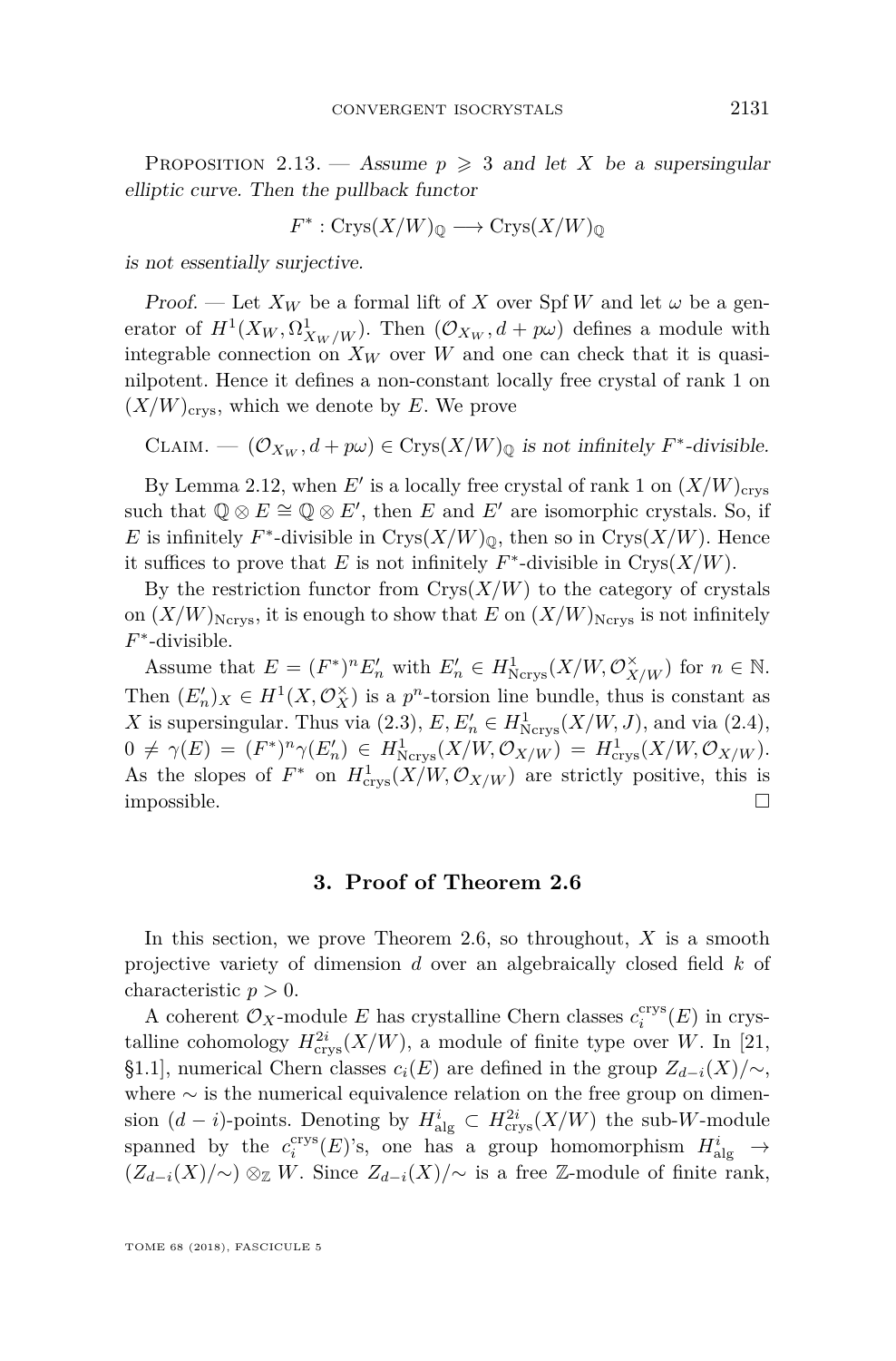$c_i^{\text{crys}}(E) = 0$  implies  $c_i(E) = 0$ . As the (reduced) Hilbert polynomial depends only on  $c_i(E)$ , if  $c_i(E) = 0$  for all  $i \geq 1$ , then  $p_E = p_{\mathcal{O}_Y}$ .

<span id="page-24-0"></span>PROPOSITION 3.1. — Let X be a smooth projective variety over k, let  $\mathcal E$ be a convergent isocrystal on  $X/K$  and let  $E \in Crys(X/W)$  be a lattice of  $\mathcal{E}$ . Then  $c_i^{\text{crys}}(E_X) = 0$  for any  $i > 0$ , and, if  $E_X$  is torsion free,  $p_{E_X} = p_{\mathcal{O}_X}$ ,  $\mu(E_X) = 0.$ 

Proof. — For  $n \in \mathbb{N}$ , let  $\mathcal{E}^{(n)}$  be the *F*<sup>n</sup>-division of  $\mathcal{E}$  and let  $E^{(n)} \in$ Crys( $X/W$ ) be a lattice of  $\mathcal{E}^{(n)}$ . As X is smooth, there exists locally a lift  $X_W$  of *X* to a smooth *p*-adic formal scheme over *W* and a local lift of *F* on  $X_W$ , which is faithfully flat. Thus the equivalence [\(1.9\)](#page-8-0) implies that the *p*-torsion freeness of a crystal is preserved by  $F^*$  and so  $(F^*)^n E^{(n)}$ is a lattice of  $\mathcal{E}$ . In addition  $((F^*)^n E^{(n)})_X = (F^*)^n E_X^{(n)}$ . Hence, if we prove  $c_i^{\text{crys}}(E_X) = c_i^{\text{crys}}((F^*)^n E_X^{(n)})$  in this situation, we have  $c_i^{\text{crys}}(E_X) =$  $c_i^{\text{crys}}((F^*)^n E_X^{(n)}) = p^{ni} c_i^{\text{crys}}(E_X^{(n)})$  for all  $n \geq 1$ , thus  $c_i^{\text{crys}}(E_X) = 0$  in the finite type *W*-module  $H_{\text{crys}}^{2i}(X/W)$ , as claimed. Therefore, it suffices to prove that  $c_i^{\text{crys}}(E_X)$  does not depend on the choice of the lattice *E*.

So let *E'* be another lattice of  $\mathcal{E}$ . Then, replacing *E'* by  $p^a E'$  for some *a* ∈ N, one has  $p^n E \subseteq E' \subseteq E$  for some  $n \in \mathbb{N}$ , where  $p^n E$  is the image of  $p^n : E \longrightarrow E$ , and it suffices to treat this case. For  $0 \leqslant i \leqslant n$ , let  $E'^i$  be the image of the map  $E' \oplus p^i E \longrightarrow E$  defined as the sum of inclusions. Then we have  $E'^{0} = E, E'^{n} = E'$  and  $pE'^{i-1} \subseteq E'^{i} \subseteq E'^{i-1}$   $(1 \leq i \leq n)$ . So to prove the equality  $c_i^{\text{crys}}(E) = c_i^{\text{crys}}(E')$ , we may assume that  $pE \subseteq E' \subseteq E$ . If we denote  $Q := \text{Coker}(E' \to E)$ , we have the following commutative diagram with exact horizontal lines in  $Crys(X/W)$ :

$$
0 \longrightarrow E' \longrightarrow E \longrightarrow Q \longrightarrow 0
$$
  
\n
$$
p \downarrow p \downarrow p \downarrow p \downarrow
$$
  
\n
$$
0 \longrightarrow E' \longrightarrow E \longrightarrow Q \longrightarrow 0.
$$

By the snake lemma, we obtain the exact sequence

$$
0\longrightarrow Q\longrightarrow E'/pE'\longrightarrow E/pE\longrightarrow Q\longrightarrow 0
$$

in  $Crys(X/W)$ . Since all the objects in the above sequence are *p*-torsion, we can regard it as an exact sequence in  $Crys(X/k)$ . By evaluating this sequence at *X* and noting the equalities

$$
(E/pE)_X = E_X/pE_X = E_X, \quad (E'/pE')_X = E'_X/pE'_X = E'_X,
$$

we obtain the exact sequence

$$
0 \longrightarrow Q_X \longrightarrow E'_X \longrightarrow E_X \longrightarrow Q_X \longrightarrow 0
$$

ANNALES DE L'INSTITUT FOURIER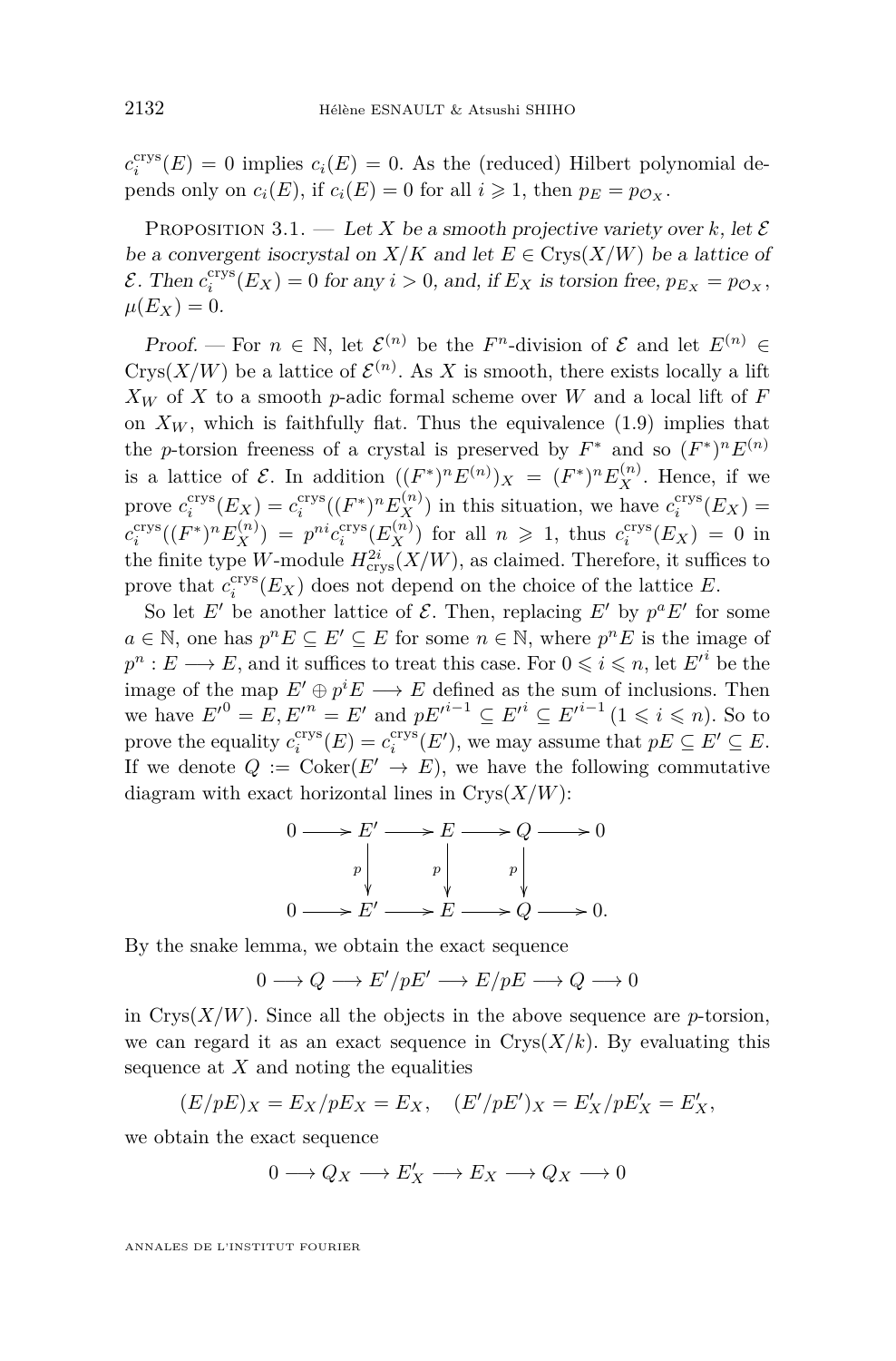of coherent  $\mathcal{O}_X$ -modules. Hence  $[E_X] = [E'_X]$  in  $K_0(X)$  and so  $c_i^{\text{crys}}(E_X) =$  $c_i^{\text{crys}}(E'_X)$  for all  $i \in \mathbb{N}$ .

Remark 3.2. — After this article was written, the vanishing of the higher crystalline Chern classes of  $E_X$  has been proven in more generality. In [\[10\]](#page-38-10), we proved  $H_{\text{crys}}^{2i}(X/W) \ni c_i^{\text{crys}}(E_X) = 0$  for  $i > 0$  under the assumptions that  $E_X$  is locally free. Bhatt and Lurie announced  $\mathbb{Q} \otimes H_{\text{crys}}^{2i}(X/W) \ni$  $c_i^{\text{crys}}(E_X) = 0$  for  $i > 0$  in the general case, as well as the second named author. The two proofs are different, in a way as are the two proofs presented in [\[10\]](#page-38-10) in the locally free case.

The following proposition, which uses Gieseker's conjecture, proven in [\[9\]](#page-38-1), is the key step for the proof.

<span id="page-25-0"></span>PROPOSITION  $3.3.$  — Let X be a connected smooth projective variety over *k* with trivial étale fundamental group. Let *r* be a positive integer. Then there exists a positive integer  $a = a(X, r)$  satisfying the following condition: For any sequence of  $\chi$ -stable sheaves  ${E_i}_{i=0}^a$  on *X* with rank  $E_0 \le r$ ,  $p_{E_i} = p_{\mathcal{O}_X}$  ( $0 \le i \le a$ ) and  $F^*E_i = E_{i+1}$  ( $0 \le i \le a-1$ ),  $E_a$ is necessarily of rank 1 and isomorphic to  $\mathcal{O}_X$ .

Proof. — By standard base change argument, we may assume that *k* is uncountable. For  $1 \le s \le r$ , let  $M_s$  be the moduli of *χ*-stable sheaves on *X* with rank *s* and reduced Hilbert polynomial  $p_{\mathcal{O}_X}$ , which is constructed by Langer ([\[20\]](#page-39-15), [\[19\]](#page-39-16)). It is a quasi-projective scheme over *k*. Also, let  $M_{s,n}$  be the locus of closed points consisting of  $\chi$ -stable sheaves *G* such that  $(F^*)^n G$ remains *χ*-stable. It is known to be an open subvariety of  $M_s$  endowed with the reduced structure. (See discussion in the beginning of [\[9,](#page-38-1) §3].) The pullback by *F* induces the morphism *V* (over  $\sigma$ ) called Verschiebung

$$
\cdots \longrightarrow M_{s,2} \stackrel{V}{\longrightarrow} M_{s,1} \stackrel{V}{\longrightarrow} M_s.
$$

Let Im  $V^n$  be the image of  $V^n$  :  $M_{s,n} \longrightarrow M_s$ , which is a constructible set of the topological space  $M_s$ . Then, dim Im  $V^n$  is stable for  $n \gg 0$ , which we denote by  $f$ . Assume  $f > 0$ . Then the generic point of some irreducible closed subscheme of dimension *f* remains contained in Im  $V^n$  ( $n \in \mathbb{N}$ ). Pick such an irreducible closed subscheme and denote it by  $C$ . Then  $C \cap \text{Im } V^n$ is non-empty for any  $n \in \mathbb{N}$  and it contains an open subscheme of *C*. So there exists a closed subscheme  $D_n \subsetneq C$  of smaller dimension such that  $C \cap \text{Im } V^n \supseteq C \setminus D_n$ . Then  $C \cap (\bigcap_n \text{Im } V^n) \supseteq C \setminus (\bigcup_n D_n)$ , and  $C \setminus (\bigcup_n D_n)$  contains at least two *k*-rational points  $P, P'$ , because *k* is uncountable. On the other hand, the *k*-rational points of  $\bigcap_n \text{Im } V^n$  are moduli points of infinitely *F*-divisible torsion free sheaves, thus they are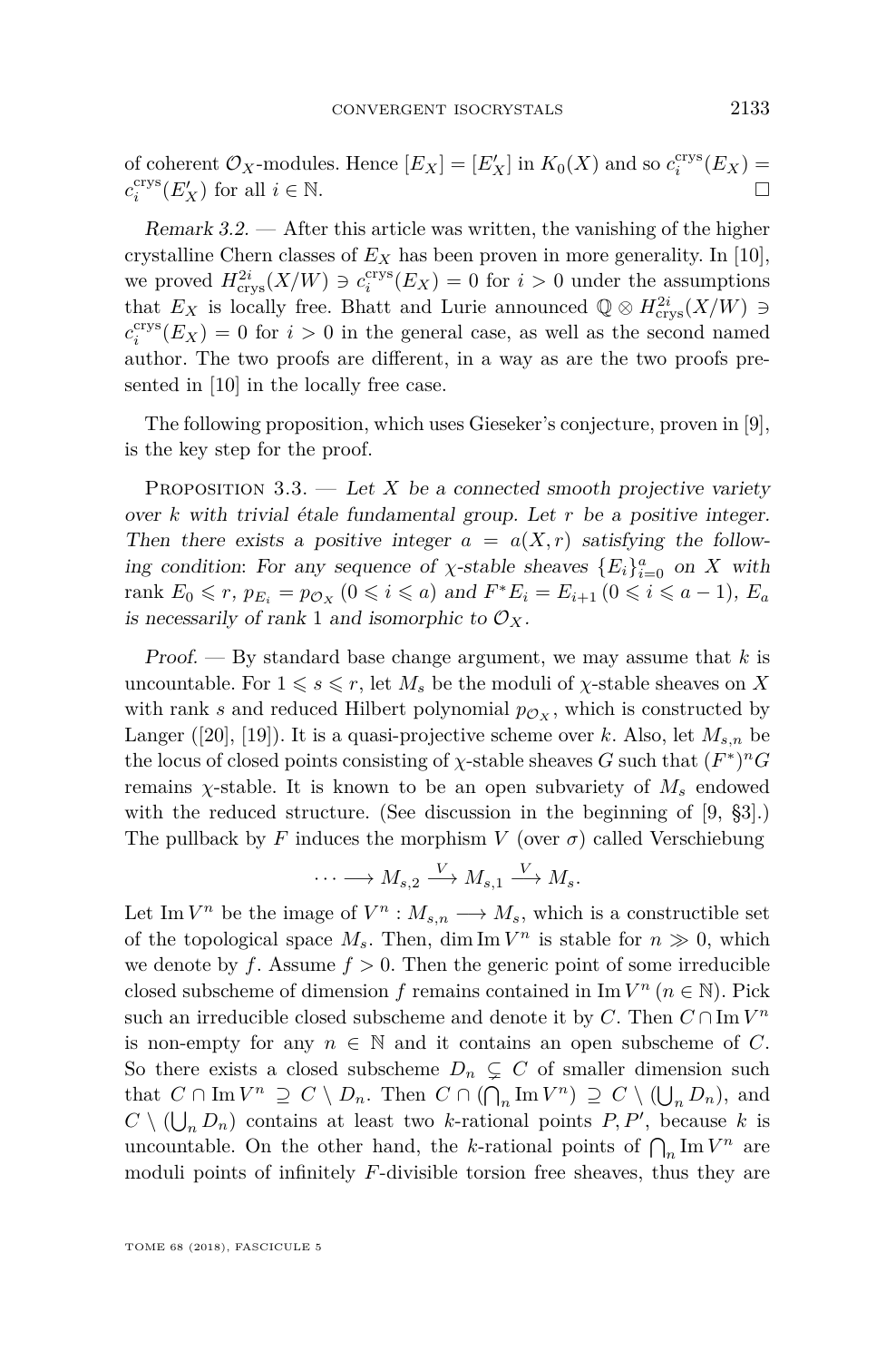locally free infinitely *F*-divisible sheaves. By the affirmation [\[9,](#page-38-1) Thm. 1.1] of Gieseker's conjecture,  $\bigcap_n \text{Im } V^n$  is either empty or consists only of the moduli point of  $\mathcal{O}_X$ . Since  $P, P'$  are different *k*-rational points of  $\bigcap_n \text{Im } V^n$ , this is a contradiction. So  $\text{Im } V^n$  consists of a finite set of points (possibly empty) for some *n*. Then, since  $\bigcap_n \text{Im } V^n$  is empty (if  $s \geq 2$ ) or consists of one point corresponding to  $\mathcal{O}_X$  (if  $s = 1$ ), it is equal to Im  $V^{a(s)}$  for some  $a(s) \in \mathbb{N}$ . Let us define *a* to be the maximum of natural numbers  $a(s)$  ( $s \leq r$ ). Then, if we are given a sequence  ${E_i}_{i=0}^a$  as in the statement of the proposition with  $s := \operatorname{rank} E_0 \leq r$ ,  $E_a$  defines a *k*-rational point of Im  $V^{a(s)} \subseteq M_s$ . Then *s* should be equal to 1 and  $E_a$  should be isomorphic to  $\mathcal{O}_X$ .

We also use the following proposition.

<span id="page-26-0"></span>PROPOSITION  $3.4.$  — Let *X* be a connected projective smooth variety over *k* with trivial étale fundamental group. Then there exists a positive integer  $b = b(X)$  satisfying the following condition: For any sequence of locally free sheaves  ${E_i}_{i=0}^{b(r-1)}$  on *X* with rank  $E_0 = r$ ,  $F^*E_i = E_{i+1}$  (0  $\leq$  $i \leq b(r-1) - 1$ ) such that  $E_0$  is an iterated extension of  $\mathcal{O}_X$ ,  $E_{b(r-1)}$  is isomorphic to  $\mathcal{O}_X^r$ .

Proof. — The proof is similar to that in [\[9,](#page-38-1) Prop. 2.4]. By [\[29,](#page-39-17) Cor. on p. 143], one has the decomposition

$$
H^1(X, \mathcal{O}_X) = H^1(X, \mathcal{O}_X)_{\text{nilp}} \oplus H^1(X, \mathcal{O}_X)_{\text{ss}}
$$

of  $H^1(X, \mathcal{O}_X)$  as *k*-vector spaces such that the absolute Frobenius  $F^*$  acts nilpotently on  $H^1(X, \mathcal{O}_X)$ <sub>nilp</sub> and as a bijection on  $H^1(X, \mathcal{O}_X)$ <sub>ss</sub>. Moreover, one has

<span id="page-26-1"></span>
$$
(3.1) \quad H^1(X, \mathcal{O}_X)_{ss} = H^1(X, \mathcal{O}_X)^{F=1} \otimes_{\mathbb{F}_p} k
$$

$$
= H^1_{\text{et}}(X, \mathbb{F}_p) \otimes_{\mathbb{F}_p} k = \text{Hom}(\pi_1^{\text{et}}(X), \mathbb{F}_p) \otimes_{\mathbb{F}_p} k = 0,
$$

and there exists some  $b \in \mathbb{N}$  such that  $(F^*)^b$  acts by 0 on  $H^1(X, \mathcal{O}_X)_{\text{nilp}},$ since  $H^1(X, \mathcal{O}_X)_{\text{nilp}}$  is finite-dimensional. So  $(F^*)^b$  acts by 0 on  $H^1(X, \mathcal{O}_X)$ . We prove the proposition for this choice of *b*.

By assumption on  $E_0$ , there exists a filtration

$$
0 = E_{0,0} \subset E_{0,1} \subset \cdots \subset E_{0,r} = E_0
$$

the graded quotients of which are isomorphic to  $\mathcal{O}_X$ . By pulling back to  $E_i$ via  $(F^*)^i$ , we obtain the filtration

$$
0 = E_{i,0} \subset E_{i,1} \subset \cdots \subset E_{i,r} = E_i
$$

ANNALES DE L'INSTITUT FOURIER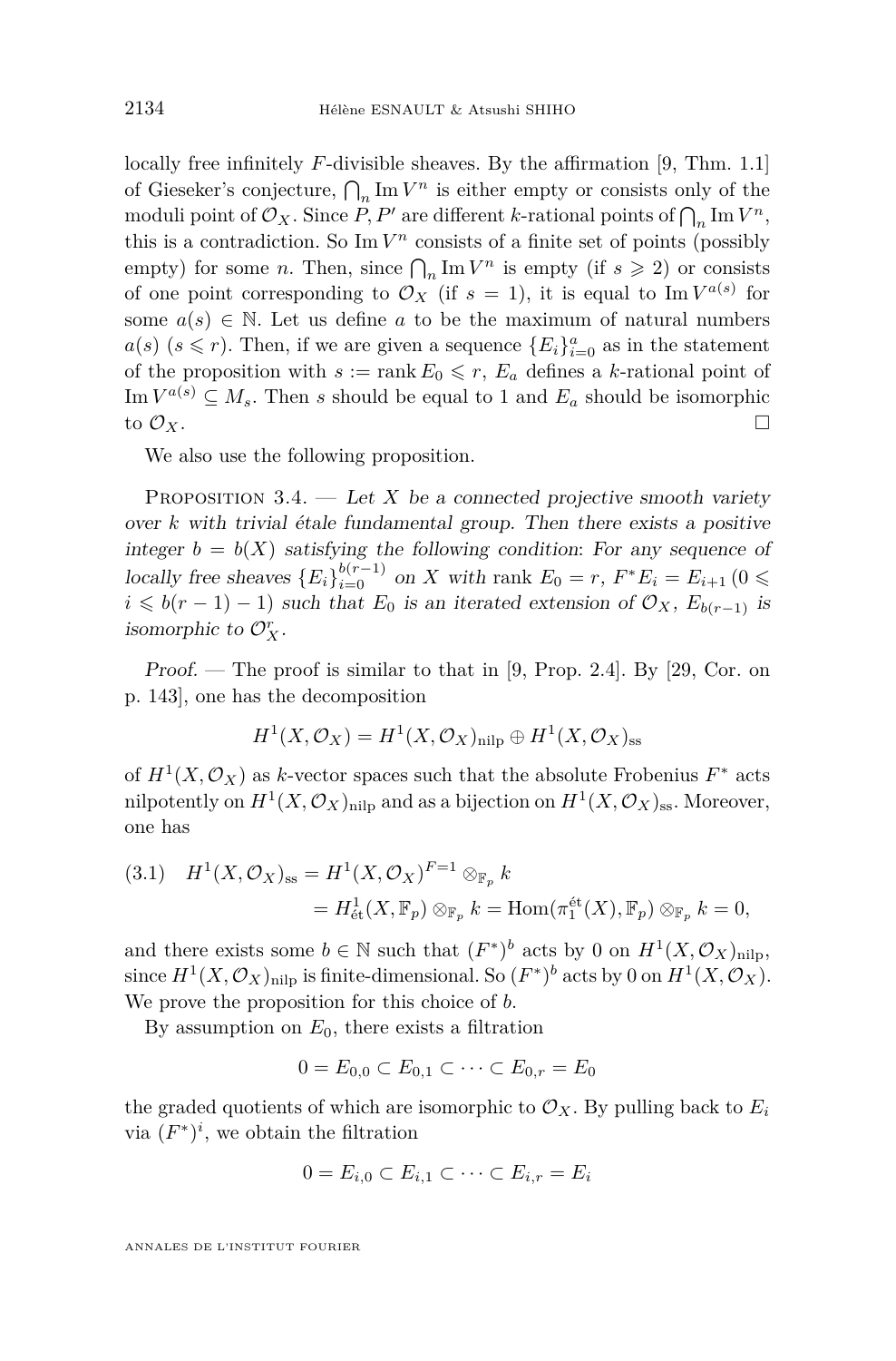of  $E_i$  still with graded quotients isomorphic to  $\mathcal{O}_X$ . We prove that  $E_{b(\ell-1),\ell}$ is isomorphic to  $\mathcal{O}_X^{\ell}$  by induction on  $\ell$ . Assume that  $E_{b(\ell-1),\ell} \cong \mathcal{O}_X^{\ell}$ . Then, for  $b(\ell-1) \leq n \leq \ell$ , consider the extension class  $e_n$  of the exact sequence

$$
0 \longrightarrow E_{n,\ell} \longrightarrow E_{n,\ell+1} \longrightarrow \mathcal{O}_X \longrightarrow 0
$$

in  $H^1(X, E_{n,\ell}) = H^1(X, \mathcal{O}_X)^\ell$ . The family of classes  $\{e_n\}_{n=b(\ell-1)}^{\ell\ell}$  defines an element of the inverse limit of the diagram

$$
H^1(X, \mathcal{O}_X)^{\ell} \xrightarrow{F^*} \cdots \xrightarrow{F^*} H^1(X, \mathcal{O}_X)^{\ell}
$$

of length *b* with last component  $e_{b\ell}$ . Then, by definition of *b*,  $e_{b\ell} = 0$ . So  $E_{b\ell,\ell+1}$  is isomorphic to  $\mathcal{O}_X^{\ell+1}$ . This finishes the proof.

We use Propositions [3.3](#page-25-0) and [3.4](#page-26-0) to proceed towards the proof of Theorem [2.6.](#page-19-3)

<span id="page-27-0"></span>PROPOSITION  $3.5.$  — Let X be a connected smooth projective variety over *k* with trivial étale fundamental group. Let *r* be a positive integer. Let  $\mathcal{E} \in \text{Conv}(X/K)$  be of rank r and let E be a lattice of  $\mathcal{E}$  such that  $E_X \in \text{Coh}(X)$  is strongly  $\mu$ -semistable. Then, there exists a positive integer  $c = c(X, r)$  such that  $((F^*)^c E)_X \in \text{Crys}(X/k)$  is constant.

The following result of Langer [\[21,](#page-39-14) Thm. 4.1] plays a crucial rôle in the proof of Proposition [3.5.](#page-27-0)

<span id="page-27-1"></span>THEOREM 3.6 (Langer).  $\qquad$  Let *X* be a smooth projective variety over *k*, let  $E$  be a strongly  $\mu$ -semistable sheaf with vanishing Chern classes. Then there exists a filtration of  $E$  whose graded quotients are  $\mu$ -stable, strongly *µ*-semistable locally free sheaves with vanishing Chern classes.

Proof of Proposition [3.5.](#page-27-0) — Take  $a = a(X, r), b = b(X) \in \mathbb{N}$  so that the statement of Propsitions [3.3,](#page-25-0) [3.4](#page-26-0) are satisfied, and set  $c := br(r-1) + ar + 1$ . We prove that the proposition is true for this choice of *c*.

First, note that  $(F^*)^n E_X = ((F^*)^n E)_X$  for any  $n \in \mathbb{N}$ . Hence  $(F^*)^n E_X$ has vanishing Chern classes by Proposition [3.1,](#page-24-0) and is strongly  $\mu$ -semistable by assumption, for all  $n \geqslant 0$ .

For 0 ≤ *n* ≤ *c*−1 = *br*(*r*−1)+*ar*, define a filtration {(( $F^*$ )<sup>*n*</sup> $E_X$ )<sub>*q*</sub>} $\frac{q_n}{q=0}$  of  $(F^*)^n E_X$  whose graded quotients are  $\mu$ -stable, strongly  $\mu$ -semistable with vanishing Chern classes, in the following way. First, when  $n = 0$ , take a filtration  $\{(E_X)_q\}_{q=0}^{q_0}$  of  $E_X$  whose graded quotients are  $\mu$ -stable, strongly  $\mu$ -semistable with vanishing Chern classes. (Such a filtration exists by Theorem [3.6](#page-27-1) because *E<sup>X</sup>* has vanishing Chern classes by Proposition [3.1](#page-24-0) and strongly  $\mu$ -semistable by assumption.) By definition of  $\{((F^*)^{n-1}E_X)_q\}_{q=0}^{q_{n-1}}$ , the pull-back  $\{F^*((F^*)^{n-1}E_X)_q\}_{q=0}^{q_{n-1}}$  of it by  $F^*$  defines a filtration of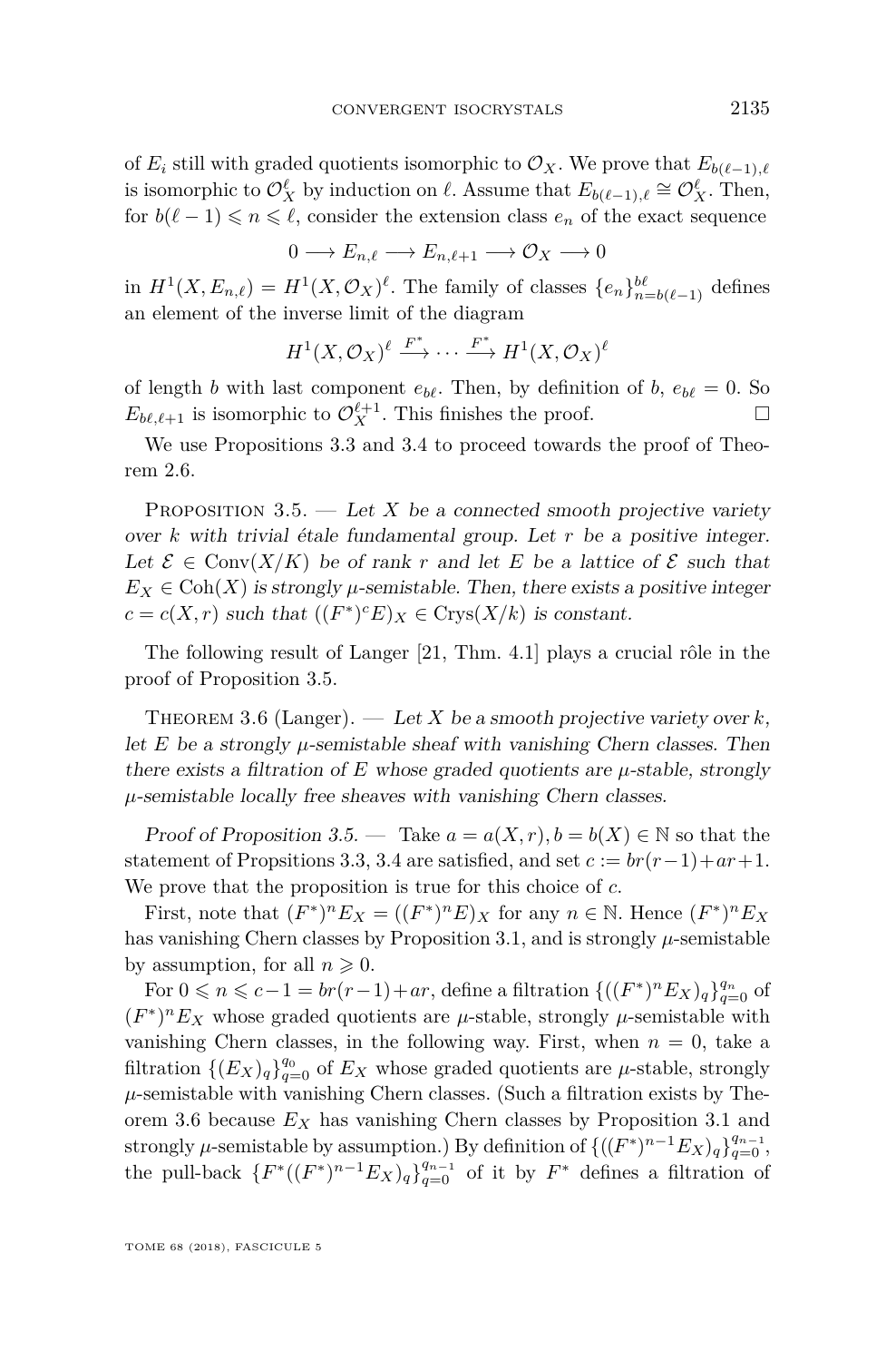$(F^*)^n E_X$  whose graded quotients are strongly  $\mu$ -semistable with vanishing Chern classes. Then, using Theorem [3.6](#page-27-1) for the graded quotients, we can refine this filtration to a filtration  $\{((F^*)^n E_X)_q\}_{q=0}^{q_n}$  of  $(F^*)^n E_X$  whose graded pieces are  $\mu$ -stable, strongly  $\mu$ -semistable with vanishing Chern classes.

By definition, we have

$$
1 \leqslant q_0 \leqslant q_1 \leqslant \cdots \leqslant q_{c-1} = q_{br(r-1)+ar} \leqslant r.
$$

So, there exists some *j* with  $0 \leq j \leq b(r-1)^2 + a(r-1)$  such that  $q_j =$  $\cdots = q_{j+b(r-1)+a} (=: Q).$ 

 $Put G_{n,q} := ((F^*)^n E_X)_q / ((F^*)^n E_X)_{q-1}.$  Then, for each  $1 \leq q \leq Q$ , any subsequence of length *a* of the sequence  $\{G_{n,q}\}_{n=1}^{j+b(r-1)+a}$  satisfies the assumption of Proposition [3.3.](#page-25-0) Hence  ${G_{n,q}}_{n=j+a}^{j+b(r-1)+a}$ , s  $(1 \leq q \leq Q)$  are isomorphic to the constant sequence  $\{O_X\}_{n=j+a}^{j+b(r-1)+a}$ . Then, we can apply Proposition [3.4](#page-26-0) to the sequence  $\{(F^*)^n E_X\}_{n=j+a}^{j+b(r-1)+a}$ . So  $(F^*)^{j+b(r-1)+a} \times$  $E_X = \mathcal{O}_X^r$  (hence  $(F^*)^{c-1}E_X = \mathcal{O}_X^r$ ) in Coh(*X*).

Therefore,  $((F^*)^{c-1}E)_X$  has the form  $(\mathcal{O}_X^r, \nabla)$  when regarded as an object in  $\text{MIC}(X)^{\text{qn}}$  via the equivalence [\(1.8\)](#page-8-2). Then, by [\(1.30\)](#page-16-1), one has

$$
((F^*)^c E)_X = F^* (\mathcal{O}_X^r, \nabla) = (\mathcal{O}_X^r, d)
$$

in MIC(*X*)<sup>qn</sup>. So ((*F*<sup>\*</sup>)<sup>*c*</sup>*E*)*x* ∈ Crys(*X*/*k*) is constant.  $□$ 

Proposition [3.5](#page-27-0) deals with the value of a lattice of an isocrystal in Crys $(X/k)$ . To go up to Crys $(X/W_n)$ , we consider the deformation theory of crystals.

Let *X* be a smooth projective variety over *k* and fix  $n, r \in \mathbb{N}$ . Let us denote the restriction functor  $Crys(X/W_{n+1}) \longrightarrow Crys(X/W_n)$  by  $G \mapsto \overline{G}$ . Let  $\mathcal{D}$  be the set of pairs  $(G, \varphi)$  consisting of  $G \in \text{Crys}(X/W_{n+1})$  and an isomorphism  $\varphi : \mathcal{O}_{X/W_n}^r \xrightarrow{\simeq} \overline{G}$  in Crys $(X/W_n)$ . Then  $\mathcal D$  is a pointed set, whose distinguished element is  $(\mathcal{O}_{X/W_{n+1}}, \mathrm{id})$ . The pullback  $(G, \varphi) \mapsto$  $(F^*G, F^*\varphi)$  by  $F^*$  defines a morphism of pointed sets  $F^* : \mathcal{D} \longrightarrow \mathcal{D}$ . We denote by  $H^n_{\text{crys}}(X/k)$  the crystalline cohomology of X over  $k$ , which is the same as the de Rham cohomology  $H^n(X, \Omega^{\bullet}_{X/k})$ .

<span id="page-28-0"></span>PROPOSITION 3.7. — Let the notations be as above. Then there is an isomorphism of pointed sets

$$
e: \mathcal{D} \stackrel{\simeq}{\longrightarrow} H^1_{\text{crys}}(X/k)^{r^2}.
$$

ANNALES DE L'INSTITUT FOURIER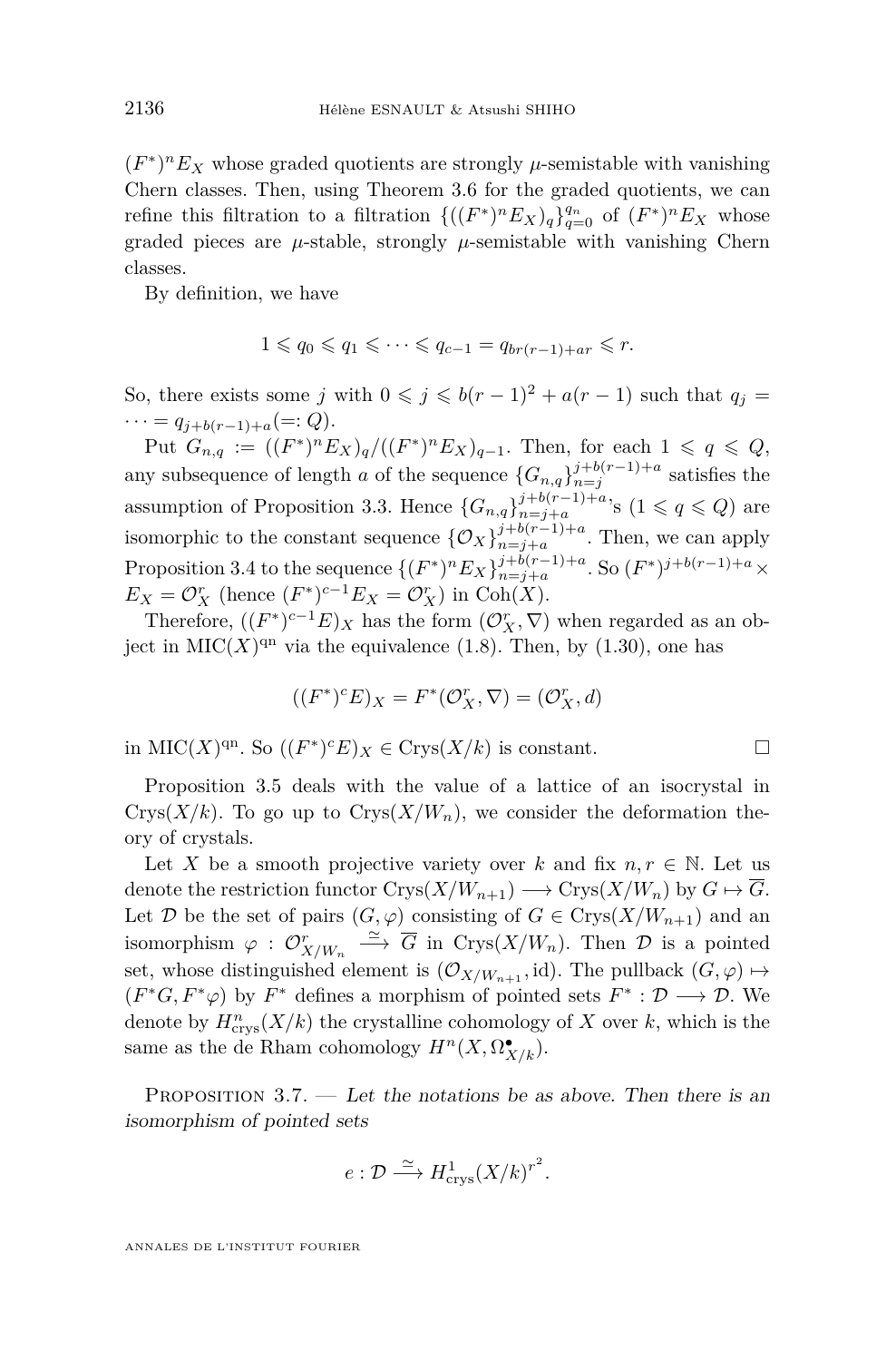Moreover, the following diagram is commutative:

<span id="page-29-0"></span>(3.2)  
\n
$$
\mathcal{D} \xrightarrow{e} H^1_{\text{crys}}(X/k)^{r^2}
$$
\n
$$
F^* \downarrow \qquad F^* \downarrow
$$
\n
$$
\mathcal{D} \xrightarrow{e} H^1_{\text{crys}}(X/k)^{r^2}.
$$

Proof. — For  $\ell = n, n+1$ , let  $D_{\ell}$  be the PD-envelope of the closed immersion  $X \xrightarrow{\iota} \mathbb{P}_{k}^{N} \hookrightarrow \mathbb{P}_{W_{\ell}}^{N}$ . Using the equivalence  $Crys(X/W_{\ell}) \cong \text{MIC}(D_{\ell})^{\text{qn}}$ of [\(1.12\)](#page-9-1), we consider the pointed set  $D$  in terms of objects in  $\mathrm{MIC}(D_\ell)^{\mathrm{qn}}$ . Namely, we denote the restriction  $\mathrm{MIC}(D_{n+1}) \longrightarrow \mathrm{MIC}(D_n)^{\mathrm{qn}}$  by  $(G, \nabla) \mapsto$  $(\overline{G}, \overline{\nabla})$  and we regard  $\mathcal D$  as the set of pairs  $((G, \nabla), \varphi)$  consisting of  $(G, \nabla) \in$  $\mathrm{MIC}(D_{n+1})^{\mathrm{qn}}$  and an isomorphism  $\varphi : (\mathcal{O}_{D_n}, d) \stackrel{\simeq}{\longrightarrow} (\overline{G}, \overline{\nabla})$  in  $\mathrm{MIC}(D_n)^{\mathrm{qn}}$ .

Assume given an object  $G := ((G, \nabla), \varphi)$  in D. Take an affine open cover- $\lim_{\Delta} U = \{U_{\alpha}\}_\alpha$  of  $D_{n+1}$  and for each  $\alpha$ , take an isomorphism  $\psi_{\alpha}: \mathcal{O}_{U_{\alpha}}^r \xrightarrow{\simeq} \mathcal{O}_{U_{\alpha}}^r$  $G|_{U_{\alpha}}$  which lifts  $\varphi|_{D_n \times_{D_{n+1}} U_{\alpha}}$ . On each  $U_{\alpha}$ , the connection  $\psi_{\alpha}^*(\nabla)$  is written as  $d + p^n A_\alpha$ , where  $A_\alpha \in M_r(\Gamma(U_\alpha, \Omega_{D_1}^1))$ . On each  $U_{\alpha\beta} := U_\alpha \cap U_\beta$ , the gluing  $(\psi_\alpha|_{U_{\alpha\beta}})^{-1} \circ (\psi_\beta|_{U_{\alpha\beta}})$  is given by  $1 + p^n B_{\alpha\beta}$ , where  $B_{\alpha\beta} \in$  $M_r(\Gamma(U_{\alpha\beta}, \mathcal{O}_{D_1}))$ . Then,  $dA_{\alpha} = 0$  by the integrability of the connection  $\psi_{\alpha}^* (\nabla)$  and  $B_{\beta\gamma} - B_{\alpha\gamma} + B_{\alpha\beta} = 0$  by the cocycle condition for the maps  $(\psi_{\alpha}|_{U_{\alpha\beta}})^{-1} \circ (\psi_{\beta}|_{U_{\alpha\beta}})$ . Also, by the compatibility of the connection with the gluing, we have the equality

$$
(1 + p^{n} B_{\alpha\beta})^{-1} d(1 + p^{n} B_{\alpha\beta}) + (1 + p^{n} B_{\alpha\beta})^{-1} p^{n} A_{\alpha} (1 + p^{n} B_{\alpha\beta}) = p^{n} A_{\beta}.
$$

We see from this the equality  $A_{\beta} - A_{\alpha} = dB_{\alpha\beta}$ . So  $(\{A_{\alpha}\}, \{B_{\alpha\beta}\})$  defines a 1-cocycle of Tot  $\Gamma(\mathcal{U}, \Omega^{\bullet}_{D_1})^{r^2}$ . We define  $e(G)$  to be the class of this 1-cocycle in the cohomology  $H^1(\text{Tot}\,\Gamma(\mathcal{U}, \Omega_{D_1}^{\bullet})^{r^2}) = H^1_{\text{crys}}(X/k)^{r^2}$ .

In order to show that this is well-defined, we need to check that  $e(G)$  is independent of the choice of the affine open covering  $\mathcal{U} = \{U_{\alpha}\}_\alpha$  and the isomorphisms  $\{\psi_{\alpha}\}_{\alpha}$ . If we choose another set of isomorphisms  $\{\psi_{\alpha}'\}_{\alpha}$ , we have another set of matrices  $({A}'_{\alpha}, {B}'_{\alpha\beta})$ . Then, on each  $U_{\alpha}$ , the map  $\psi_{\alpha}^{-1} \circ \psi_{\alpha}'$  is given by  $1 + p^n C_{\alpha}$ , where  $C_{\alpha} \in M_r(\Gamma(U_{\alpha}, \mathcal{O}_{D_1}))$ , and we see by direct calculation the equalities  $dC_{\alpha} = A'_{\alpha} - A_{\alpha}, C_{\beta} - C_{\alpha} = B'_{\alpha\beta} B_{\alpha\beta}$ . So the class  $e(G)$  does not depend on the choice of the isomorphisms  ${\psi_{\alpha}}_{\alpha}$ . One can prove the independence of the choice of affine open covering  $U = \{U_{\alpha}\}_\alpha$  by taking a refinement. So we obtain the map  $e : \mathcal{D} \longrightarrow$  $H_{\text{crys}}^1(X/k)^{r^2}$ , and it is easily seen that this is a map of pointed sets. One can prove the bijectivity of *e* by considering the above argument in reverse direction.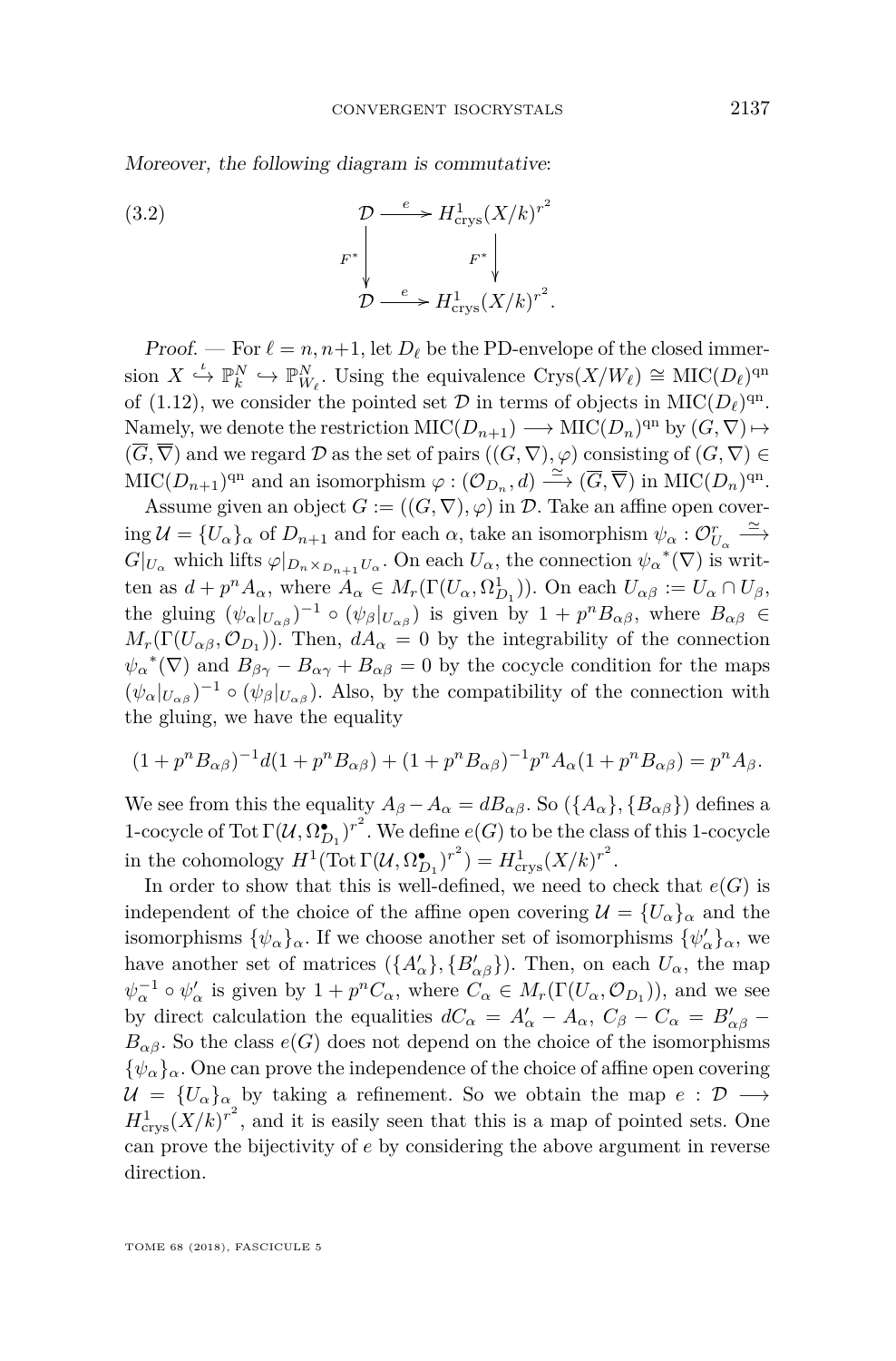Finally, we prove the commuativity of the diagram [\(3.2\)](#page-29-0). Let  $F_{\mathbb{P}}: \mathbb{P}_{W_{n+1}}^N$  $\longrightarrow \mathbb{P}_{W_{n+1}}^N$  be the  $\sigma_{W_{n+1}}^*$ -linear map which sends the coordinates to their *p*-th powers. Then, there exists a unique PD-morphism  $F_{D_{n+1}}: D_{n+1} \longrightarrow$  $D_{n+1}$  which makes the following diagram commutative:



Because  $F_{D_{n+1}}$  mod *p* is equal to the Frobenius map  $F_{D_1}$  for  $D_1$ , we see (from the above expression of cocycle) that the class  $e(G) = [(\lbrace A_{\alpha} \rbrace, \lbrace B_{\alpha \beta} \rbrace)]$ is sent by  $F^*$  (on cohomology) to  $[(\{F_{D_1}^* A_\alpha\}, \{F_{D_1}^* B_{\alpha \beta}\})] = e(F^*(G)).$ From this, we see the desired commutativity.  $\Box$ 

<span id="page-30-0"></span>PROPOSITION  $3.8.$  — Let X be a connected smooth projective variety over *k* with trivial étale fundamental group. Let  $\mathcal{E} \in \text{Conv}(X/K)$ . Let *E* be a lattice of  $\mathcal E$  such that the restriction  $E_X \in Crys(X/k)$  is constant. Then there exists a positive integer  $d = d(X)$  such that, for any  $n \in \mathbb{N}$ , the restriction  $((F^*)^{d(n-1)}E)_n$  of  $(F^*)^{d(n-1)}E \in \text{Crys}(X/W)$  to  $\text{Crys}(X/W_n)$ is constant.

Proof. — We have the decomposition  $H^1_{\text{crys}}(X/k) = H^1_{\text{crys}}(X/k)_{\text{nilp}} \oplus$  $H_{\text{crys}}^1(X/k)_{\text{ss}}$  of  $H_{\text{crys}}^1(X/k)$  as in the proof of Proposition [3.4,](#page-26-0) where  $H^1(X,$  $\mathcal{O}_X$ ) is replaced by  $H^1_{\text{crys}}(X/k)$ . As  $F^*$  is 0 on the image of  $H^0(X, \Omega^1_{X/k})$ in  $H^1_{\text{crys}}(X/k)$ , one has  $H^1_{\text{crys}}(X/k)_{\text{ss}} \subset H^1(X,\mathcal{O}_X)_{\text{ss}} = 0$  by [\(3.1\)](#page-26-1), and there exists some  $d \in \mathbb{N}$  such that  $(F^*)^d$  acts by 0 on  $H^1_{\text{crys}}(X/k)_{\text{nilp}}$ , since  $H^1_{\text{crys}}(X/k)_{\text{nilp}}$  is finite-dimensional. So  $(F^*)^d$  acts by 0 on  $H^1_{\text{crys}}(X/k)$ . We prove the proposition for this choice of *d*, by induction on *n*.

Assume that  $((F^*)^{c+d(n-1)}E)_n$  is constant. Then  $((F^*)^{c+d(n-1)}E)_{n+1}$ defines the class  $e(((F^*)^{c+d(n-1)}E)_{n+1})$  in  $H^1_{\text{crys}}(X/k)^{r^2}$  by Proposition [3.7.](#page-28-0) Then, by definition of *d*, we have  $0 = (F^*)^d e(((F^*)^{c+d(n-1)}E)_{n+1}) =$  $e(((F^*)^{c+dn}E)_{n+1})$ , and so  $((F^*)^{c+dn}E)_{n+1}$  is constant again by Propo-sition [3.7.](#page-28-0) This finishes the proof.  $\Box$ 

Combining Propositions [3.5](#page-27-0) and [3.8,](#page-30-0) we obtain the following:

<span id="page-30-1"></span>COROLLARY 3.9. — Let X be a connected smooth projective variety over *k* with trivial étale fundamental group. Let *r* be a positive integer. Let  $\mathcal{E} \in \text{Conv}(X/K)$  of rank r and let E be a lattice of  $\mathcal{E}$  such that  $E_X \in \text{Coh}(X)$  is strongly  $\mu$ -semistable. Let  $c = c(X, r)$  and  $d = d(X)$  be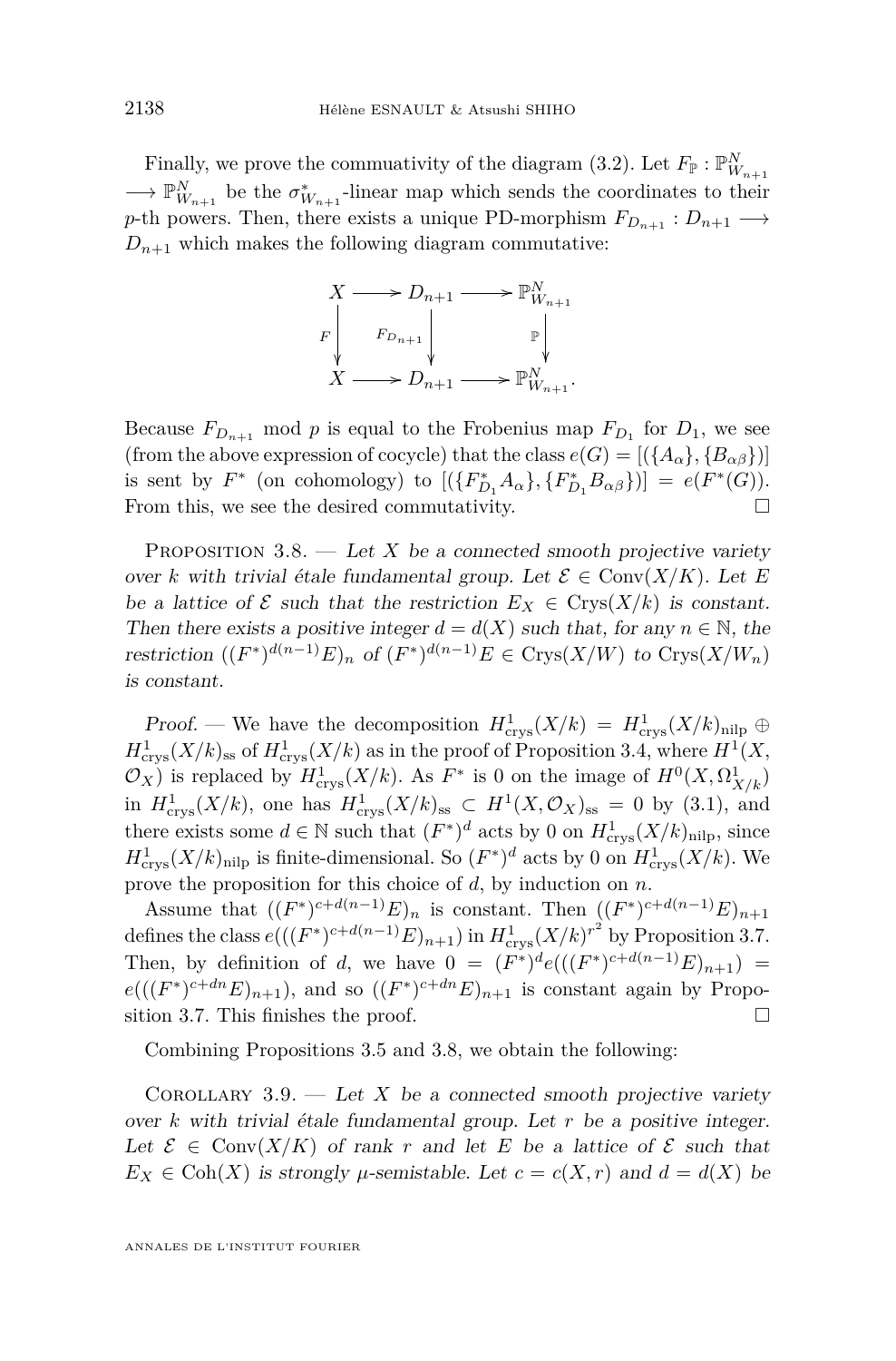as in Proposition [3.5](#page-27-0) and Proposition [3.8.](#page-30-0) Then, for any  $n \in \mathbb{N}$ , the restric- $\int_{R}^{R} (F^*)^{c+d(n-1)} E$ <sup>n</sup> of  $(F^*)^{c+d(n-1)} E \in \text{Crys}(X/W)$  to  $\text{Crys}(X/W_n)$  is constant.

Now we can finish the proof of Theorem [2.6:](#page-19-3)

Proof of Theorem [2.6.](#page-19-3) — Let *r* be the rank of  $\mathcal E$  and let  $c = c(X,r)$ ,  $d = d(X)$  be as in Proposition [3.5,](#page-27-0) Proposition [3.8](#page-30-0) for *X* and *r*. Apply Corollary [3.9](#page-30-1) to  $\mathcal{E}^{(c+d(n-1))}$  and its lattice  $E^{(c+d(n-1))}$  for each  $n \geq 1$ . Then we see that the restriction of  $G^{(n)} := (F^*)^{c+d(n-1)}E^{(c+d(n-1))}$  to Crys $(X/W_n)$ , which we denote by  $G_n^{(n)}$ , is constant. Note that, for any *n* ≥ 1, this is a lattice of  $(F^*)^{c+d(n-1)}\mathcal{E}^{(c+d(n-1))} = \mathcal{E}$ .

We put  $E := G^{(1)}$  so that it is a lattice of  $\mathcal E$  with  $E_1 \in Crys(X/k)$ constant. We may assume by replacing  $G^{(n)}$  by  $p^{m_n}G^{(n)}$  for suitable  $m_n \in \mathbb{Z}$ that  $G^{(n)} \subseteq E$ ,  $G^{(n)} \nsubseteq E$ . We further fix a natural number  $m \geq 1$ . Then, for any  $n \geq m$ , the image of the composite map

<span id="page-31-0"></span>
$$
(3.3) \quad H_{\text{crys}}^0(X/W_n, G_n^{(n)}) \longrightarrow H_{\text{crys}}^0(X/W_n, E_n)
$$
\n
$$
\longrightarrow H_{\text{crys}}^0(X/W_n, E_n/p^m E_n) = H_{\text{crys}}^0(X/W_m, E_m)
$$

is not zero: Otherwise, as  $G_n^{(n)}$  is constant, it would be contained in  $p^m E_n \subset$  $E_n$ . Hence  $G^{(n)}$  is contained in  $pE$ , which is a contradiction. So, for  $n \geq m$ , the map

$$
H_{\text{crys}}^0(X/W_n, E_n) \longrightarrow H_{\text{crys}}^0(X/W_n, E_n/p^m E_n) = H_{\text{crys}}^0(X/W_m, E_m)
$$

is non-zero. Hence

$$
\left\{ \mathrm{Im}(H^0_{\mathrm{crys}}(X/W_n, E_n) \longrightarrow H^0_{\mathrm{crys}}(X/W_m, E_m)) \right\}_{n \geq m}
$$

is a decreasing family of non-zero  $W_m$ -submodules of the finite type  $W_m$ module  $H^0_{\text{crys}}(X/W_m, E_m)$ . So,  $W_m$  being an Artinian ring, the family is stationary, thus non-zero, and

$$
0 \neq \bigcap_{m \leq n \in \mathbb{N}} \text{Im}(H^0_{\text{crys}}(X/W_n, E_n) \longrightarrow H^0_{\text{crys}}(X/W_m, E_m)).
$$

Thus the system  $\{H^0_{\text{crys}}(X/W_n, E_n)\}_n$  satisfies the Mittag–Leffler condition and

$$
0 \neq H_{\text{crys}}^0(X/W, E) = \varprojlim_n H_{\text{crys}}^0(X/W_n, E_n).
$$

As *E* is *p*-torsion free,  $H^0_{\text{crys}}(X/W, E)$  is a free module of rank *s* over *W*, for some  $1 \leqslant s \leqslant r$ . If  $s < r$ , then the quotient  $Q := E/(H_{\text{crys}}^0(X/W, E) \otimes_W$ 

TOME 68 (2018), FASCICULE 5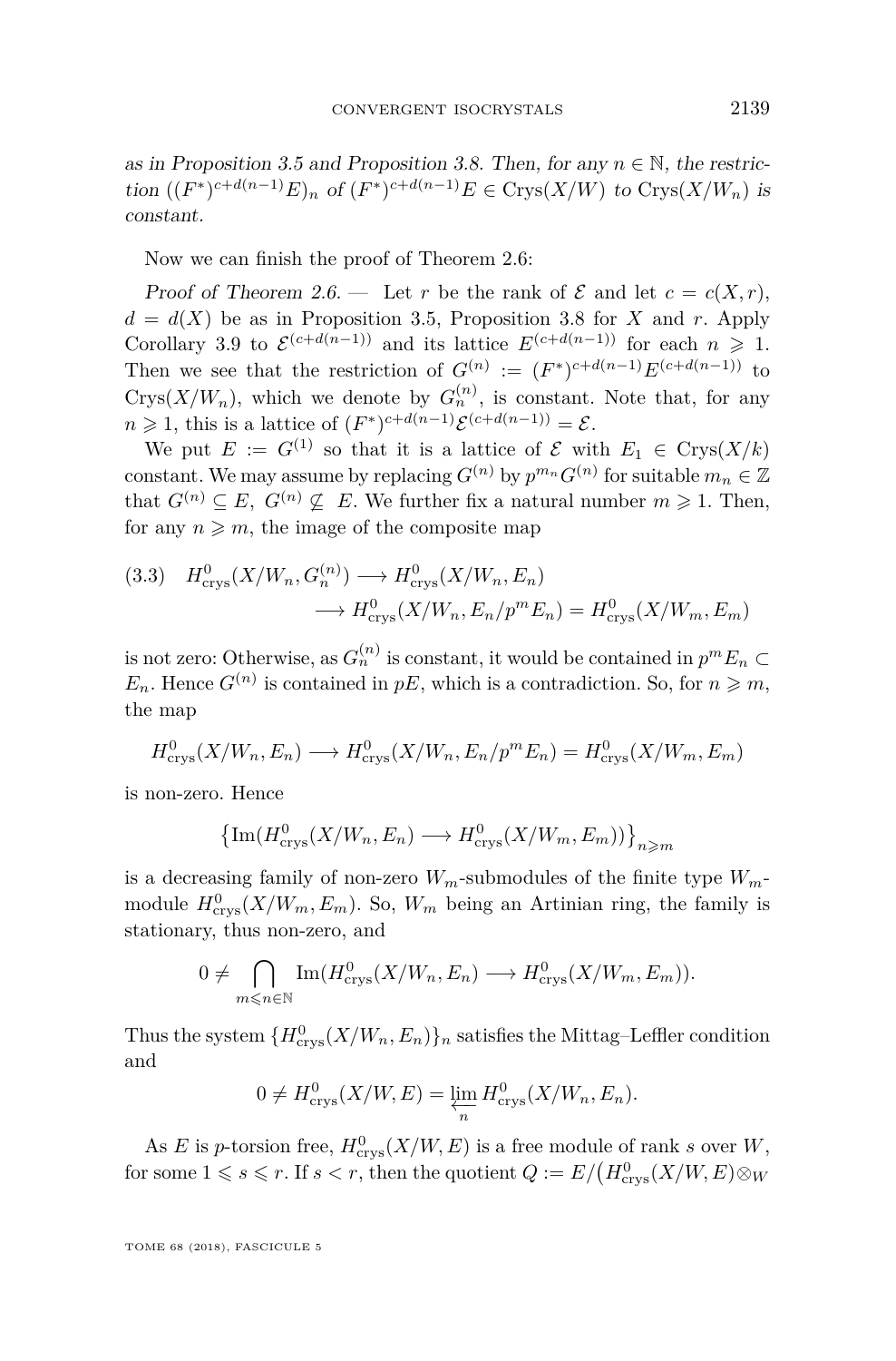$\mathcal{O}_{X/W}$   $\in \text{Crys}(X/W)$  is nonzero. The *p*-torsion of *Q* is identified with the kernel of the homomorphism

$$
(H_{\text{crys}}^0(X/W,E)/p) \otimes_k \mathcal{O}_{X/k} = \mathcal{O}_{X/k}^s
$$
  

$$
\longrightarrow E_1 = H_{\text{crys}}^0(X/k,E_1) \otimes_k \mathcal{O}_{X/k} = \mathcal{O}_{X/k}^r
$$

in Crys $(X/k)$ , which is zero. Thus  $Q \in Crys(X/W)$  is *p*-torsion free. By multiplying the composite map  $G^{(n)} \hookrightarrow E \twoheadrightarrow Q$  with a suitable *p*-power, we obtain a map  $G^{(n)} \to Q$  whose image is not contained in *pQ*. Then the dia-gram [\(3.3\)](#page-31-0) with  $E_n$  replaced by  $Q_n$  shows that  $H^0_{\text{crys}}(X/W, Q) \neq 0$ . On the other hand, one has the exact sequence  $0 \to H^0_{\text{crys}}(X/W, E) \otimes_W \mathcal{O}_{X/W} \xrightarrow{\iota}$  $E \stackrel{q}{\to} Q \to 0$  in Crys(*X/W*). By definition,  $H_{\text{crys}}^0(\iota)$  is an isomorphism and by Proposition [2.10](#page-20-1)[\(2\)](#page-20-3),  $H^0_{\text{crys}}(q)$  is surjective. Thus  $H^0_{\text{crys}}(X/W, Q) = 0$ , a contradiction. Thus  $s = r$  and E is constant in Crys( $X/W$ ), thus  $\mathcal E$  is constant in Crys $(X/W)_{\mathbb{Q}}$ . This finishes the proof.

We give a proof of Corollary [2.7.](#page-19-4)

Proof of Corollary  $2.7.$  — We check that any infinitesimal isocrystal  $\mathcal{E} = \mathbb{Q} \otimes E \in \text{Inf}(X/W)_{\mathbb{Q}}$  satisfies the assumption of Theorem [2.6.](#page-19-3) By Proposition [3.10](#page-32-0) below, the functor  $F^*$ : Inf( $X/W$ )  $\longrightarrow$  Inf( $X/W$ ) is an equivalence. Thus the  $F^n$ -division  $\mathcal{E}^{(n)}$  of  $\mathcal{E}$  has the form  $\mathbb{Q} \otimes E^{(n)}$  for some  $E^{(n)} \in \text{Inf}(X/W)$ . Then the value  $E_X^{(n)}$  of  $E^{(n)}$  at *X* has the structure of an object in Inf $(X/k)$ , which is constant by the affirmation [\[9\]](#page-38-1) of Gieseker's conjecture. So  $E_X^{(n)}$  is isomorphic to  $\mathcal{O}_X^r$  for some *r* and hence strongly  $\mu$ -semistable.

<span id="page-32-0"></span>PROPOSITION  $3.10.$  – For a smooth variety *X* over *k*, the functor

$$
F^* : \text{Inf}(X/W) \longrightarrow \text{Inf}(X/W)
$$

is an equivalence.

Proof. — Because the category  $\text{Inf}(X/W)$  satisfies the Zariski descent property, we may work locally. So we may assume that *X* lifts to a *p*-adic smooth formal scheme  $X_W$  over *W* on which there exists a lift  $F_W : X_W \longrightarrow$  $X_W$  of Frobenius morphism on X. Then we have the equivalence [\(1.18\)](#page-11-3) in which the functor  $F^*$  on the left hand side is compatible with the pull-back  $F_W^*$  by  $F_W$  on the right hand side. Thus it suffices to see that  $F_W^*$  is an equivalence, which is proven in [\[6,](#page-38-11) Thm. 2.1].  $\Box$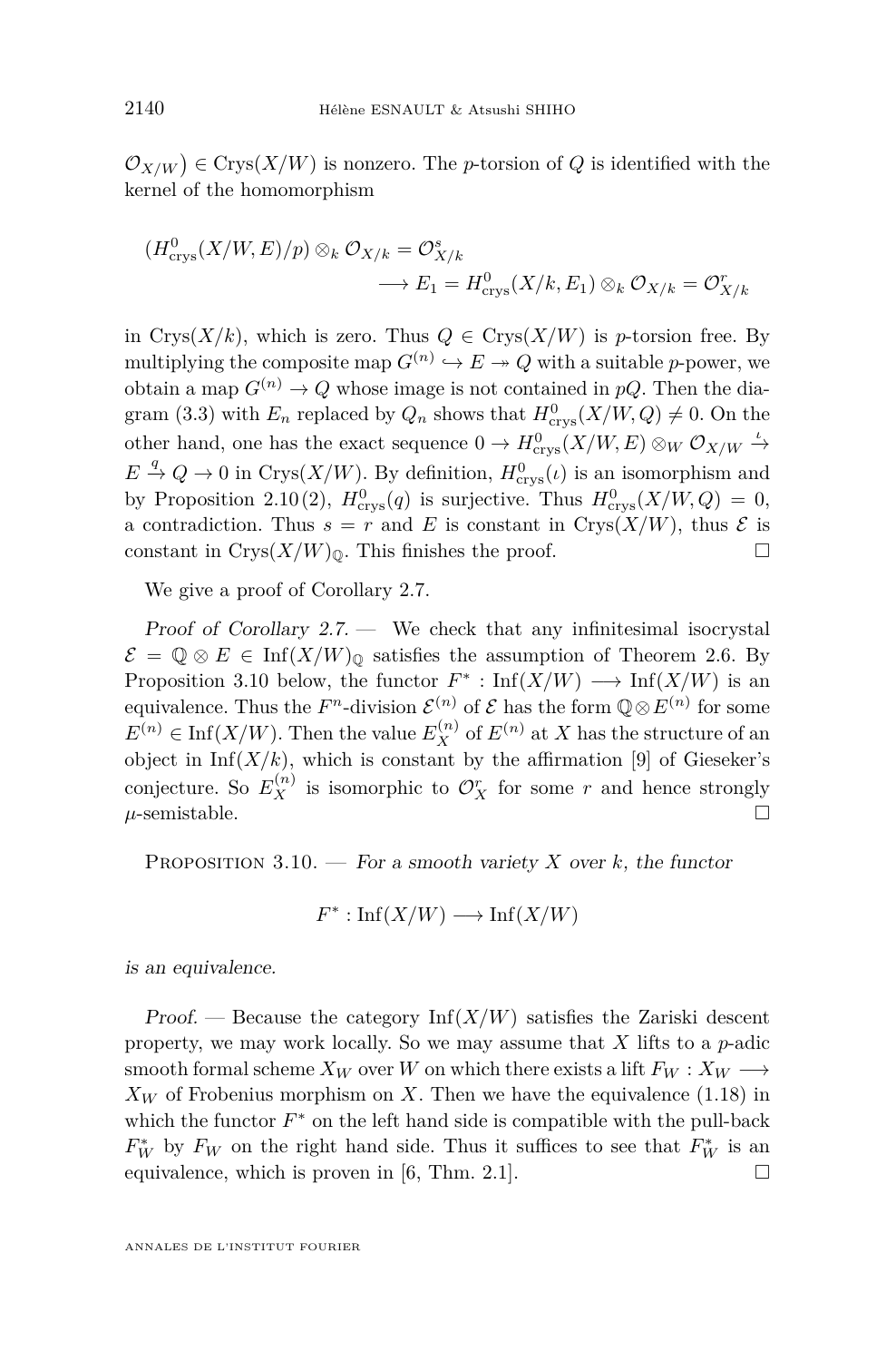#### **4. Proof of Theorem [2.8](#page-19-0)**

<span id="page-33-1"></span>In this section, we prove Theorem [2.8.](#page-19-0) The following proposition, which is a crystalline version of Langton's theorem [\[25\]](#page-39-18), is a key step for the proof:

<span id="page-33-0"></span>Proposition 4.1. — Let *X* be a smooth projective variety over *k* and let  $\mathcal{E} \in \text{Crys}(X/W)_{\mathbb{Q}}$  be irreducible. Then there exists  $E \in \text{Crys}(X/W)$ with  $\mathcal{E} = \mathbb{Q} \otimes E$  such that  $E_X \in \text{Crys}(X/k) = \text{MIC}(X)^{\text{qn}}$  is  $\mu$ -semistable.

Proof. — We follow the proof of Langer [\[22,](#page-39-5) Thm. 5.1] and Huybrechts– Lehn's book [\[17,](#page-39-19) 2.B]. Let us consider the following two claims:

- <span id="page-33-2"></span>(A) There exists  $E \in \text{Crys}(X/W)$  with  $\mathcal{E} = \mathbb{Q} \otimes E$  such that  $E_X \in$  $Coh(X)$  is torsion free.
- <span id="page-33-3"></span>(B) There exists  $E \in \text{Crys}(X/W)$  with  $\mathcal{E} = \mathbb{Q} \otimes E$  such that  $E_X \in$  $Crys(X/k) = \text{MIC}(X)^{\text{qn}}$  is  $\mu$ -semistable.

To prove the proposition, we first prove the claim [\(A\)](#page-33-2) and then prove the claim  $(B)$ . However, since the proof of  $(A)$  and that of  $(B)$  are parallel, we will describe them simultaneously in the following.

First take a *p*-torsion free crystal  $E \in Crys(X/W)$  with  $\mathcal{E} = \mathbb{Q} \otimes E$ in the case [\(A\)](#page-33-2), and take a *p*-torsion free crystal  $E \in Crys(X/W)$  with  $\mathcal{E} = \mathbb{Q} \otimes E$  and  $E_X$  torsion free in the case [\(B\)](#page-33-3). (This is possible because, when we prove [\(B\)](#page-33-3), we can assume the claim [\(A\)](#page-33-2).) Put  $E^0 := E$ . If  $E^0$  does not satisfy the conclusion of the claim, let  $B^0$  be the maximal torsion  $\mathcal{O}_X$ submodule of  $E_X^0$  in the case [\(A\)](#page-33-2) and the maximal destabilizing subobject of  $E_X^0$  in the category  $\text{Crys}(X/k)$  in the case [\(B\)](#page-33-3). In the case [\(A\)](#page-33-2), one can check (by looking at  $E_X^0$  as an object  $(E_X^0, \nabla)$  in  $\text{MIC}(X)$  and noting the fact that  $fe = 0$   $(e \in E_X^0, f \in \mathcal{O}_X)$  implies  $f^2 \nabla(e) = 0$  that  $B^0$  is actually an object in Crys $(X/k)$ . Let  $E^1$  be the kernel of  $E^0 \longrightarrow E_X^0 \longrightarrow E_X^0/B^0$ . If *E*<sup>1</sup> satisfies the conclusion of the claim, we are done. Otherwise, let *B*<sup>1</sup> be the maximal torsion  $\mathcal{O}_X$ -submodule (actually an object in Crys $(X/k)$ ) of  $E_X^1$  in the case [\(A\)](#page-33-2) and the maximal destabilizing subobject of  $E_X^1$  in the category  $Crys(X/k)$  in the case [\(B\)](#page-33-3). If the claim is not true, we obtain a sequence

$$
E = E^0 \supset E^1 \supset E^2 \supset \cdots.
$$

Let  $G^n := E_X^n / B^n = E^n / E^{n+1}$ . Note that in the case [\(A\)](#page-33-2), the rank of  $G^n$  is the same as the rank of  $E_X^n$ , which is the same as the rank of  $\mathcal{E}$ . In addition, as  $B^n \subset E^n_X$  is the maximal torsion submodule,  $G^n$  is torsion free in Coh(*X*). In the case [\(B\)](#page-33-3),  $G<sup>n</sup>$  is nonzero by definition of  $B<sup>n</sup>$ , and torsion free by the maximality of  $B^n$ . By definition, one has exact sequences  $0 \rightarrow$  $E^{n+1} \to E^n \to G^n \to 0$  and  $0 \to E^n/pE^{n+1} \to E^{n+1} \to E^{n+1}/pE^n \to$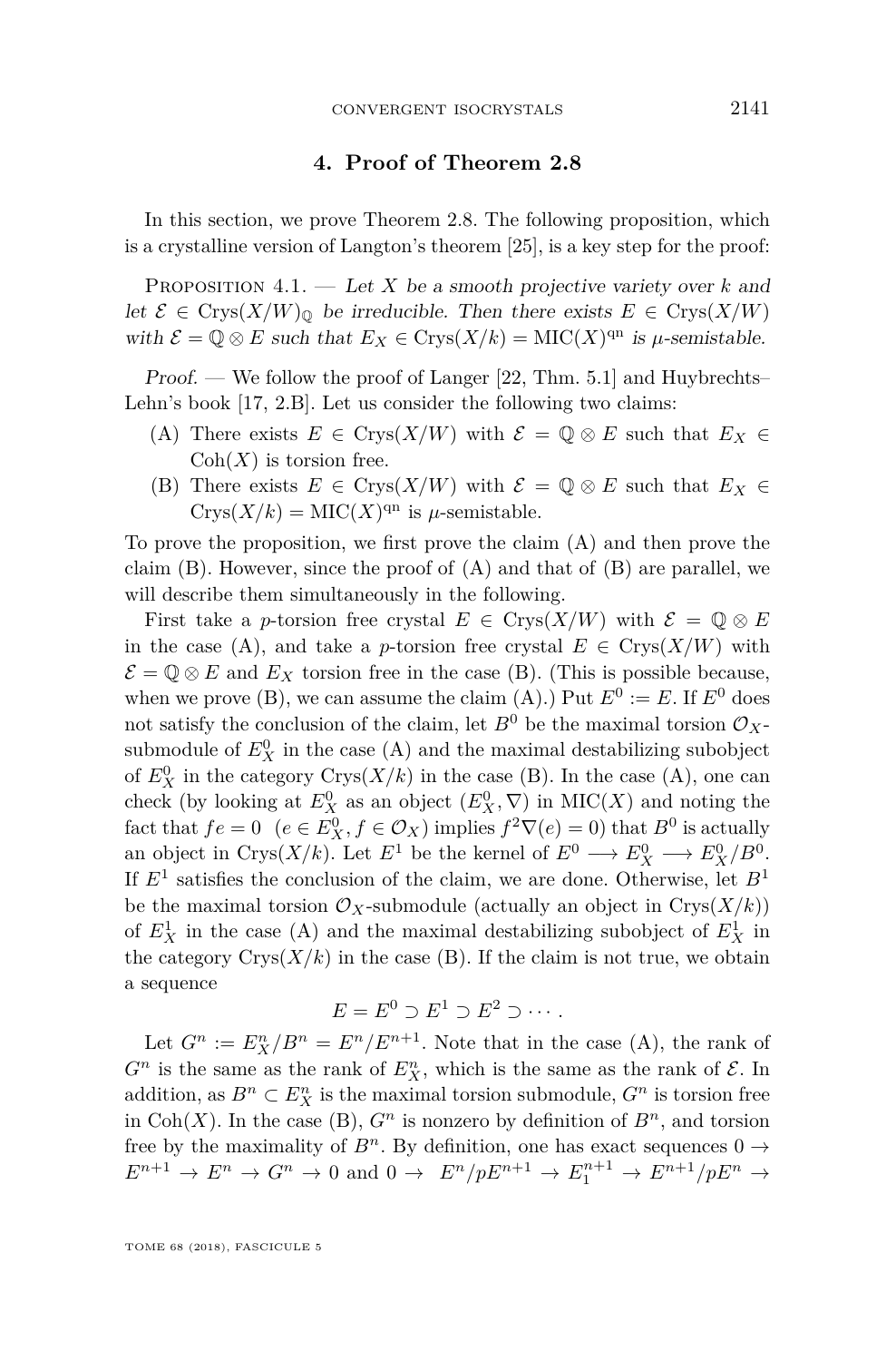0*,* both in Crys(*X/W*). As  $pE^n/pE^{n+1} \cong G^n$  and  $E^{n+1}/pE^n = B^n$  in  $C<sub>rys</sub>(X/W)$ , this yields the exact sequences

<span id="page-34-1"></span> $(4.1)$   $0 \longrightarrow B^n \longrightarrow E_X^n \longrightarrow G^n \longrightarrow 0,$   $0 \longrightarrow G^n \longrightarrow E_X^{n+1} \longrightarrow B^n \longrightarrow 0$ 

in Crys $(X/k)$ . From these, we see that the slope  $\mu(E_X^n)$  of  $E_X^n$  is constant and so equal to  $\mu(E_X)$  in the case [\(B\)](#page-33-3).

Let  $C^n$  be the kernel of the composite  $B^{n+1} \to E_X^{n+1} \to B^n$ . It is nothing but  $B^{n+1} \cap G^n$ , and this is zero in the case [\(A\)](#page-33-2) because  $B^{n+1}$  is torsion while  $G^n$  is torsion free. In the case [\(B\)](#page-33-3), if  $C^n = 0$ ,  $\mu(B^{n+1}) \leq \mu(B^n)$  due to the maximality of  $B^n$ . If  $C^n \neq 0$ ,  $\mu(C^n) \leq \mu_{\max}(G^n) < \mu(B^n)$  because  $C^n$  is a subobject of  $G^n$  and  $B^n$  is the maximal destabilizing subobject. So, if  $\mu(B^{n+1}) \le \mu(C^n)$ , we obtain the inequality  $\mu(B^{n+1}) < \mu(B^n)$ . On the other hand, if  $\mu(B^{n+1}) > \mu(C^n)$ , we have  $\mu(B^{n+1}) < \mu(B^{n+1}/C^n)$  $\mu(B^n)$  because  $B^n$  is  $\mu$ -semistable as a crystal. Hence  $\mu(B^{n+1}) < \mu(B^n)$ when  $C^n \neq 0$ . In conclusion,  $\mu(B^n)(n \in \mathbb{N})$  is non-increasing, and strictly decreasing when  $C^n \neq 0$ . But the latter case can happen only finitely many times, because  $\mu(B^n)$  should be contained in  $\frac{1}{r!}\mathbb{Z}$  (where *r* is the rank of *E*) and *>*  $\mu(E_1)$ . Therefore,  $C^n = 0$  for  $n \gg 0$  in the case [\(B\)](#page-33-3).

So we may assume that  $C^n = 0$ , namely,  $B^{n+1} \cap G^n = 0$ . This implies that we have the inclusions

<span id="page-34-0"></span>
$$
(4.2) \qquad \cdots \supseteq B^n \supseteq B^{n+1} \supseteq \cdots, \qquad \cdots \subseteq G^n \subseteq G^{n+1} \subseteq \cdots.
$$

We may assume also that the rank of  $G^n$  is constant and that  $\mu(B^n)(n \in$ N),  $\mu(G^n)$  ( $n \in \mathbb{N}$ ) are constant in the case [\(B\)](#page-33-3). Note also that  $G^n = G^{n+1}$ if and only if  $B^n = B^{n+1}$ .

Next we prove that  $G^n$  is constant for  $n \gg 0$ . In the case [\(A\)](#page-33-2), the support of  $B^n$  is non-increasing and so it is constant for  $n \gg 0$ . So, for  $n \gg 0$ ,  $B^n = B^{n+1}$  outside some codimension 2 closed subscheme of X. Indeed, if the support of the  $B_n$  for *n* large is in codimension  $\geq 2$ , there is nothing to prove, else it is a divisor, and  $B_n$  on each generic point of the divisor is eventually constant. So  $G<sup>n</sup> = G<sup>n+1</sup>$  outside a codimension 2 closed subscheme. Hence the double dual of  $G<sup>n</sup>$  is constant and, as  $G<sup>n</sup>$  is torsion free, contains all the  $G<sup>n</sup>$ . So the right tower in  $(4.2)$  is stationary and then  $G^n$  is constant for  $n \gg 0$ . In the case [\(B\)](#page-33-3), the constancy of the rank and the slope and the torsion freeness of  $G<sup>n</sup>$  imply the equality  $G^{n} = G^{n+1}$ .

So we may assume that  $B^n, G^n$  are constant. So we write it by  $B, G$ , respectively. Then the exact sequences [\(4.1\)](#page-34-1) split, and so  $E_X^n = B \oplus G$ . Now define  $Q_n := E/E^n$ . Then  $Q_n$  has a natural filtration whose graded quotients are  $E^{i}/E^{i+1} \cong G$ . This implies that  $Q_n$  is nonzero and when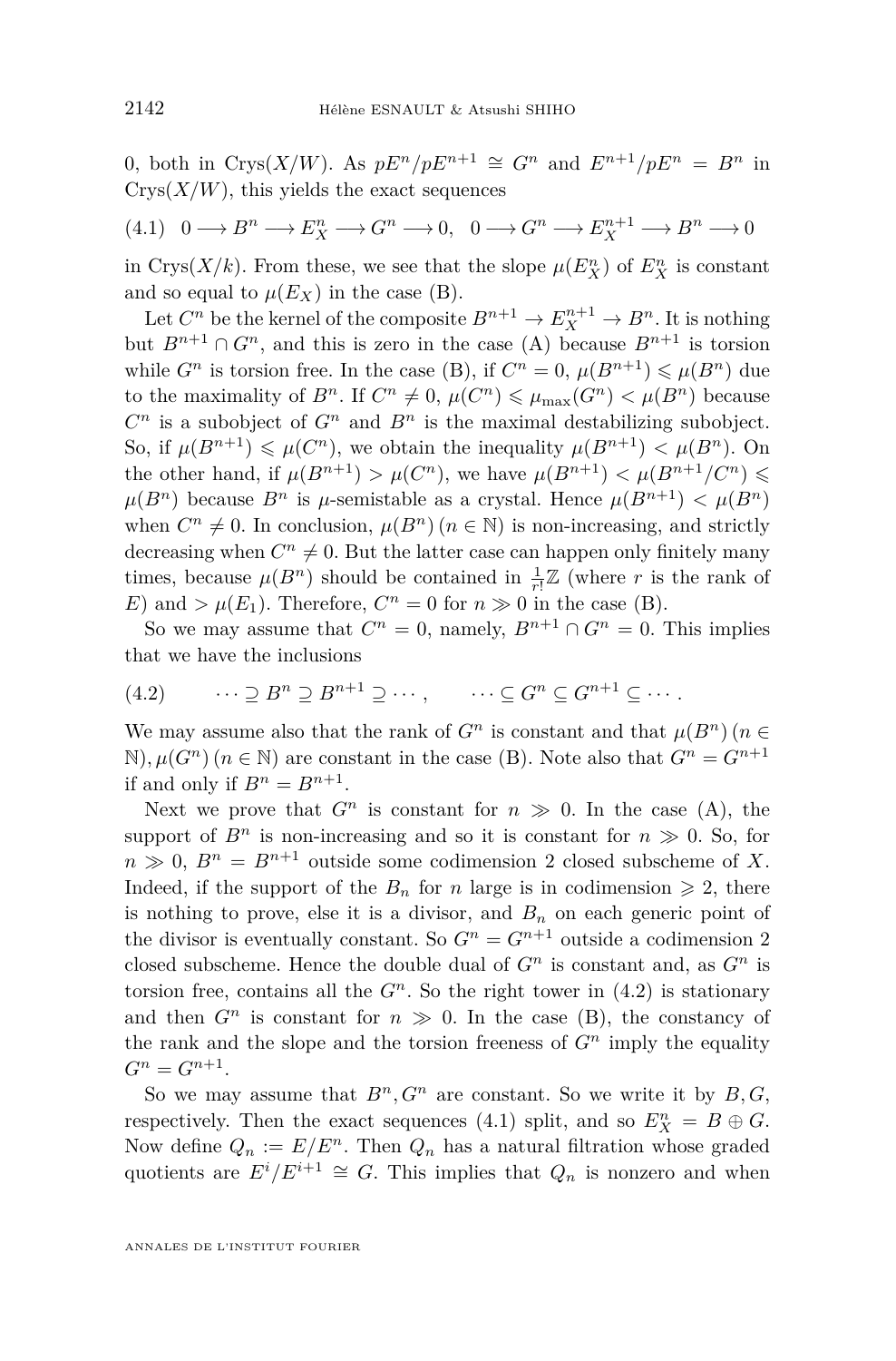regarded as an object in  $Crys(X/W_n)$ , it is flat over  $W_n$ . So  $Q = (Q_n)_n \in$  $Crys(X/W)$  is a nonzero *p*-torsion free crystal. Also, we have the canonical surjection  $E \longrightarrow Q$ , hence the surjection  $\mathcal{E} \longrightarrow \mathbb{Q} \otimes Q$ . In the case [\(A\)](#page-33-2), if it is not an isomorphism, this contradicts the irreducibility of  $\mathcal E$ . If it is an isomorphism, *Q* gives the lattice such that  $Q_X = Q_1 = G$  is torsion free. In the case [\(B\)](#page-33-3), since *B* is non-zero and torsion free,  $\mathcal{E} \longrightarrow \mathbb{Q} \otimes Q$  is not an isomorphism, and this contradicts the irreducibility of  $\mathcal E$ . This finishes the proof.  $\Box$ 

<span id="page-35-0"></span>Proposition 4.2. — Let *X* be a smooth projective variety over *k* and let  $G \in \text{Crys}(X/k)$  be of rank r and  $\mu$ -semistable. Assume moreover one of the following conditions:

<span id="page-35-3"></span><span id="page-35-2"></span><span id="page-35-1"></span> $(1)$   $r = 1$ ; (2)  $\mu_{\max}(\Omega_X^1) < 2, r = 2 \text{ and } \mu(G) = 0;$ (3)  $\mu_{\max}(\Omega_X^1) < 1, r = 3 \text{ and } \mu(G) = 0;$  $(4)$   $\mu_{\max}(\Omega_X^1) < \frac{1}{N(r)}$ , where  $N(r) := \max_{a,b \geq 1, a+b \leq r} \text{lcm}(a, b)$ .

<span id="page-35-4"></span>Then *G* is strongly  $\mu$ -semistable in Coh $(X)$ .

 $Proof.$  — In the case [\(1\)](#page-35-1), the only point of the assertion is that the Frobenius pullbacks of *G* remain torsion free, which is trivial because torsion freeness of  $\mathcal{O}_X$ -modules is preserved by  $F^*$  as X is smooth so  $F^*$  is flat and for any section of  $\mathcal{O}_X$ , its *p*-th power lies in  $F^{-1}\mathcal{O}_X$ . So we will prove the proposition in the cases  $(2)$ ,  $(3)$  or  $(4)$ . The proof is a variant of that in [\[28,](#page-39-20) Thm. 2.1].

First we prove the claim that any  $\mu$ -semistable sheaf *H* of rank *r* is strongly  $\mu$ -semistable in  $\mathrm{Coh}(X)$  under one of the following conditions:

- <span id="page-35-5"></span>(a)  $\mu_{\max}(\Omega_X^1) < 2, r = 2 \text{ and } \mu(H) = 0;$
- <span id="page-35-6"></span>(b)  $\mu_{\max}(\Omega_X^1) < 1, r = 3 \text{ and } \mu(H) = 0;$
- <span id="page-35-7"></span>(c)  $\mu_{\max}(\Omega_X^1) < \frac{1}{N(r)}$ . In this case, we prove it by induction on *r*.

For this, it suffices to prove that  $F^*H$  is  $\mu$ -semistable in Coh(*X*). Assume the contrary and let  $H' \subset F^*H$  be the maximal destablizing subsheaf of *H*. Let  $H'' := H/H'$ . Then the connection  $\nabla_{\text{can}} : F^*H \longrightarrow F^*H \otimes$  $\Omega_X^1$  in [\(1.29\)](#page-16-0) induces a linear map  $\overline{\nabla}_{\text{can}} : H' \longrightarrow H'' \otimes \Omega_X^1$ . If we prove  $\overline{\nabla}_{\text{can}} = 0$ ,  $(H', \nabla_{\text{can}}|_{H'})$  defines a submodule with integrable connection of  $(F^*H, \nabla_{\text{can}})$  and so there exists a  $\mathcal{O}_X$ -submodule  $H'_0$  of  $H$  with  $H' = F^*H'_0$ . Then we have  $p\mu(H'_0) = \mu(H') > \mu(F^*H) = p\mu(H)$  and this contradicts the *µ*-semistability of *H*. So it suffices to prove the equality  $\overline{\nabla}_{\text{can}} = 0$ . To prove it, we may replace  $H''$  by its graded quotients with respect to Harder– Narasimhan filtration. So we may assume that  $H', H''$  are  $\mu$ -semistable and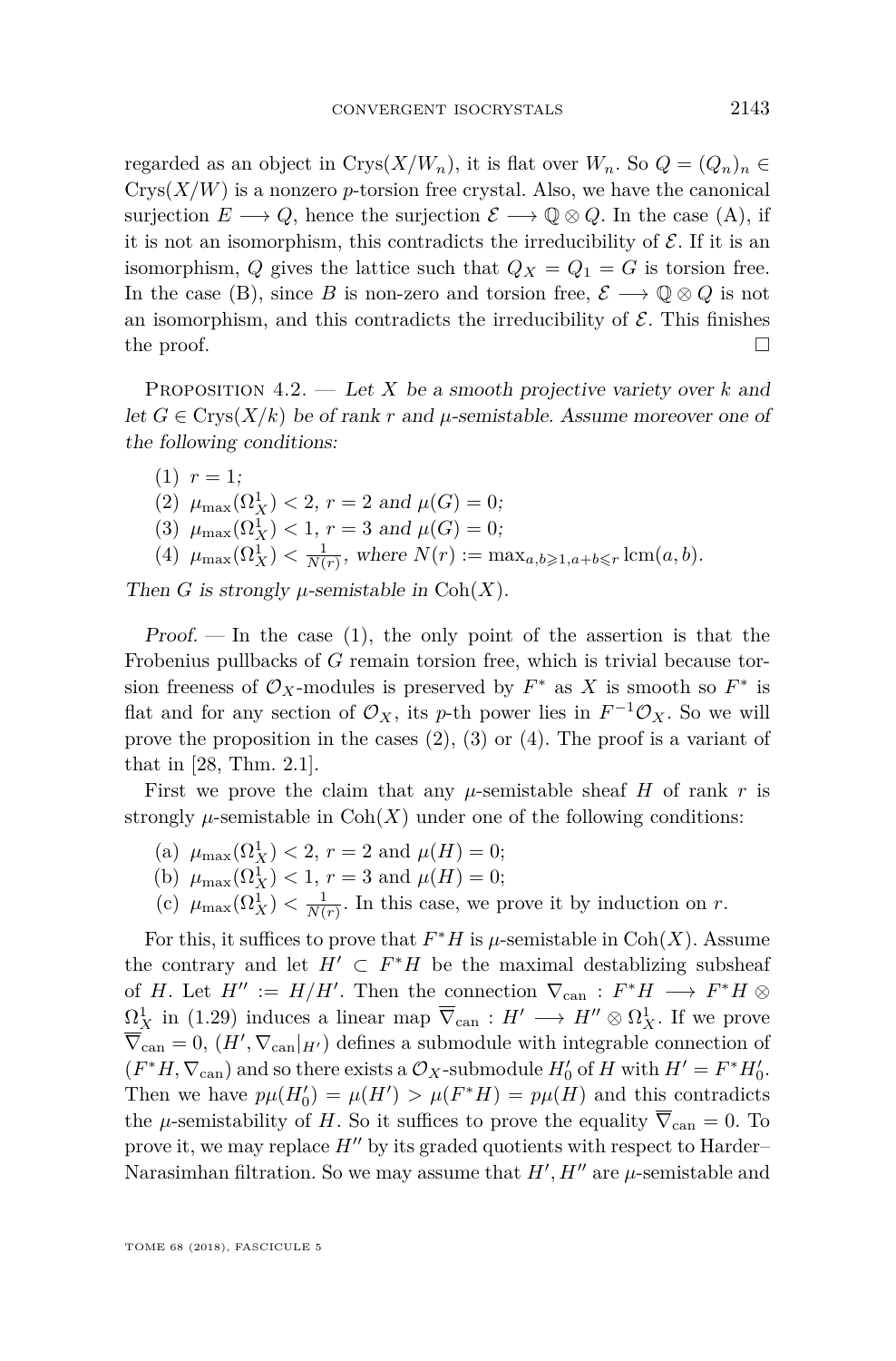$\mu(H') > \mu(H'')$ . Also, it suffices to prove that the map

$$
f: T_X \longrightarrow \mathcal{H}om(H', H'')
$$

(where  $T_X$  denotes the tangent sheaf on *X*) induced by  $\overline{\nabla}_{\text{can}}$  is equal to zero. Since  $T_X$  is locally free and  $\mathcal{H}om(H', H'')$  is torsion free as  $H''$  is, it suffices to prove  $f = 0$  outside some codimension 2 closed subscheme of X. Until the end of the proof of the claim, we will consider sheaves and morphisms of sheaves up to some codimension 2 subscheme in *X*. Then  $\mathcal{H}om(H', H'') \cong$  $H^{\prime\vee} \otimes H^{\prime\prime}$ . When [\(a\)](#page-35-5) or [\(b\)](#page-35-6) is satisfied, at least one of  $H', H^{\prime\prime}$  is of rank 1. So  $H^{\prime\vee} \otimes H^{\prime\prime}$  is  $\mu$ -semistable of slope  $-\mu(H') + \mu(H'')$ , which is  $\leqslant -2$  in the case [\(a\)](#page-35-5) and  $\leq -1$  in the case [\(b\)](#page-35-6) (we use the assumption  $\mu(H) = 0$ here). Hence  $-\mu(H') + \mu(H'') < -\mu_{\max}(\Omega_X^1) = \mu_{\min}(T_X)$ . So we see that  $f = 0$ .

When [\(c\)](#page-35-7) is satisfied,  $H', H''$  are strongly  $\mu$ -semistable by induction hy-pothesis. Then, by [\[34,](#page-39-21) Thm. 3.23] (see also [\[19,](#page-39-16) Cor. A.3.1]),  $H^{\prime\vee} \otimes H^{\prime\prime}$  $\mu$ -semistable of slope  $-\mu(H') + \mu(H'') \leq \frac{-1}{\text{lcm}(\text{rank } H', \text{rank } H'')} \leqslant -\frac{1}{N(r)}$  $-\mu_{\max}(\Omega_X^1) = \mu_{\min}(T_X)$ . So we see that  $f = 0$  also in this case.

Now we prove the proposition. In the proof, we regard *G* as an object in  $\mathrm{MIC}(X)^{\mathrm{qn}}$  and so we denote it by  $(G, \nabla)$ . By the argument above, it suffices to prove that  $G$  is  $\mu$ -semistable as sheaf. Assume the contrary and let  $H' \subset G$  be the maximal destablizing subsheaf of *G*. Let  $H'' := G/H'$ . Then the connection  $\nabla: G \longrightarrow G \otimes \Omega^1_X$  induces a linear map  $\overline{\nabla}: H \longrightarrow H' \otimes \Omega^1_X$ . It suffices to prove that  $\overline{\nabla} = 0$ : Indeed, if this is the case,  $(H, \nabla |_H)$  defines a destabilizing subobject of  $(G, \nabla)$ , which is a contradiction.

We prove that  $\overline{\nabla} = 0$  in a similar way to the proof of  $\overline{\nabla}_{\text{can}} = 0$  above. We replace  $H''$  by its graded quotients with respect to Harder–Narasimhan filtration so that  $H'$ ,  $H''$  are  $\mu$ -semistable and  $\mu(H') > \mu(H'')$ , and we prove that the map

$$
f: T_X \longrightarrow \mathcal{H}om(H', H'')
$$

induced by  $\overline{\nabla}$  is equal to zero outside some codimension 2 closed subscheme of *X*. Working again up to some codimension 2 subscheme in *X*, we have  $\mathcal{H}om(H', H'') \cong H'^{\vee} \otimes H''$ . When [\(1\)](#page-35-1) or [\(2\)](#page-35-2) is satisfied, at least one of *H'*, *H''* is of rank 1. So  $H^{\prime\vee} \otimes H^{\prime\prime}$  is  $\mu$ -semistable of slope  $-\mu(H') + \mu(H'')$ , which is  $\leq -2$  in the case [\(1\)](#page-35-1) and  $\leq -1$  in the case [\(2\)](#page-35-2) (we use the assumption  $\mu(G) = 0$  here). In the case [\(3\)](#page-35-3),  $H', H''$  are strongly  $\mu$ -semistable by the claim we proved above. Then,  $H^{\prime\vee} \otimes H^{\prime\prime}$  is  $\mu$ -semistable of slope  $-\mu(H') + \mu(H'') \leq \frac{-1}{\text{lcm}(\text{rank } H', \text{rank } H'')} \leqslant -\frac{1}{N(r)} < -\mu_{\text{max}}(\Omega_X^1)$  =  $\mu_{\min}(T_X)$ . So we see that  $f = 0$  also in this case.

Now we give a proof of Theorem [2.8:](#page-19-0)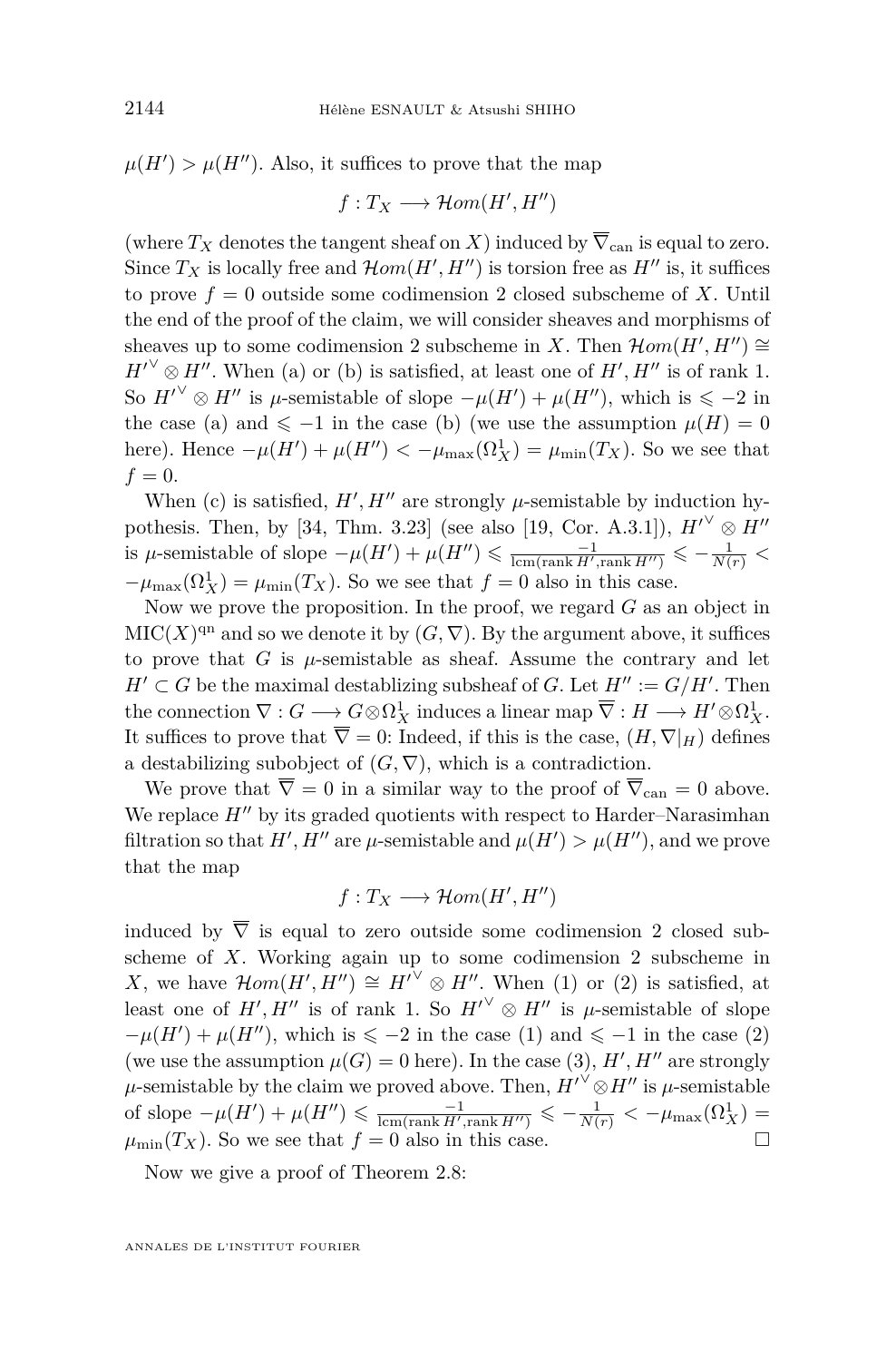Proof of Theorem [2.8.](#page-19-0) — First assume that  $\mathcal E$  is irreducible. In this case, any  $F<sup>n</sup>$ -division  $\mathcal{E}^{(n)}$  of  $\mathcal E$  is also irreducible. Then, by Propositions [3.1,](#page-24-0) [4.1](#page-33-0) and [4.2,](#page-35-0) each  $\mathcal{E}^{(n)}$  admits a lattice  $E^{(n)}$  such that  $E_X^{(n)}$  is strongly  $\mu$ -semistable as  $\mathcal{O}_X$ -module. So, by Theorem [2.6,](#page-19-3) we see that  $\mathcal E$  is constant.

In the general case,  $\mathcal E$  has a filtration whose graded quotients are irreducible. So, by the previous case,  $\mathcal E$  can be written as an iterated extension of constant convergent isocrystals. Since we have  $H_{\text{conv}}^1(X/K, \mathcal{O}_{X/K}) =$  $\mathbb{Q} \otimes H^1_{\text{crys}}(X/W, \mathcal{O}_{X/W}) = 0$ , where the second equality is proven in Propo-sition [2.10](#page-20-1)[\(2\)](#page-20-3), this finishes the proof.  $\square$ 

We give another application of Proposition [4.1.](#page-33-0) It seems that the following question is frequently asked among experts:

QUESTION. — Let X be a smooth variety of finite type over  $k$  and let  $\mathcal{E} \in \text{Conv}(X/K)$ . Does there exist a locally free  $E \in \text{Crys}(X/W)$  with  $\mathcal{E} = \mathbb{O} \otimes E?$ 

We give the following partial answer to this question, using Proposition [4.1:](#page-33-0)

<span id="page-37-0"></span>THEOREM 4.3. — Let X be a smooth projective variety over k, let  $\mathcal{E} \in$  $Conv(X/K)$ . Assume one of the following:

- <span id="page-37-1"></span>(1) The rank of irreducible constituents of  $\mathcal E$  are 1.
- <span id="page-37-2"></span>(2)  $\mu_{\max}(\Omega_X^1) < 2$  and the rank of irreducible constituents of  $\mathcal E$  are  $\leq 2$ .
- <span id="page-37-3"></span>(3)  $\mu_{\max}(\Omega^1_X) < 1$  and the rank of irreducible constituents of  $\mathcal E$  are  $\leq 3$ .
- <span id="page-37-4"></span>(4)  $r \geq 4$ ,  $\mu_{\max}(\Omega_X^1) < \frac{1}{N(r)}$  and the rank of irreducible constituents of  $\mathcal{E}$  are  $\leq r$ , where  $N(r) := \max_{a,b \geq 1, a+b \leq r} \text{lcm}(a, b)$ .
- <span id="page-37-5"></span>(5) *X* lifts to a smooth scheme *X* over  $W_2$  and the rank of irreducible constituents of  $\mathcal E$  are  $\leqslant p$ .

Then there exists  $E \in \text{Crys}(X/W)$  locally free with  $\mathcal{E} = \mathbb{Q} \otimes E$ .

The case [\(1\)](#page-37-1) reproves a weaker version of Proposition [2.11.](#page-21-3) Also, when  $\mu_{\max}(\Omega^1_X) \leq 0$ , any convergent isocrystal  $\mathcal E$  on X admits a locally free crystal *E* on  $(X/W)_{\text{crys}}$  with  $\mathcal{E} = \mathbb{Q} \otimes E$ .

Proof. — First we prove the theorem in the cases  $(1), (2), (3)$  $(1), (2), (3)$  $(1), (2), (3)$  $(1), (2), (3)$  $(1), (2), (3)$  or  $(4)$  by induction on the rank of  $\mathcal E$ . When  $\mathcal E$  is irreducible, there exists a lattice  $E$  of  $\mathcal{E}$  such that  $E_X \in \text{Coh}(X)$  is strongly  $\mu$ -semistable, by Propositions [3.1,](#page-24-0) [4.1](#page-33-0) and [4.2.](#page-35-0) This, together with Proposition [3.1,](#page-24-0) Theorem [3.6](#page-27-1) implies that *E<sup>X</sup>* is locally free. Hence  $E$  is also locally free. When  $\mathcal E$  is not irreducible, we have an irreducible convergent subisocrystal  $\mathcal{E}' \subsetneq \mathcal{E}$ . Put  $\mathcal{E}'' := \mathcal{E}/\mathcal{E}'$ . Then, by induction hypothesis, there exist locally free lattices  $E', E''$  of  $\mathcal{E}', \mathcal{E}''$ , respectively. Then  $H^1_{\text{conv}}(X/K, \mathcal{E}''^{\vee} \otimes \mathcal{E}') = \mathbb{Q} \otimes H^1_{\text{crys}}(X/W, E''^{\vee} \otimes E'),$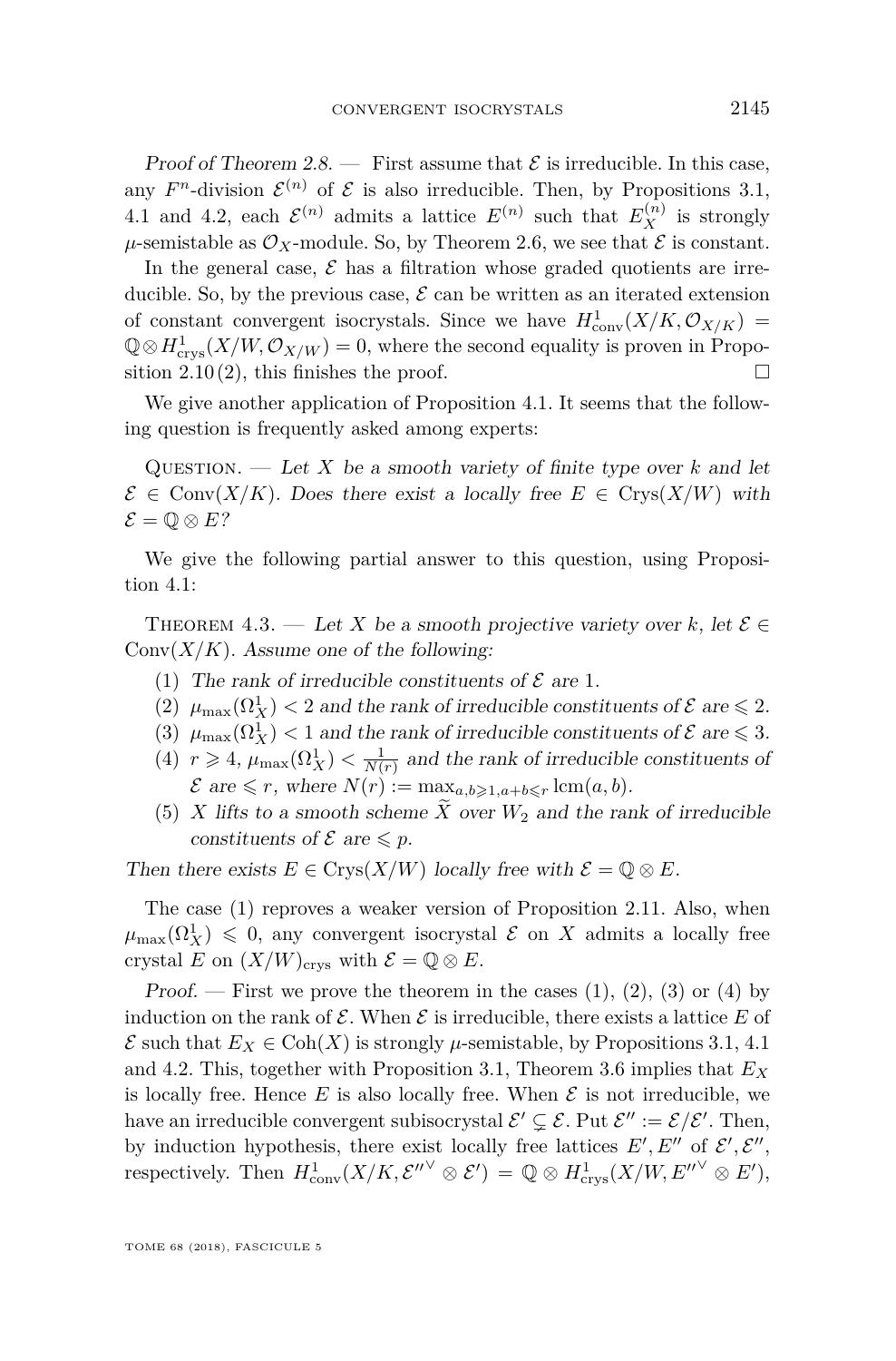and from this we see that there exists an extension  $E$  of  $E'$  by  $E''$  in Crys(*X/W*) with  $\mathcal{E} \cong \mathbb{Q} \otimes E$ . This *E* is locally free by construction, and so the theorem is true for  $\mathcal{E}$ .

Next we prove the theorem in the case [\(5\)](#page-37-5). By the argument in the previous paragraph, we may assume that  $\mathcal E$  is irreducible. Using Proposi-tion [4.1,](#page-33-0) we take a lattice *E* of  $\mathcal E$  such that the restriction  $(E_X, \nabla)$  of *E* to Crys $(X/k) = \text{MIC}(X)^{\text{qn}}$  is  $\mu$ -semistable. By assumption, rank  $E_X \leqslant p$ . Hence  $(E_X, \nabla)$  is contained in MIC<sub>*p*−1</sub>(*X*). So, by [\[33\]](#page-39-11), there exists a Higgs module  $(H, \theta) \in \text{HIG}_{p-1}(X)$  such that  $C^{-1}(H, \theta) = (E_X, \nabla)$ , where  $C^{-1}$  is the inverse Cartier transform. By Proposition [3.1,](#page-24-0)  $E_X$  has vanishing Chern classes. From this and the *µ*-semistability of  $(E_X, \nabla)$ , we see that  $(H, \theta)$  is  $\mu$ -semistable Higgs module with vanishing Chern classes, by [\[23,](#page-39-22) Lem. 2, Cor. 1]. Then, by [\[23,](#page-39-22) Thm. 11],  $H$  is locally free. Hence so is  $E_X$ , and then  $E$  is locally free.

#### BIBLIOGRAPHY

- <span id="page-38-3"></span>[1] M. Artin, "Théorème de changement de base pour un morphisme lisse, et applications", in Théorie des Topos et Cohomologie Étale des Schémas (SGA4 XVI), Lecture Notes in Math., vol. 305, Springer, 1973, p. 206-249.
- <span id="page-38-5"></span>[2] P. BERTHELOT, Cohomologie cristalline des schémas de caractéristique  $p > 0$ , Lecture Notes in Math., vol. 407, Springer, 1974.
- <span id="page-38-7"></span>[3] ——— , "Cohomologie rigide et cohomologie rigide à supports propres : première partie", prépublication de l'IRMAR (1996), p. 1-91.
- <span id="page-38-6"></span>[4] ——— , "D-modules arithmétiques I: Opérateurs différentiels de niveau fini", Ann. Sci. Éc. Norm. Supér. **29** (1996), no. 2, p. 185-272.
- <span id="page-38-8"></span>[5] ——— , "D-modules arithmétiques II: Descente par Frobenius", Mém. Soc. Math. Fr., Nouv. Sér. **81** (2000), p. 1-136.
- <span id="page-38-11"></span>[6] ———, "A note on Frobenius divided modules in mixed characteristics", Bull. Soc. Math. Fr. **140** (2012), no. 3, p. 441-458.
- <span id="page-38-4"></span>[7] P. BERTHELOT & A. OGUS, Notes on crystalline cohomology, Mathematical Notes, Princeton University Press, 1978.
- <span id="page-38-2"></span>[8] R. CREW, "*F*-isocrystals and *p*-adic representations", in Algebraic geometry, Bowdoin, 1985 (Brunswick, Maine, 1985), Proceedings of Symposia in Pure Mathematics, vol. 46, American Mathematical Society, 1987, p. 111-138.
- <span id="page-38-1"></span>[9] H. Esnault & V. Mehta, "Simply connected projective manifolds in characteristic *p >* 0 have no nontrivial stratified bundles", Invent. Math. **181** (2010), no. 3, p. 449-465.
- <span id="page-38-10"></span>[10] H. ESNAULT & A. SHIHO, "Chern classes of crystals", to appear in Trans. Am. Math. Soc.
- <span id="page-38-0"></span>[11] D. Gieseker, "Flat vector bundles and the fundamental group in non-zero characteristics", Ann. Sc. Norm. Super. Pisa, Cl. Sci. **2** (1975), p. 1-31.
- <span id="page-38-9"></span>[12] M. Gros, "Classes de Chern et classes de cycles en cohomologie de Hodge-Witt logarithmique", Mém. Soc. Math. Fr., Nouv. Sér. **21** (1985), p. 1-87.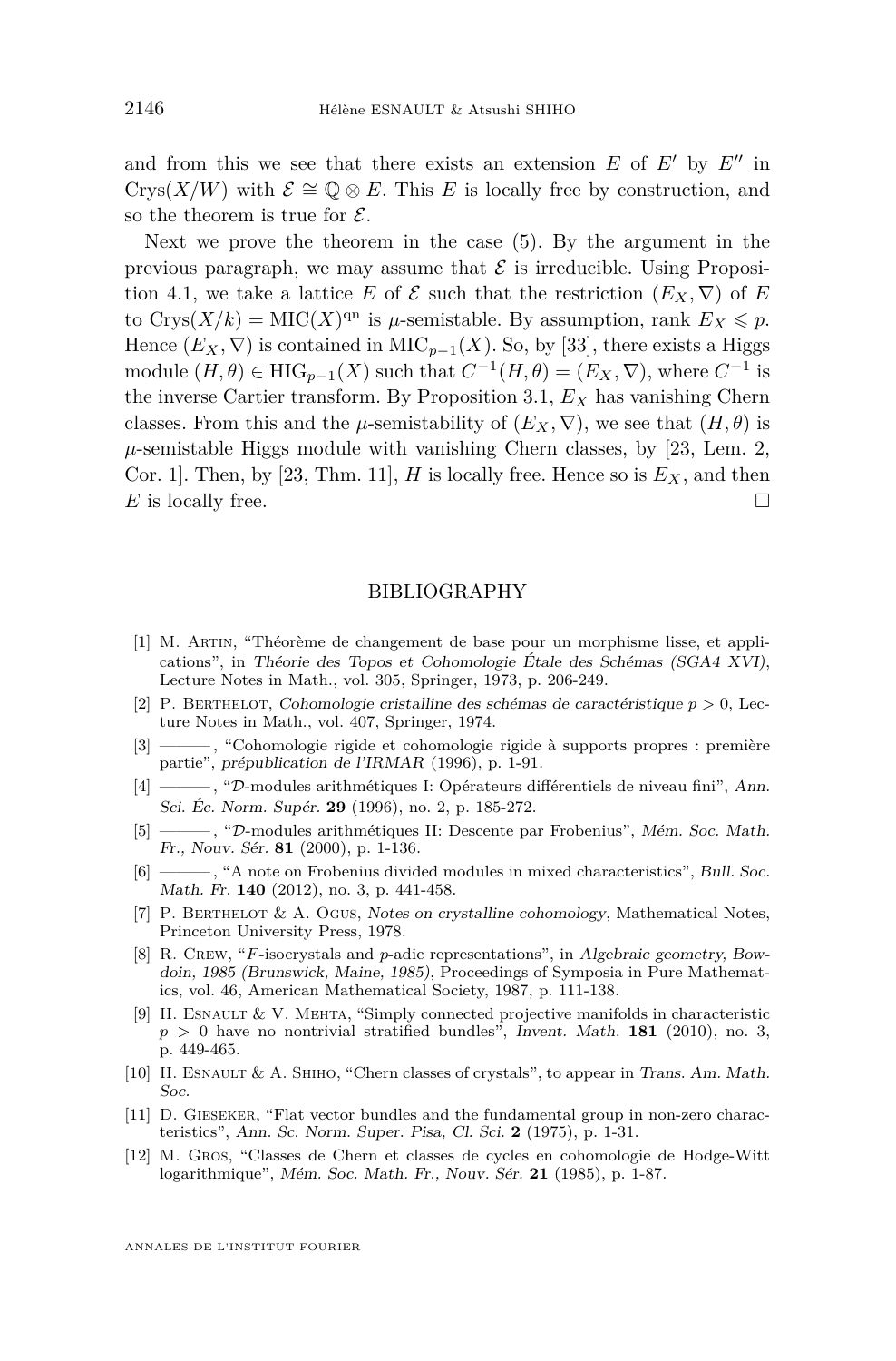- <span id="page-39-4"></span>[13] A. Grothendieck, "Éléments de géométrie algébrique. IV: Étude locale des schémas et des morphismes de schémas (Quatrième partie)", Publ. Math., Inst. Hautes Étud. Sci. **32** (1967), p. 5-361.
- <span id="page-39-6"></span>[14] ——— , "Crystals and de Rham cohomology of schemes", in Dix Exposés sur la Cohomologie des Schémas, Advanced Studies Pure Math., vol. 3, North-Holland, 1968, p. 306-358.
- <span id="page-39-2"></span>[15] ——— , "Représentations linéaires et compactifications profinies des groupes discrets", Manuscr. Math. **2** (1970), p. 375-396.
- <span id="page-39-0"></span>[16] ——— , Revêtements étales et groupe fondamental, Lecture Notes in Math., vol. 224, Springer, 1971.
- <span id="page-39-19"></span>[17] D. Huybrechts & M. Lehn, The geometry of moduli spaces of sheaves, Aspects of Mathematics, vol. E31, Vieweg, 1997.
- <span id="page-39-13"></span>[18] L. Illusie, "Complexe de de Rham-Witt et cohomologie cristalline", Ann. Sci. Éc. Norm. Supér. **12** (1979), p. 501-661.
- <span id="page-39-16"></span>[19] A. Langer, "Semistable sheaves in mixed characteristics", Duke Math. J. **124** (2004), p. 571-586.
- <span id="page-39-15"></span>[20] ——— , "Semistable sheaves in positive characteristic", Ann. Math. **159** (2004), p. 251-276.
- <span id="page-39-14"></span>[21] ——— , "On the *S*-fundamental group scheme", Ann. Inst. Fourier **61** (2011), p. 2077-2119.
- <span id="page-39-5"></span>[22] ——, "Semistable modules over Lie algebroids in positive characteristic", Doc. Math. **19** (2014), p. 509-540.
- <span id="page-39-22"></span>[23] ——, "Bogomolov's inequality for Higgs sheaves in positive characteristic", Invent. Math. **199** (2015), p. 889-920.
- <span id="page-39-12"></span>[24] ——, "Generic positivity and foliations in positive characteristic", Adv. Math. **277** (2015), p. 1-23.
- <span id="page-39-18"></span>[25] S. G. LANGTON, "Valuative criteria for families of vector bundles on algebraic varieties", Ann. Math. **101** (1975), p. 88-110.
- <span id="page-39-10"></span>[26] B. Le Stum, Rigid cohomology, Cambridge Tracts in Mathematics, vol. 172, Cambridge University Press, 2007.
- <span id="page-39-1"></span>[27] A. Malčev, "On isomorphic matrix representations of infinite groups", Mat. Sb. N.S. **8(50)** (1940), p. 405-422.
- <span id="page-39-20"></span>[28] V. Mehta & A. Ramanathan, "Homogeneous bundles in characteristic *p*", in Algebraic geometry—open problems (Ravello, 1982), Lecture Notes in Math., vol. 997, Springer, 1983, p. 315-320.
- <span id="page-39-17"></span>[29] D. Mumford, Abelian varieties, Tata Institute of Fundamental Research Studies in Mathematics, vol. 5, Oxford University Press, 1970.
- <span id="page-39-7"></span>[30] A. Ogus, "Cohomology of the infinitesimal site", Ann. Sci. Éc. Norm. Supér. **8** (1975), p. 295-318.
- <span id="page-39-3"></span>[31] ——— , "*F*-isocrystals and de Rham cohomology II: Convergent isocrystals", Duke Math. J. **51** (1984), p. 765-850.
- <span id="page-39-9"></span>[32] ——— , "The convergent topos in characteristic *p*", in The Grothendieck Festschrift, Progress in Math., vol. 88, Birkhäuser, 1990, p. 133-162.
- <span id="page-39-11"></span>[33] A. Ogus & V. Vologodsky, "Nonabelian Hodge theory in characteristic p", Publ. Math., Inst. Hautes Étud. Sci. **106** (2007), p. 1-138.
- <span id="page-39-21"></span>[34] S. Ramanan & A. Ramanathan, "Some remarks on the instability flag", Tohoku Math. J. **36** (1984), p. 269-291.
- <span id="page-39-8"></span>[35] J. P. P. dos Santos, "Fundamental group schemes for stratified sheaves", J. Algebra **317** (2007), no. 2, p. 691-713.